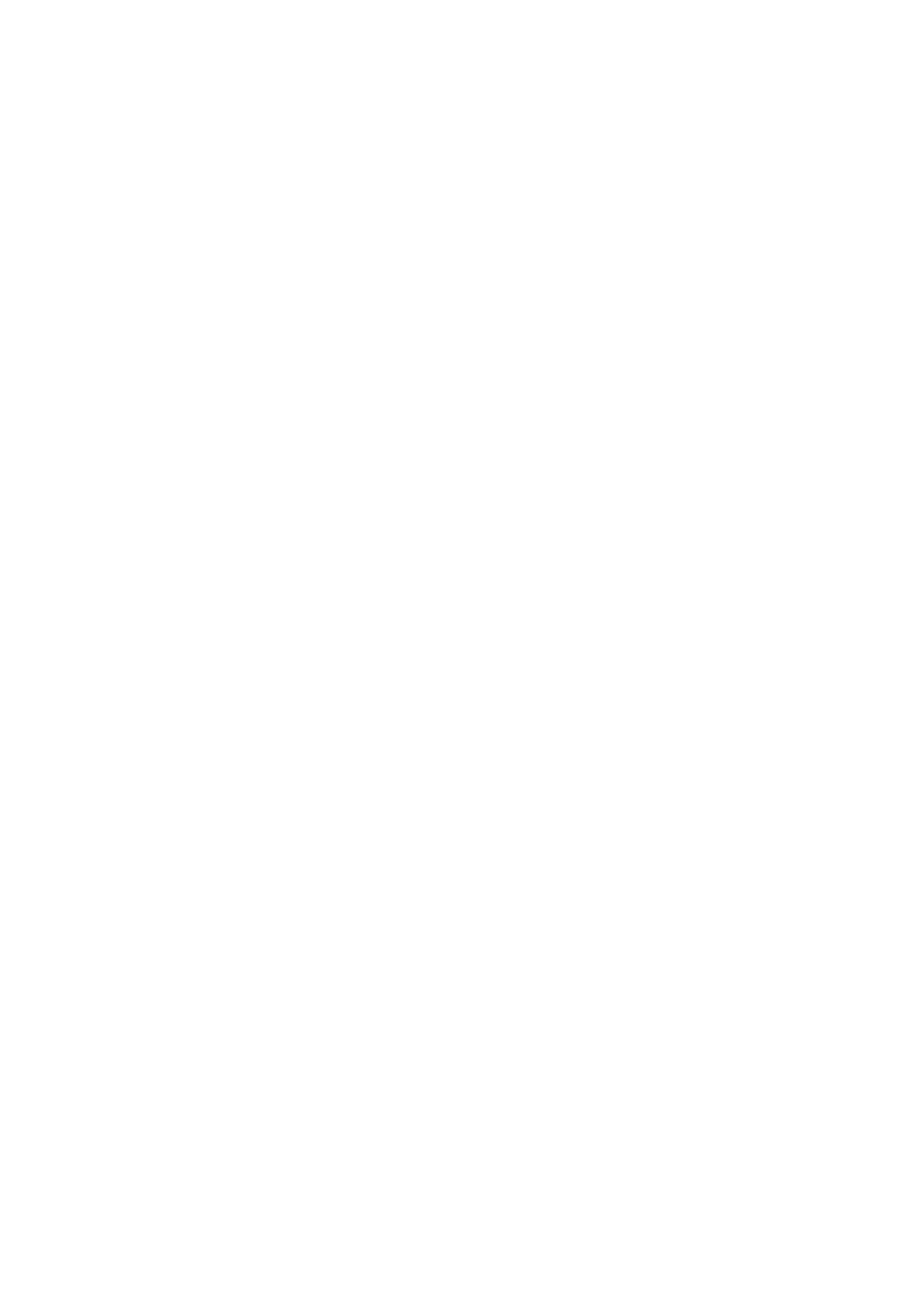

Aleksanterinkatu 4 P.O. Box 32 Tel. +358 9 16001 MTI Publications FIN-00170 Helsinki FINLAND

Helsinki FINLAND

Series title and number of the publication

## FIN-00023 GOVERNMENT Telefax +358 9 1606 3666  $27/2005$

| Authors                                                                                                                                                                                                                                                                                                                                                                                                                                                                                                                                                                                                                                                                                                                                                                                                                                                                      | Date<br>March 2006                                                                                                           |  |
|------------------------------------------------------------------------------------------------------------------------------------------------------------------------------------------------------------------------------------------------------------------------------------------------------------------------------------------------------------------------------------------------------------------------------------------------------------------------------------------------------------------------------------------------------------------------------------------------------------------------------------------------------------------------------------------------------------------------------------------------------------------------------------------------------------------------------------------------------------------------------|------------------------------------------------------------------------------------------------------------------------------|--|
| Ministry of Trade and Industry                                                                                                                                                                                                                                                                                                                                                                                                                                                                                                                                                                                                                                                                                                                                                                                                                                               |                                                                                                                              |  |
| <b>Energy Department</b>                                                                                                                                                                                                                                                                                                                                                                                                                                                                                                                                                                                                                                                                                                                                                                                                                                                     | Commissioned by                                                                                                              |  |
|                                                                                                                                                                                                                                                                                                                                                                                                                                                                                                                                                                                                                                                                                                                                                                                                                                                                              | Ministry of Trade and Industry                                                                                               |  |
|                                                                                                                                                                                                                                                                                                                                                                                                                                                                                                                                                                                                                                                                                                                                                                                                                                                                              | Date of appointment                                                                                                          |  |
|                                                                                                                                                                                                                                                                                                                                                                                                                                                                                                                                                                                                                                                                                                                                                                                                                                                                              |                                                                                                                              |  |
| Title                                                                                                                                                                                                                                                                                                                                                                                                                                                                                                                                                                                                                                                                                                                                                                                                                                                                        |                                                                                                                              |  |
|                                                                                                                                                                                                                                                                                                                                                                                                                                                                                                                                                                                                                                                                                                                                                                                                                                                                              | Outline of the Energy and Climate Policy for the Near Future – National Strategy to Implement the Kyoto Protocol             |  |
| Government Report to Parliament 24 November 2005<br>Abstract                                                                                                                                                                                                                                                                                                                                                                                                                                                                                                                                                                                                                                                                                                                                                                                                                 |                                                                                                                              |  |
| The energy and climate policy carried out in recent years has been based on the National Climate Strategy approved by the<br>Government in 2001 and submitted to the Finnish Parliament as a government report. After completion of the strategy, how-<br>ever, the operating environment of the energy and climate policy has undergone so many changes that, in summer 2003, a stand<br>was recorded in the programme of Prime Minister Matti Vanhanen's Government stating that the Government will implement<br>and revise the National Climate Strategy taking into account the EU Directive on emissions trading and the Kyoto mechanisms.<br>The revised strategy, presented in the document "Energy and climate policy outlines for the near future – national strategy for<br>implementation of the Kyoto Protocol", is given to Parliament as a government report. |                                                                                                                              |  |
| The report was prepared under the supervision of the Ministerial Working Group on Climate and Energy Policy. The practical<br>preparatory work was carried out by the Climate and Energy Policy Network, comprised of representatives of the Ministry of<br>Trade and Industry, the Ministry of Transport and Communications, the Ministry of Agriculture and Forestry, the Ministry for<br>Foreign Affairs, the Ministry of Finance, and the Ministry of the Environment.                                                                                                                                                                                                                                                                                                                                                                                                   |                                                                                                                              |  |
| The report consists of outline and strategy texts, including background information and stands taken, and four appendices. The<br>strategy proper describes the changes that have taken place in the international operating environment, and presents the Gov-<br>ernment's outlines for the energy and climate policy in the coming years as well as the actions required by these outlines. The<br>national emission target set for Finland for the Kyoto commitment period can be met with the actions specified in the strategy.                                                                                                                                                                                                                                                                                                                                        |                                                                                                                              |  |
| According to the trend outlined in the strategy, the diversity of our energy system and the security of energy supply will be pre-<br>served, or even improved. The volume of indigenous energy sources, and their share of total energy consumption, will increase<br>during the period 2005–2025. The share of renewable energy sources will increase markedly; on the whole, the share of bio-<br>energy will also rise. Imported energy will account for a smaller percentage of total consumption; this is mainly because of the<br>substantial fall in the amounts of coal and oil used. In contrast, the share of natural gas will rise.                                                                                                                                                                                                                              |                                                                                                                              |  |
| The strategy gives an estimate of how the actions presented will affect the energy costs of energy uses, the State economy and<br>other economic indicators, such as the GDP, the consumption expenditure of households, and employment. Implementing the<br>goals of the strategy, especially meeting the emission target, involves more costs for energy users and for the economy. The<br>State economy must also face extra expenditure, although some expenses can also be cut.                                                                                                                                                                                                                                                                                                                                                                                         |                                                                                                                              |  |
| The appendices contain a report of the measures that the Government has taken in response to statements made by Parliament<br>within the last few years, in connection with the adoption of government reports and legislative proposals submitted to Parlia-<br>ment. The appendices also contain more detailed information on the drafting of scenarios extending up to the year 2025, and of<br>the departure points and results of these scenarios. A summary of the strategy on how to adapt to climate change, drawn up<br>separately, is also presented. In addition, the appendices include a list of the sources used, the studies commissioned during the<br>work, and the bodies and persons who participated in the preparatory work.                                                                                                                            |                                                                                                                              |  |
| try and in other relevant ministries.                                                                                                                                                                                                                                                                                                                                                                                                                                                                                                                                                                                                                                                                                                                                                                                                                                        | The Government has not handled the appendices; they have been drawn up by civil servants in the Ministry of Trade and Indus- |  |
| Contact person at the Ministry of Trade and Industry: Energy Department/Taisto Turunen, tel. (09) 1606 4700 and Petteri<br>Kuuva, tel. (09) 1606 4819.                                                                                                                                                                                                                                                                                                                                                                                                                                                                                                                                                                                                                                                                                                                       |                                                                                                                              |  |
| Key words                                                                                                                                                                                                                                                                                                                                                                                                                                                                                                                                                                                                                                                                                                                                                                                                                                                                    |                                                                                                                              |  |

energy and climate strategy, greenhouse gas emissions, Kyoto Protocol **ISSN** 1459-9376 ISBN 951-739-981-2 Pages 55 Language English Price 20 € Published by Ministry of Trade and Industry Sold by Edita Publishing Ltd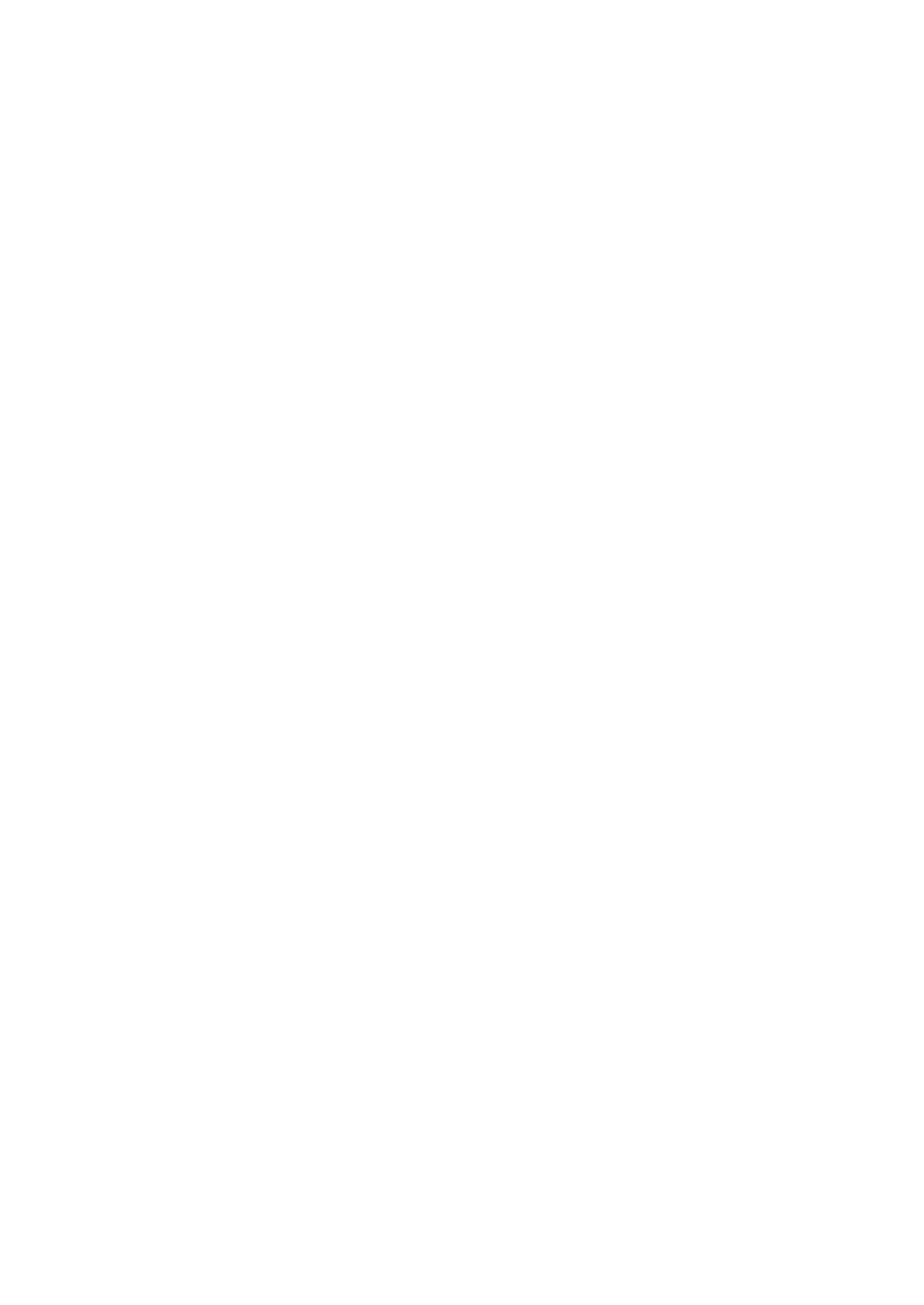### **Contents**

|                  |                                                                                                                                                                                                                                                                                                                                                                                                                                       | $\overline{7}$                                           |
|------------------|---------------------------------------------------------------------------------------------------------------------------------------------------------------------------------------------------------------------------------------------------------------------------------------------------------------------------------------------------------------------------------------------------------------------------------------|----------------------------------------------------------|
| $\overline{2}$   | Changes in the operating environment<br>2.1<br>International climate negotiations and Finland<br>2.2                                                                                                                                                                                                                                                                                                                                  | 9<br>9<br>10                                             |
| $\boldsymbol{3}$ | Outlook of greenhouse gas emissions until 2025                                                                                                                                                                                                                                                                                                                                                                                        | 13                                                       |
| 4                | Implementation of the emission commitment<br>4.1<br>4.2<br>Outlines concerning the allocation plan of<br>4.3<br>emission allowances in the period $2008-2012$                                                                                                                                                                                                                                                                         | 15<br>15<br>15<br>16                                     |
| 5                | <b>Energy policy outlines and objectives</b><br>Securing energy procurements<br>5.1<br>5.2<br>Efficiency of energy production and consumption,<br>5.3<br>Promoting the use of renewable energy<br>5.4<br>Premises for promoting the use of renewable energy<br>5.4.1<br>Renewable bioenergy<br>5.4.2<br>Hydropower and wind power<br>5.4.3<br>Other renewable energy sources<br>5.4.4<br>Renewable energy sources and biofuels<br>5.5 | 18<br>18<br>20<br>21<br>22<br>22<br>24<br>26<br>26<br>27 |
| 6                | The objectives related to the use of energy                                                                                                                                                                                                                                                                                                                                                                                           |                                                          |
| 7                |                                                                                                                                                                                                                                                                                                                                                                                                                                       | 30                                                       |
| 8                | Municipalities and the climate change                                                                                                                                                                                                                                                                                                                                                                                                 | 32                                                       |
| 9                | Use of energy and climate policy steering tools<br>9.1<br>9.2<br>9.3<br>Energy saving agreements, training and communications<br>9.4<br>EU emissions trading as a steering tool<br>9.5                                                                                                                                                                                                                                                | 34<br>34<br>35<br>37<br>37<br>38                         |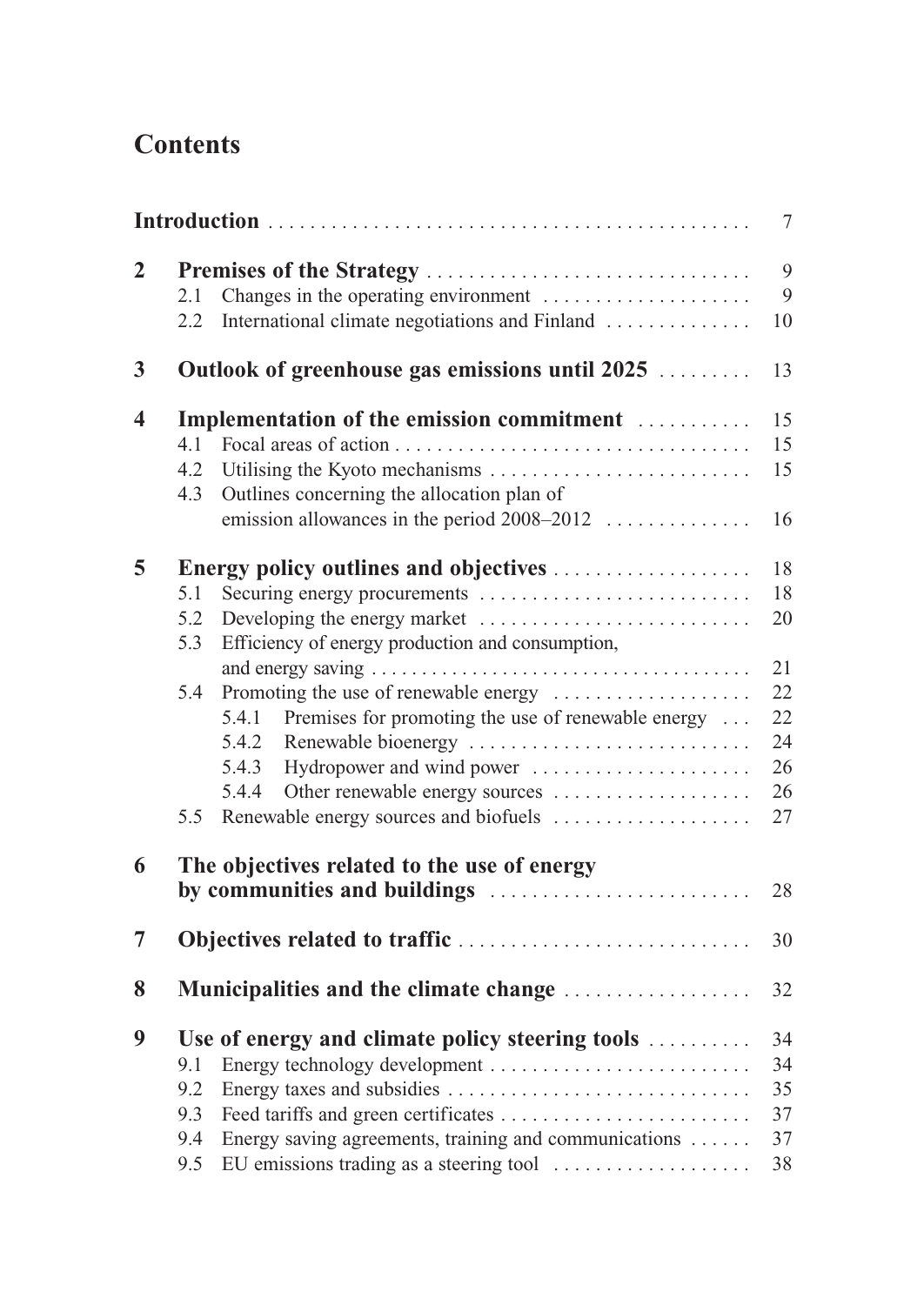| <b>12</b> |                                                              |  |
|-----------|--------------------------------------------------------------|--|
| 13        | 13.1 Structure of energy procurement and consumption 43      |  |
| 14        |                                                              |  |
|           | 15 Environmental impact analysis related to the Strategy  51 |  |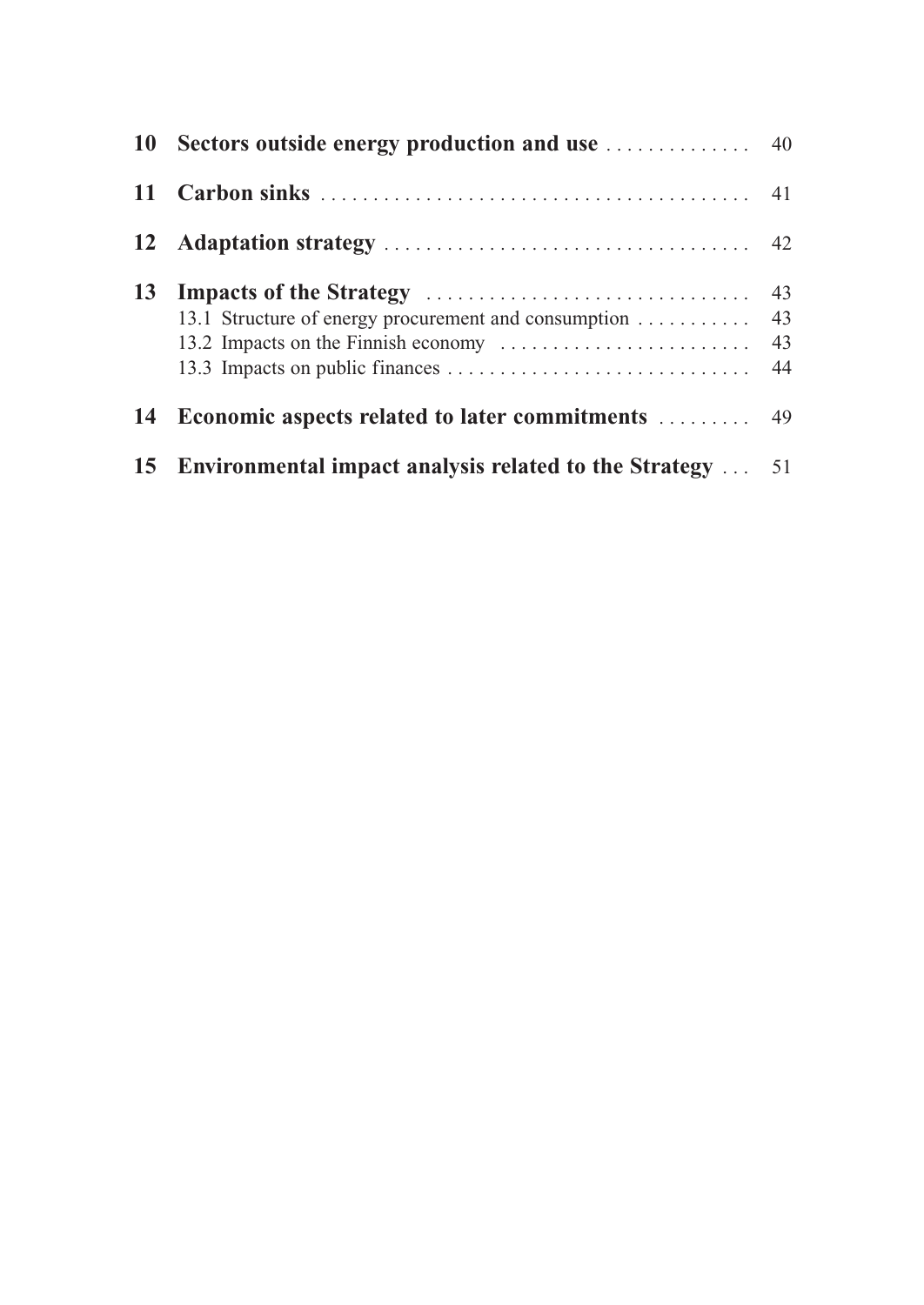### **1 Introduction**

The energy and climate policy followed during the past few years is based on the national Climate Strategy adopted in 2001 by the Government and presented to Parliament as a Government report. However, the operating environment of Finland's energy and climate policy has changed since the adoption of the Strategy to the extent that in summer 2003 Prime Minister Vanhanen's Government decided to complement the Government programme with an opinion stating that the Government will implement a national Climate Strategy and renew it, taking the contents of the EU emissions trading directive and the Kyoto mechanisms into account.

It was decided that the renewed Strategy would be presented to Parliament in the form of a report. The report was prepared under the Government's ministerial working group for climate and energy policy, chaired by Mauri Pekkarinen, Minister of Trade and Industry. The other members of the ministerial group are Jan-Erik Enestam, Minister of the Environment, Antti Kalliomäki (as of 23 September 2005 Eero Heinäluoma), Minister of Finance, Leena Luhtanen, Minister of Transport and Communications (as of 23 September 2005 Minister of Justice) and Juha Korkeaoja, Minister of Agriculture and Forestry.

A preparatory body for the ministerial working group, the climate and energy policy network chaired by the Ministry of Trade and Industry comprises representatives of the Ministries for Foreign Affairs, Finance, Agriculture and Forestry, Transportation and Communications and the Environment.

The organisation of the preparatory work follows the decision in principle of 30 January 2003 by the Government concerning the organisation of climate policy actions by the authorities within government.

The national Energy and Climate Strategy comprises the strategy text proper with background materials and opinions as well as four Appendices.

The Strategy focuses on the changes that have taken place in the international operating environment and presents the Government's outline for the future energy and climate policy, as well as the appropriate measures.

The background report describes the premises of the Strategy preparation, set by the Government programme and statements by Parliament presented during the past few years in relation to the reports issued to Parliament and the adoption of Government bills. A more detailed description of the measures taken by the Government on the basis of the opinions of Parliament can be found in Appendix 1.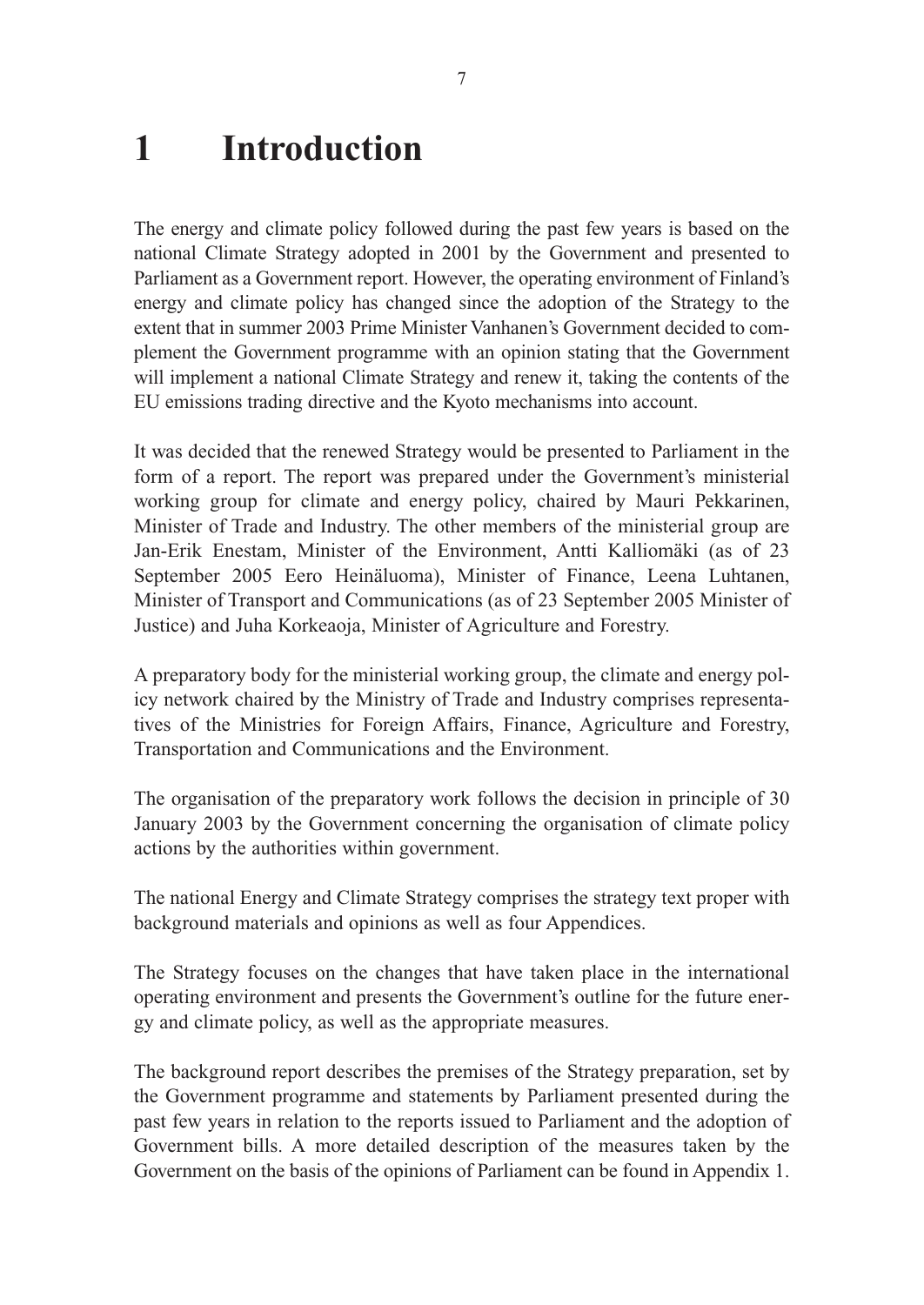The background report also describes the past development related to greenhouse gases both in the EU and Finland, and a forecast for the future trend based on the most recent studies. It also contains the main development scenarios for the strategic outlines, describing the measures necessary for the implementation of the Strategy, as well as the economic and other impacts of these measures. The background report has, however, not been discussed by the ministerial working group responsible for the preparation of the Strategy or by the Government.

Appendix 1 contains a report on the measures taken by the Government as a result of the statements made by Parliament in recent years in relation to the reports given to Parliament and the bills adopted by it.

Appendix 2 is a more detailed description of the writing, premises and results of the scenarios extending to 2025.

Appendix 3 is a summary of a separate strategy regarding adaptation to climate change. Published by the Ministry of Agriculture and Industry, the entire strategy has been included as part of the present Strategy and its implementation.

Appendix 4 is a list of the major studies ordered for this work, as well as the individuals and organisations that have participated in the preparation work.

The Government has not discussed the Appendices which have been prepared by government employees at the Ministry of Trade and Industry and at other competent Ministries.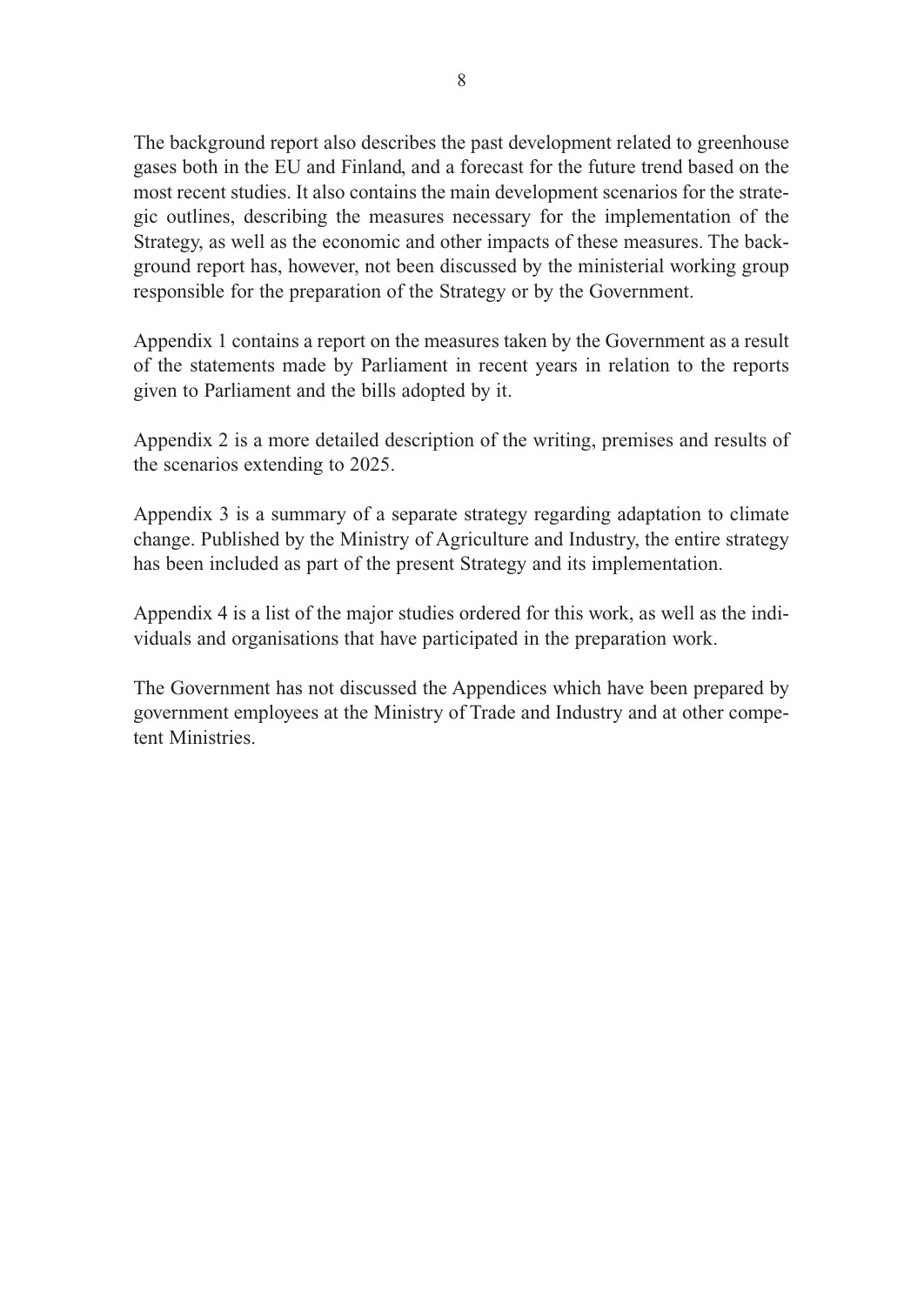## **2 Premises of the Strategy**

### **2.1 Changes in the operating environment**

The energy and climate policy followed in recent years is based on the national Climate Strategy adopted in 2001 by the Government and presented to Parliament as a Government report, as well as on earlier energy policy strategies and outlines. After the issuance of the Climate Strategy, the operating environment of Finnish energy and climate policy has changed substantially. For this reason, Premier Matti Vanhanen's Government recorded a new statement in summer 2003, according to which the Government will implement the national Climate Strategy, and renew it with due consideration of the EU emissions trading directive and the Kyoto mechanisms.

The most important change in the operating environment is the emissions trading (ET) directive adopted in the EU which aims at decreasing greenhouse gases and is a part of the European Climate Change Programme, ECCP. Based on the programme, the emissions trading system focusing on carbon dioxide emissions was introduced in the beginning of 2005. Moreover, when the former Climate Strategy was prepared, the implementation rules related to the Kyoto Protocol of the United Nations Framework Convention on Climate Change (UNFCCC), and the rules governing the use of the flexible mechanisms were only just under negotiations and so could therefore not be addressed in detail in the Climate Strategy.

The emissions trading directive has a major impact on the premises of energy policy, as well as the policy to reduce emissions of other greenhouse gases in other industrial sectors. The principle of the emissions trading directive to set an upper limit of allowable emissions is alone sufficient to guarantee that the units included in the emissions trading sector (ET sector), and the sector as a whole, will meet the objectives set for them. From the emission objective perspective, the traditional control mechanisms, such as taxes and subsidies, would in principle no longer be needed in the ET sector. However, in view of the other objectives, such as ensuring diversified and secure energy supplies, the traditional control mechanisms will also be needed in the future.

The emissions from the sectors outside the emissions trading regime (non-ET sectors), such as traffic, agriculture and individual heating, are not directly influenced by emissions trading. However, it does influence the trend in fuel prices, with an upward impact on power prices also in these sectors.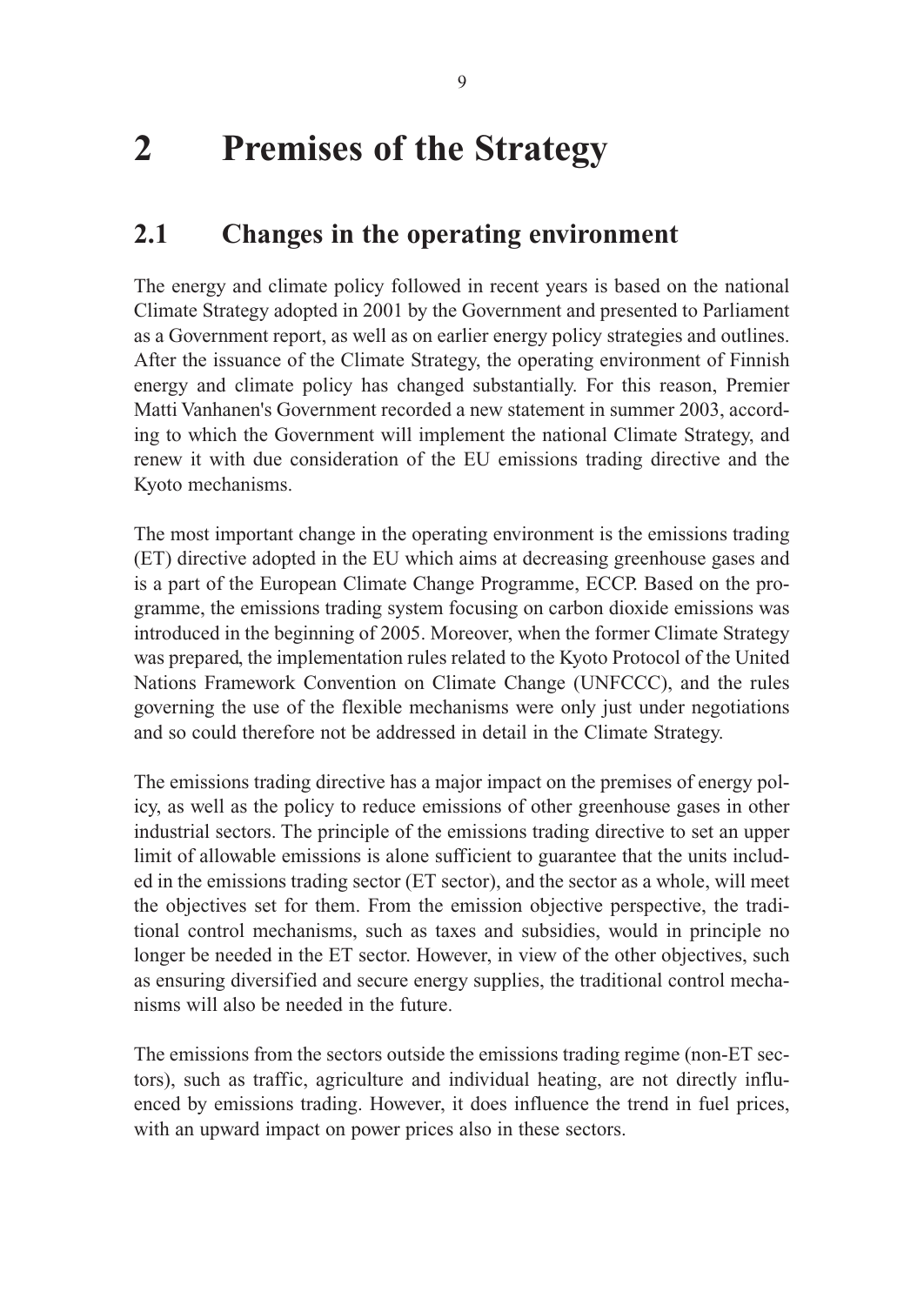After the 2001 Climate Strategy, the Government made a decision in principle on Finland's fifth nuclear power unit, adopted in full by Parliament in April 2002. The Government issued the construction permit for the unit in February 2005. The decisions on nuclear power have a major influence on power procurement and  $CO<sub>2</sub>$  emissions.

Besides the above premises that have a considerable impact on the Strategy contents, another important cornerstone of the Strategy is that Finland will comply with the greenhouse gas reduction obligation adopted for the obligation period 2008–2012 of the Kyoto Protocol and will implement the national allocation plan regarding the allocation of ETS allowances for 2008–2012. Moreover, the Strategy also takes into account Finland's views on the post-Kyoto international negotiations for the reduction of global greenhouse gas emissions, and outlines the national energy policy so that Finland would meet its international environmental responsibilities, and that the energy policy would support a balanced growth of the economy and development of employment, maintain secure energy supplies and diversified energy procurement structures, and would contribute to the competitiveness of the Finnish economy. Strengthening and intensifying the production and use of energy, intensive utilisation of renewable energy resources and biofuels and developing the procurement structure of electric power are key issues in this respect. In fact, the Government will invest heavily in these areas in the coming years.

The global price of oil has gone up dramatically, impacting the fuel price relationships and levels, which is another factor in favour of the utilisation of renewable energy sources.

### **2.2 International climate negotiations and Finland**

It became clear that the Kyoto Protocol would enter into force as Russia ratified it towards the end of 2004. The Protocol took effect on 16 February 2005. Thus the provisions are binding to the signatory parties. To date, 156 parties have ratified the Protocol. The quantitative greenhouse gas reduction obligations apply to the industrialised countries, with the United States and Australia opting to remain excluded.

A member of the European Union, Finland has undertaken to fulfil its obligations under the Protocol, the most significant of which is that Finland must maintain its annual greenhouse gas emissions at the 1990 level on average during the obligation period 2008–2012.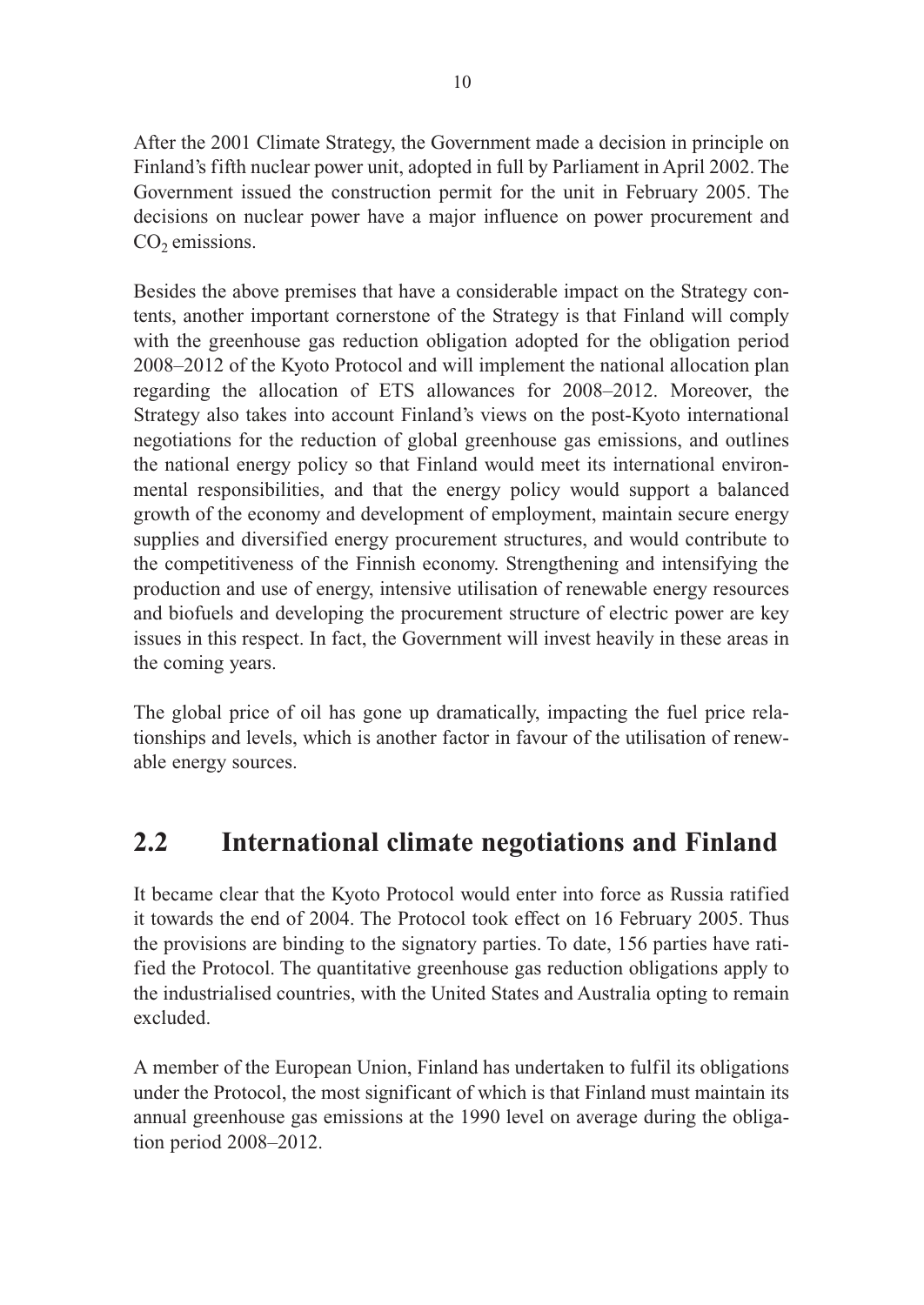The Kyoto Protocol commitment period will end in 2012. The EU and several other parties will try to initiate, as soon as possible, new negotiations to develop the climate convention system after the commitment period of the Kyoto Protocol, that is 2012. However, this initiative is not yet backed by sufficient global understanding.

In its meeting of March 2005, the EU Summit, or the European Council, underlined the EU's determination to strengthen the international negotiations by exploring the possible development of the post-2012 arrangements within the framework of the UN climate process and by developing a medium and long-term Climate Strategy for the EU.

The decision by the European Council highlights the importance of global cooperation and participation in the implementation of emission reductions, including a substantial enhancement of joint emission reduction efforts by the industrialised countries. Furthermore, the EU underlined the importance of strengthening the joint efforts by the industrialised countries to reduce emissions, as well as its preparedness to launch a dialogue with other parties. For the developed countries, the focus would be on strategies and reduction paths of the order of 15–30% by 2020, compared to the 1990 level. The means to reach the objective should also be studied, including cost and benefit factors, as well as the ways to involve the most energy-consuming countries in the process, including the developing countries.

The dialogue progressed during late spring and summer 2005. The meeting of government experts, based on the decision of the 10th Conference of Parties to the UN Climate Convention, was arranged in Bonn in May 2005. The meeting conducted constructive discussions on the need and ways to launch discussion on the post-2012 convention arrangements.

Representatives of the large industrialised countries at the G8 Summit of July 2005 adopted a declaration which contained a promise to act resolutely and quickly to reduce greenhouse gases, a recognition of the UN Climate Convention as the suitable forum for the future actions related to climate change, as well as a promise to work together to promote the agreed objectives in the following Conference of Parties (COP11) in December 2005. G8 also agreed on a working programme which includes concrete joint measures, such a technology measures, aiming at emission reduction. Attendants of the Summit, South Africa, Brazil, India, China and Mexico also adhered to the decisions.

Moreover, six Pacific Rim states – Australia, India, Japan, China, Korea and the US – issued a declaration in July on a Partnership of Clean Development and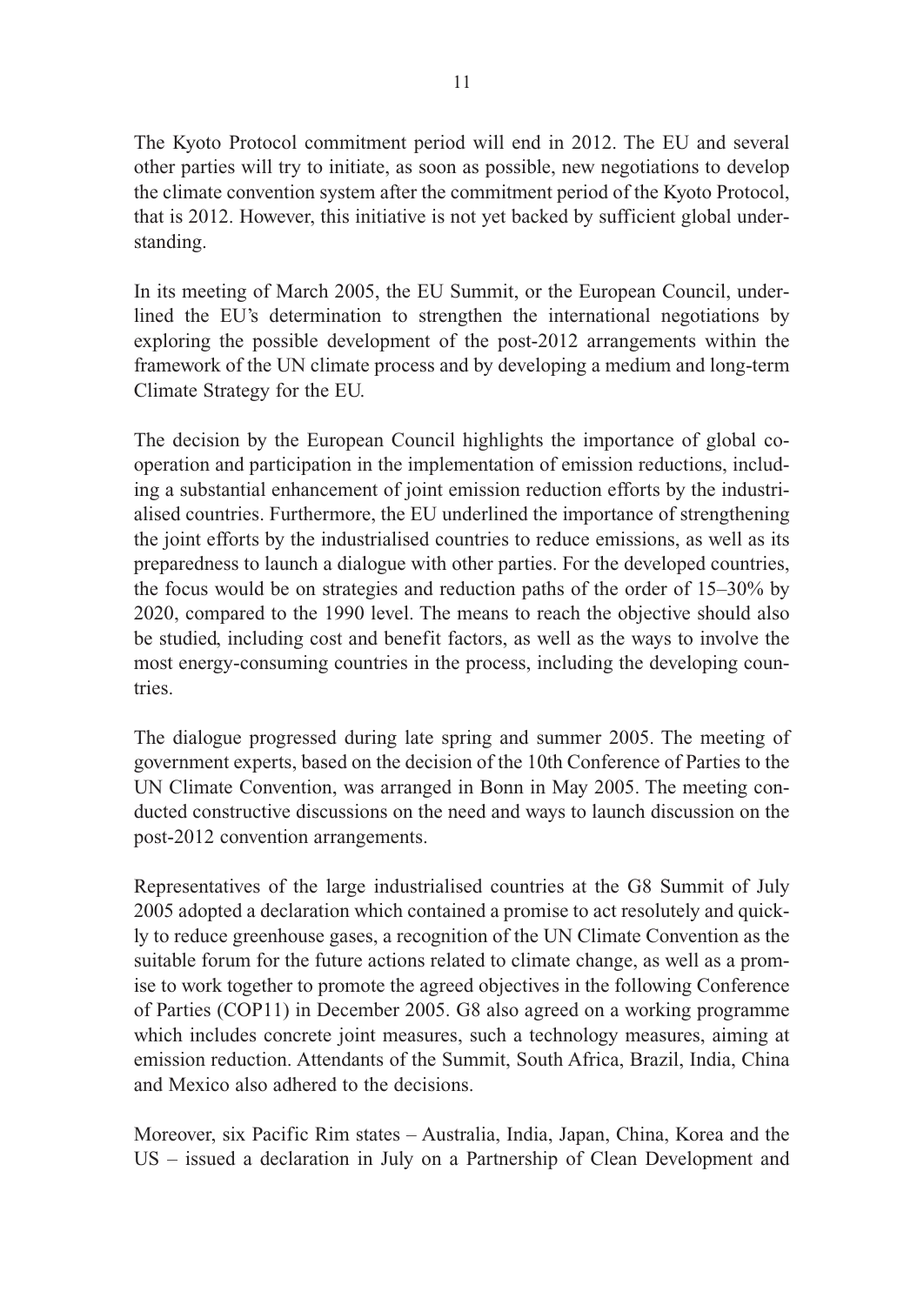Climate, with the objective of developing, introducing and transferring cleaner and more efficient technology. The form of co-operation based on a partnership is thus a continuation of the mode of operation selected by the US and Australia. The practical forms of working within the partnership will be decided later. The COP11 will be preceded by several other meetings on the above processes as well as high-level preparatory meetings.

The programme of Premier Matti Vanhanen's Government states that in order to stop climate change, the Government will work actively for the start of a new round of negotiations involving all countries. Finland will prepare itself for these negotiations taking the competitiveness of the economy in consideration. For this purpose, the Ministries must appropriate funds for investigations and research in order to chart and study which kind of emission reduction paths are achievable through various strategies, without endangering the balanced development of the economy.

The UN Convention on Climate Change and the implementation and follow-up of the Kyoto Protocol, as well as the further development of the convention system, entail costs which will be funded by membership fees payable by all parties. Moreover, the implementation rules of the Kyoto Protocol also include a political declaration by the EU and certain other industrialised countries regarding the support provided for the measures taken by developing countries in relation to climate change. The impact of these expenses on the public finances is discussed in Chapter 13.3.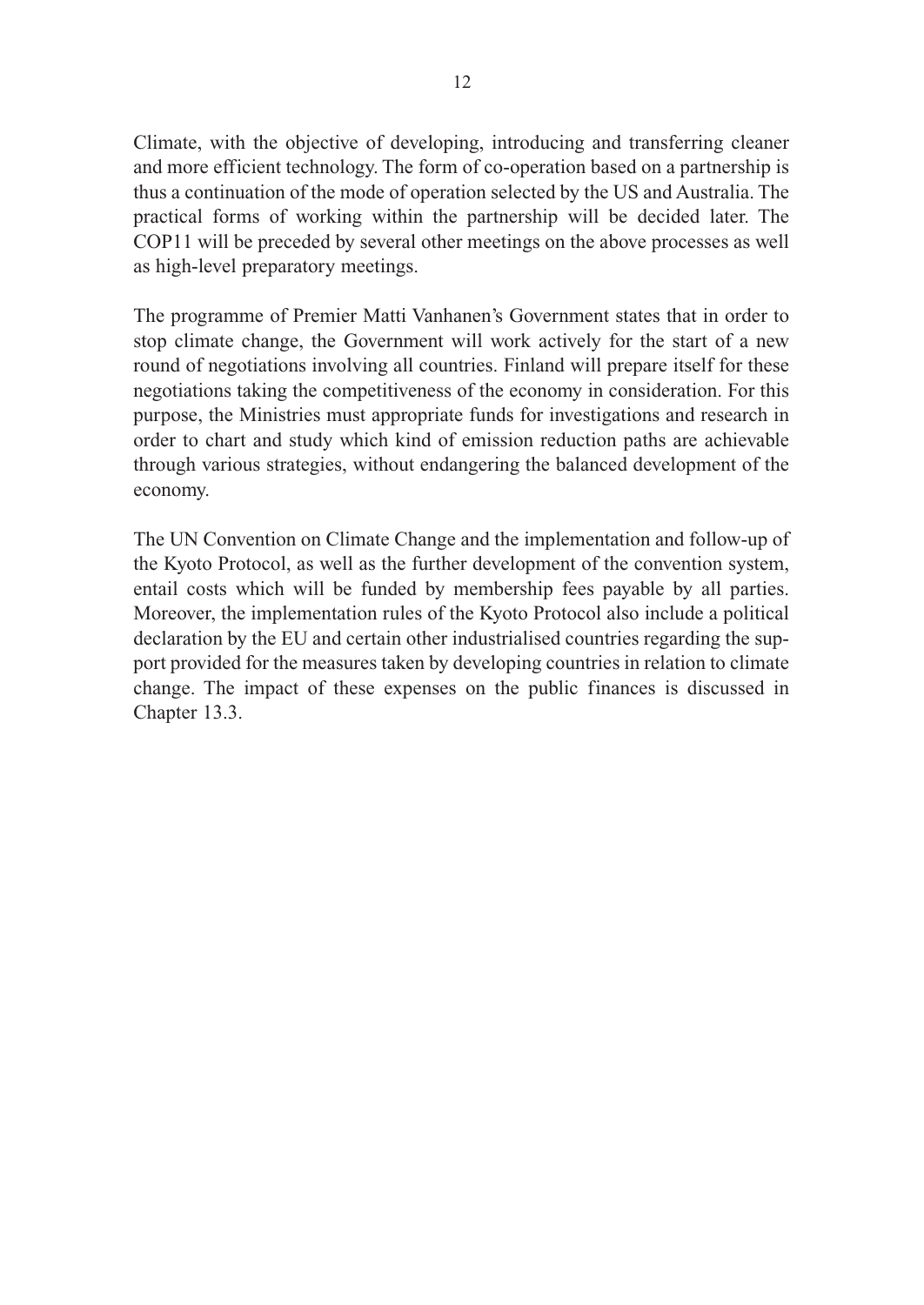# **3 Outlook of greenhouse gas emissions until 2025**

The Finnish greenhouse gas emissions have grown since 1990, and reached a peak in 2000–2004 which was 20% above the 1990 level.

For this Strategy, the energy consumption and procurement scenarios and emission scenarios have been updated. The scenarios have been compiled so that the "WM scenario" (With Measures) shows the trend with no new measures taken, while the "WAM Scenario" (With Additional Measures) is based on the assumption that new measures impacting both the consumption and procurement of energy and emission will be taken. The updated calculations show that according to both scenarios, the consumption of both primary energy and electricity will grow in Finland in the future. Along with the increase in energy consumption,  $CO<sub>2</sub>$ emissions will also grow. Figure 1 shows the trend in greenhouse gas emissions. The increase in emissions is almost entirely caused by the increased emissions from the ET sector, as referred to in the EU emissions trading directive, or mainly energy production and industrial processes. The emissions of the non-ET sectors, mainly traffic, individual heating and agriculture, remain at the current level as a whole.

Finnish greenhouse gas emissions will take a downward turn during the Kyoto Protocol period between 2008 and 2012 once the fifth nuclear power unit is completed. According to estimates, the emissions will, however, exceed the obligation level by about 56 million tonnes, or by about 15% during those years. Calculated in terms of annual averages, the emissions exceed the Finnish commitment by about 11 million tonnes. After the Kyoto obligation period, the greenhouse gas emission will start to grow if no measures are taken. However, the growth rate will be clearly slower than in the past.

Key for the future trend in emissions is, on the one hand, economic growth and its structure, and, on the other, the structure of energy production, especially the solutions in energy procurement. The long-term variation in emissions may be several million tonnes annually, depending on whether the Finnish procurement of electricity is based on emission-free or low-emission fuels and forms of procurement, such as renewable energy sources, nuclear power or electricity imports. However, only some of these decisions can be directly influenced through energy policy.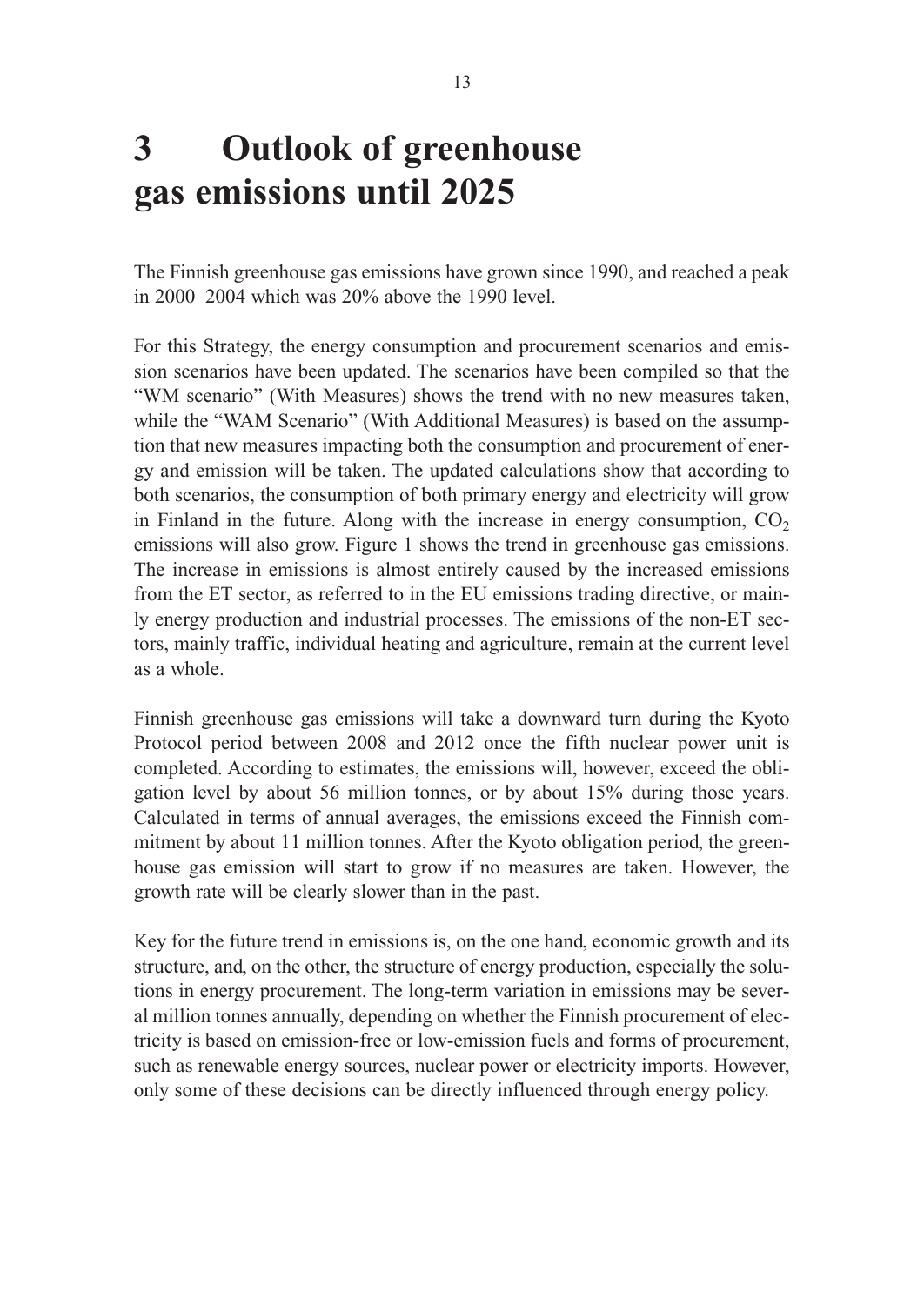

*Figure 1. Finnish greenhouse gas emission in 1990–2025, 1990–2004 materialised development, thereafter to 2025 the trend in line with the WM scenario (With Measures), Mt CO<sub>2</sub> eqv.*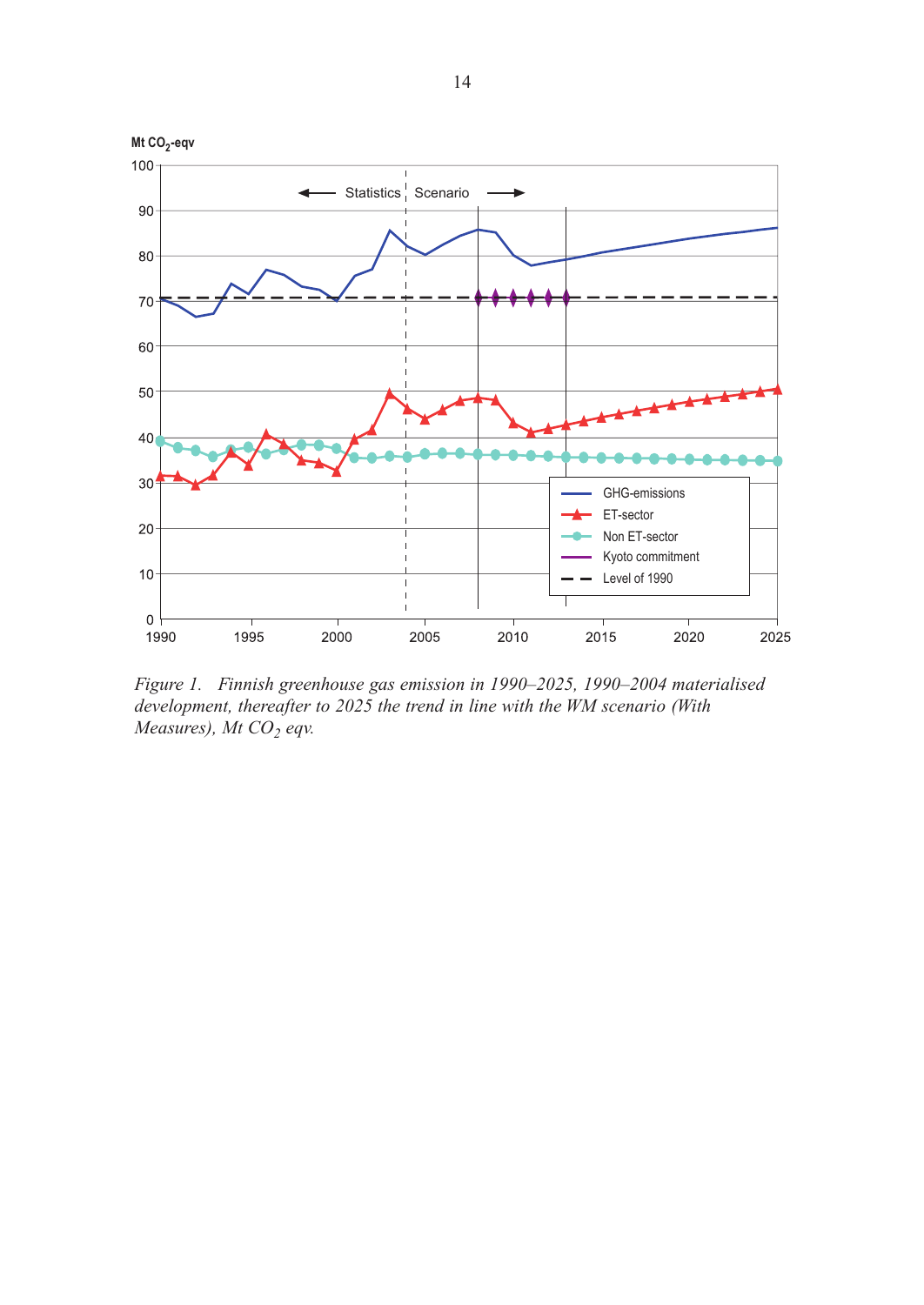# **4 Implementation of the emission commitment**

### **4.1 Focal areas of action**

During the Kyoto commitment period, Finland can avail itself of 70.5 million tonnes worth of assigned amount units, or AAUs per year on average. They will not be sufficient to cover the estimated requirement but according to the studies made, the average additional need would be approximately 11 million tonnes higher annually, carbon sink impacts considered. According to the 2001 Climate Strategy, the deficit would have been covered through national measures only. However, today's selection of measures is clearly more diversified, allowing for a more cost-efficient way of managing the emission obligation.

The entry into force of the EU emissions trading system and the chance to use the Kyoto mechanisms extend the use and principles of the means to tackle the greenhouse gas emissions. In addition to the traditional national reduction measures, we can now and in the future also contribute to emission reduction outside our national borders in a manner that these emission reductions will be, as far as the verification of the Finnish emission reduction is concerned, equal to the measures taken to reduce domestic emissions.

One of the central tasks for the Energy and Climate Strategy is to allocate the obligations ensuing from the emission commitments between the companies and institutions included in emissions trading, the sectors remaining outside the trading regime, and the State. The role of government is to allocate the obligations resulting from the emission commitment between the various sectors and actors. The AAUs available to Finland must be divided between the ET sector and the non-ET sector in a cost-efficient manner.

### **4.2 Utilising the Kyoto mechanisms**

According to the calculations ordered by the European Commission, the costs incurred by Finland for greenhouse gas reduction are the third highest in the Union. For this reason, and considering the economic burden caused by emission reduction, this Strategy begins with the premise that the State contributes to emission reduction by utilising the flexible mechanisms provided by the Kyoto Protocol, which makes it possible to increase the Finnish allowable emissions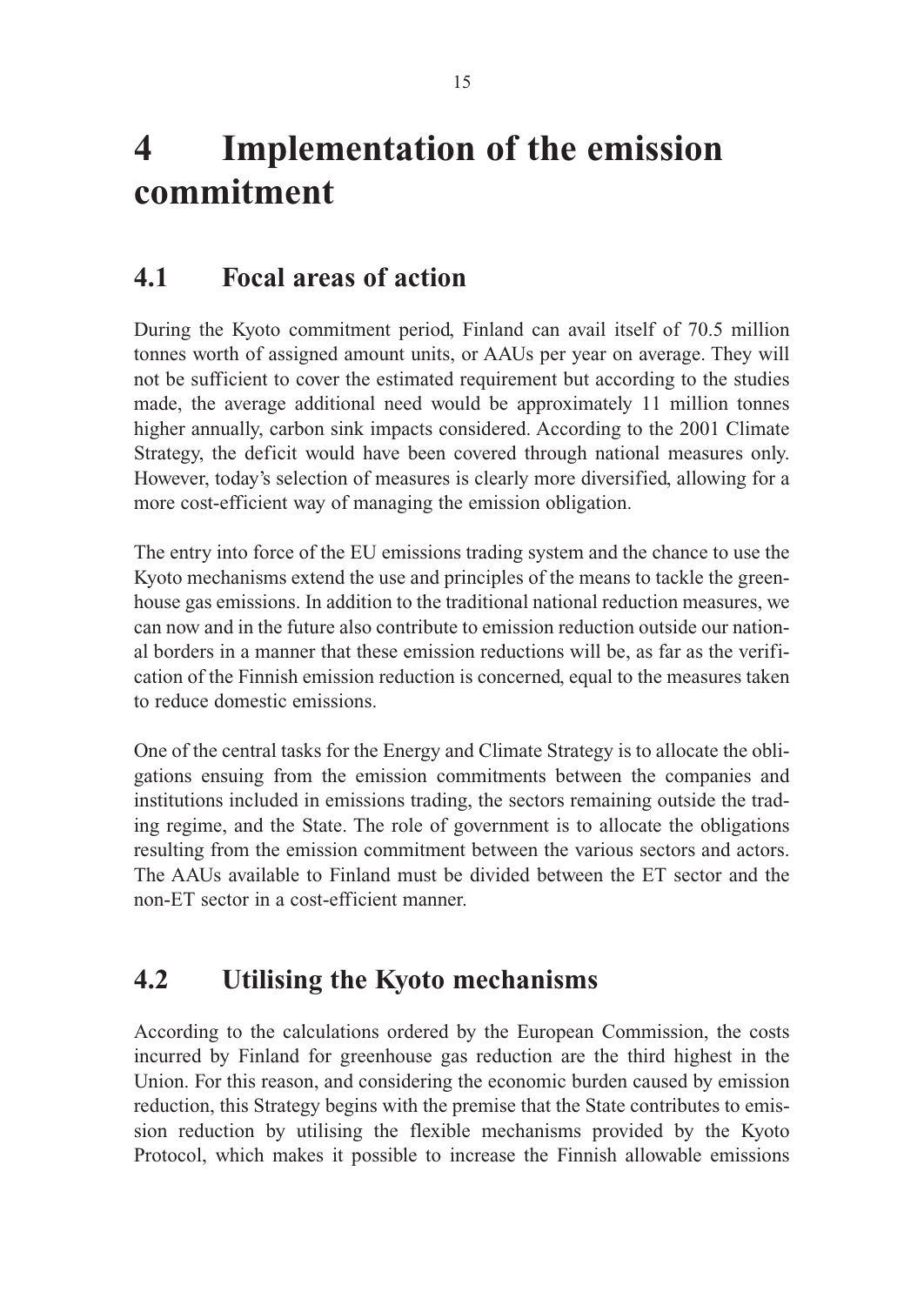correspondingly. The flexible mechanisms available to government are the Joint Implementation (JI) projects, Clean Development Mechanism (CDM) and emissions trading (ET) between the states. The State will be prepared to finance about 10 million tonnes of emission reductions procured through these mechanisms during the period from 2008 to 2012. When AAUs are being procured, the mutual cost-efficiency of various flexible mechanisms will be taken into account. Moreover, the State can avail itself of approximately 2.0 million tonnes of verified emission reductions obtained through a pilot programme for 2008–2012.

The management of the flexible mechanisms will be organised as follows: the Ministry of Trade and Industry is responsible for coordination while the Ministry of the Environment is in charge of the JI projects and the Ministry for Foreign Affairs for CDM projects. The JI and CDM are international projects to reduce greenhouse gas emissions. JI projects are implemented between industrialised countries whereas CDM projects are conducted between industrialised and developing countries. The administrative and financing plans and decisions related to the projects will be included in the plant-specific proposal for the national allocation plan regarding the allocation of allowances under EU´s Emission Trading Scheme focused on the period from 2008 to 2012. The respective legislation should be completed well before June 2006, the deadline for submitting the proposed allocation plan to the Commission.

The Ministry of the Environment will prepare the JI strategy and also study the feasibility of the national JI projects on that occasion. The implementation plan for the CDM projects will be drawn up by the Ministry for Foreign Affairs, with special consideration to the status of developing countries in the upcoming climate convention negotiations.

### **4.3 Outlines concerning the allocation plan of emission allowances in the period 2008–2012**

Without the additional measures presented in this Strategy, Finnish greenhouse gas emissions would exceed the Kyoto commitment annually by about 11 million tonnes on average between 2008–2012. Using the Kyoto flexible mechanisms, the State will be prepared to procure 10 million tonnes worth of emission reductions for the entire period, an annual average of 2 million tonnes. The annual need for reductions is thus about 9 million tonnes.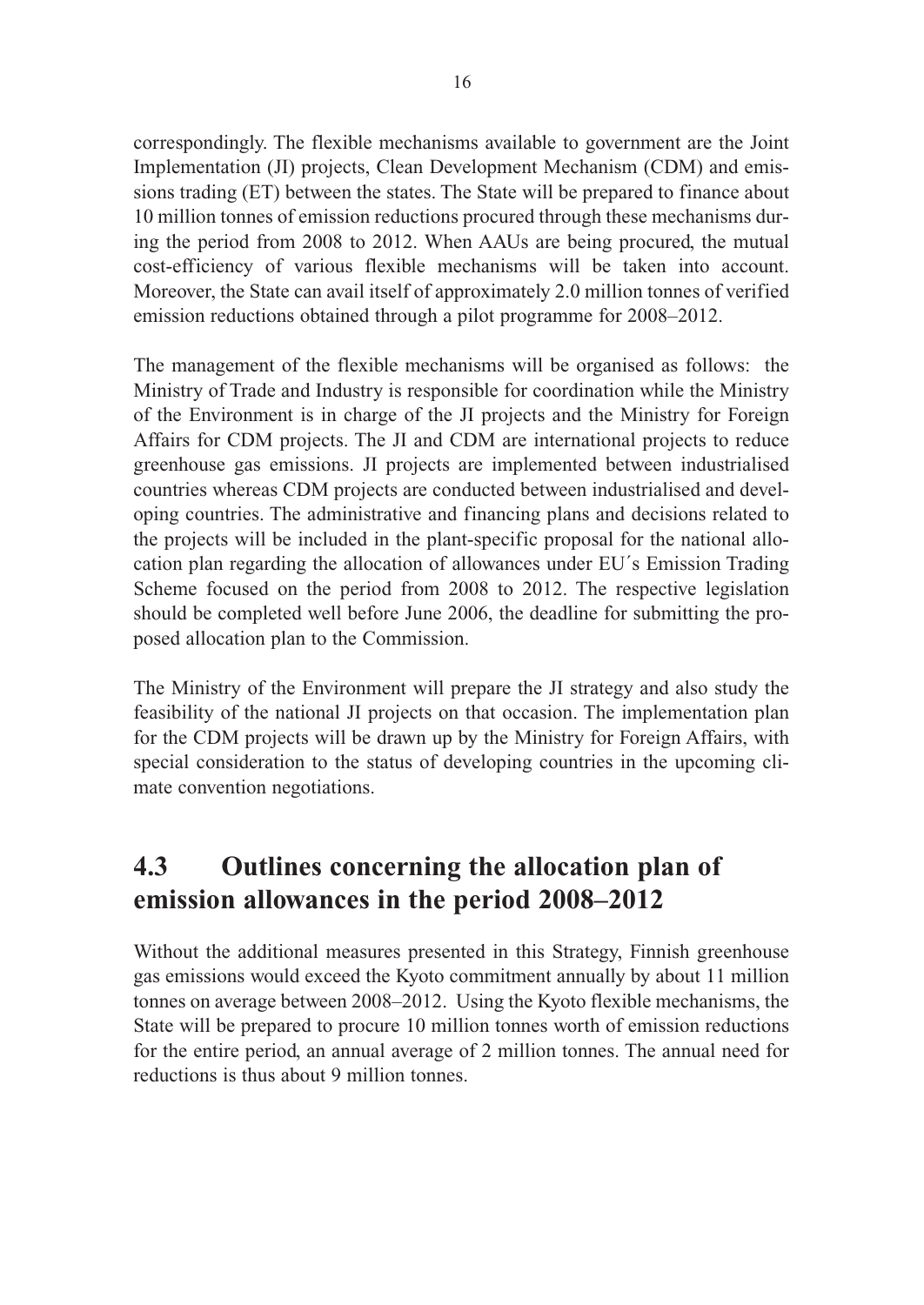Outside the ET sector proper, in other words in traffic, agriculture, individual heating and waste management, the emission reduction costs will be high. According to estimates, the cost-efficient potential of reducing emissions in the non-ET sectors during the Kyoto period is about one tonne per year on average. That leaves an average of about 8 million tonnes of annual reduction needed in the ET sector, which means that the total quantity of emission allowances allocable to the ET sector falls somewhat short of the estimated need. The Government will make the final decision on the proposed allocation plan of Finnish emission allowances.

The preparation of the proposed Finnish allocation plan has started. As in the period 2005–2007, the allocation plan only concerns  $CO<sub>2</sub>$  emissions in the same sectors as in the former plan.

A preliminary opinion at this point, the Government finds that the proposed allocation plan could group the production sites and their production in similar subgroups as in 2005–2007, and that the emission allowances allocable to the industrial processes in which the emissions originate in the raw materials or fuels used for the processes, should be based on their estimated needs.

The proposed allocation plan could be prepared so that when the emission allowances of power units are considered, their overall efficiency should be taken into account.

The emissions trading Act will be amended as far as the allocation criteria and the implementation of the so-called linking directive are concerned.

The opportunity could be reserved for the actors to use the Kyoto mechanism in emissions trading, to the plant-specific maximum extents allowed by the implementation rules of the Kyoto Protocol and the linking directive.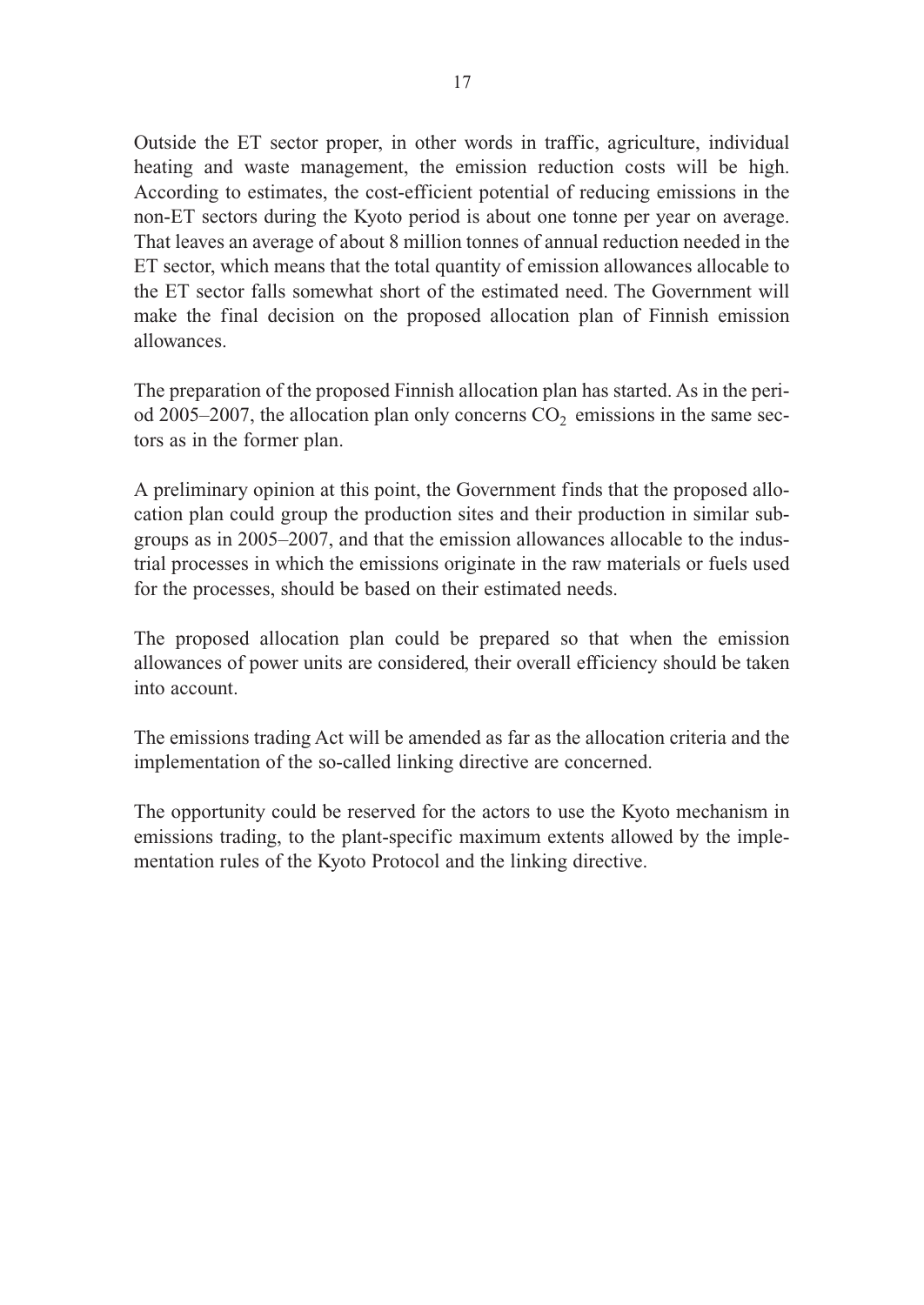# **5 Energy policy outlines and objectives**

### **5.1 Securing energy procurements**

Securing the procurement of fuels, electric power and heat is one of the major objectives of energy policy not only for the International Energy Agency IEA and the EU, but also for Finland. From the international perspective, the biggest concern has been to secure the availability of oil because the centre of global oil production is in areas which, for quite some time, have been characterised by political instability.

In the EU, in particular, natural gas has also attracted increasing attention from the supply security of supply and availability point of view. In the long term, the EU and the rest of Europe must rely increasingly on imports for their gas supplies. The most important source of imports will be Russia in the future.

The extensive power outages in the past few years both in Europe and in the US have attracted great attention, showing how important the uninterrupted power supply is for modern society. From this perspective, the focus of the preparations for emergencies and interruptions in power supplies has been sharpened.

In accordance with the decision (350/2002) of the Government, the national objective for safeguarding energy availability is to promote energy production based on several fuels and procurement sources. Due to the particular conditions of Finland, the energy supply security is maintained at least at the level of the EU and IEA obligations.

The Finnish procurement of primary energy and electric power is very diversified and balanced by international standards. With the exception of natural gas, fuels are imported from various sources available in the international markets. This also applies to electricity imports. The objective of the energy policy is to maintain a diversified, decentralised and balanced energy system in the future. For its part, the Government continues to try to ensure an optimally diversified and sufficient availability of electric power and other forms of energy. The focus in this respect is on domestic energy, in other words renewable energy sources and biofuels.

Emissions trading, for its part, will improve the security of the energy supply by increasing the market price of electric power considerably, which, in turn, makes renewable energy more competitive in the electricity markets. However, if no cor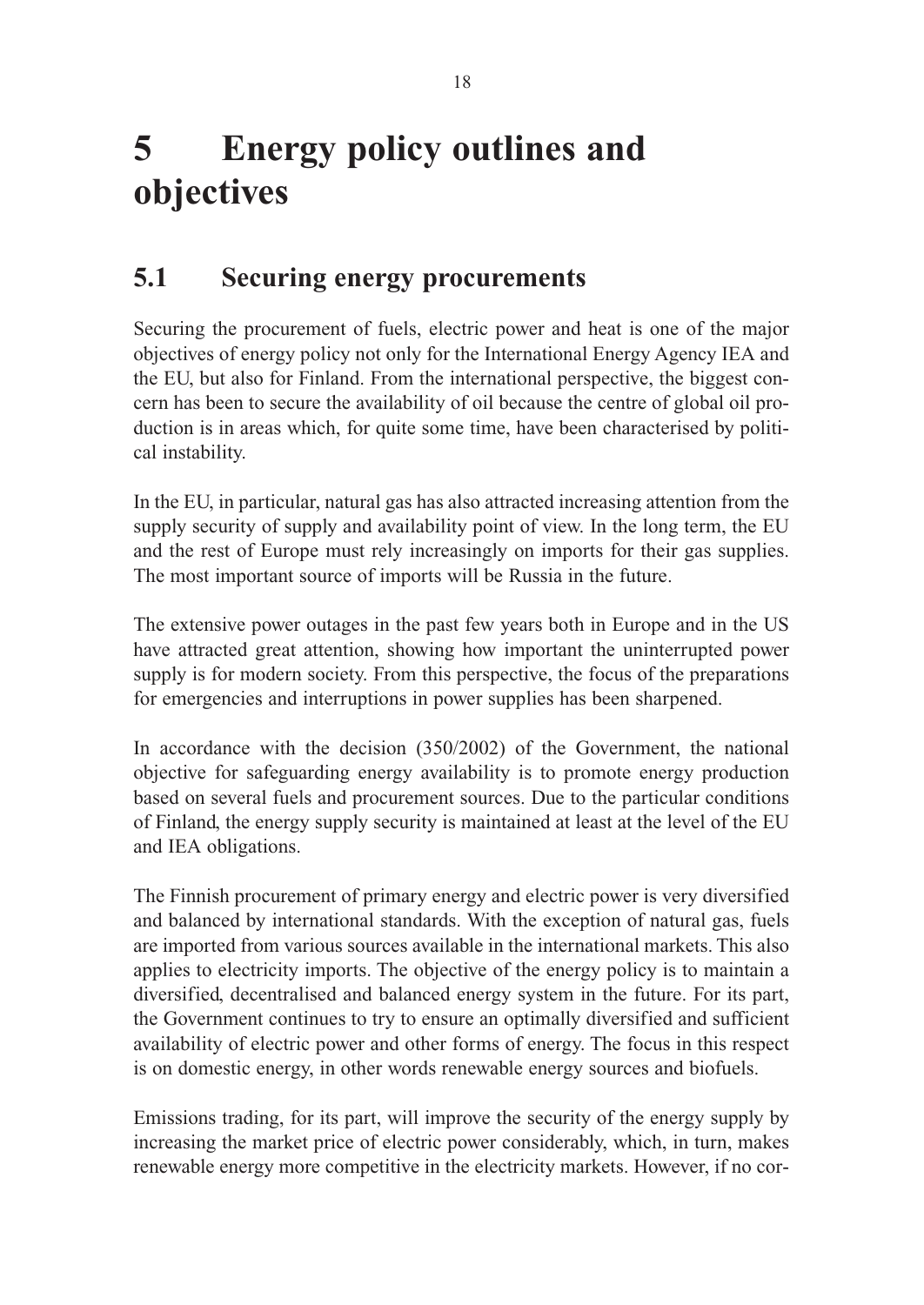rective measures are taken, emissions trading may also weaken Finland's energy security by unbalancing the fuel procurement structure because the competitiveness of peat in the production of condensing power would weaken vis-à-vis the imports and imported fuels.

The consumption of power is estimated to grow so that the capacity requirement would increase by some 200 MW annually until 2015, and thereafter by about 100 MW. This increase, combined with the exit of the existing capacity, will be covered by the construction of new domestic capacity and by electricity imports. In view of the security of the energy supply, the domestic capacity should, however, be sufficient also in situations in which imports would not be possible due to exceptional climate or other conditions. Cogeneration of power and heat, as well as the nuclear power unit under construction, will cover most of the additional need for domestic capacity, at least until the mid-2010s.

The Government will continue to promote the combined heat and power production (CHP) in the future. The premise of the decisions influencing power procurement is that the consumption of heat is combined as efficiently as possible with the CHP, paying due attention to the technical and economical aspects. The status of CHP is promoted by, for example, considering the overall efficiency of power units as a factor in the allocation of emission allowances.

One of the strengths of Finnish energy supply is the diversity of procurements, as well as the share of bioenergy and renewable energy sources which is larger than the European average in both primary energy and electric power. It is vital that also in the future, the procurement of electric power will remain diversified and the capacity sufficient. The Government finds that no production form that has no adverse emission effects and is cost-efficient, even if of minor importance, should be excluded when the new capacity is being built in the future. This will help to create conditions for persistent investment activities in Finland, as well as for investments in new bare-load capacity in electricity production by the year 2015. At the same time, Finland will be preparing itself for the international, probably increasingly tough emission reduction obligations of the post-2012 period.

The premise of Finnish electricity market legislation is that under normal circumstances the decisions to add new capacity are made by the companies in this sector based on commercial criteria. Only in extremely threatening and exceptional situations of shortage of capacity will it be purposeful to start the capacity tendering procedure envisaged by the current Electricity Market Act. In the framework of this procedure, the State will launch the measures to build new capacity and procurements based on a call for tenders.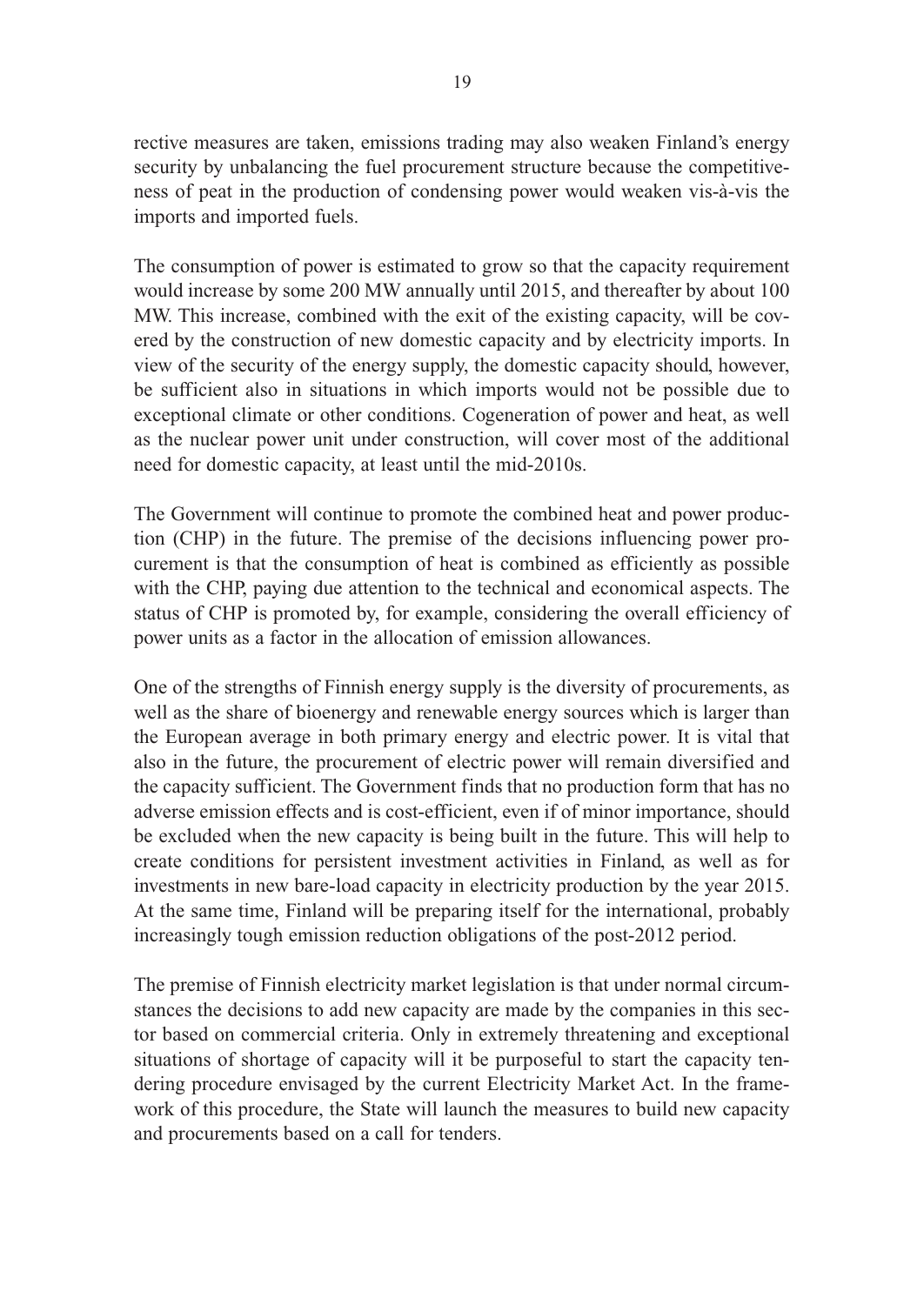In order to promote combined heat and power production, as well as to increase the use of biofuels and renewable energy sources, the connection of small power units in the power grid is facilitated through a developed regulation of the energy markets. The ensuing additional costs will be taken into account in the tariffs of other grid users.

### **5.2 Developing the energy market**

As far as the infrastructure of the energy network is concerned, the objective is to be able to feed fuels and electricity to the networks flexibly from various directions and sources, and that it will be uncomplicated to join the energy networks and systems.

With this objective in mind, Finland has actively participated in the development of the pan-Nordic electricity market, opening its domestic market in the same way as the other Nordic countries have done. The aim is to proceed in this respect so that the remaining obstacles in the electricity market, such as the power transmission bottlenecks between the countries, will be eliminated, at the same time increasing the transparency of the market and the pricing of electricity.

The emissions trading within the EU has increased the price of electricity in the Nordic electricity exchange, also resulting in the increase in the cost incurred by power consumers. The Government will study ways to limit the unearned increment or the windfall profits from power production.

The optimal self-sufficiency of Finnish electricity supply will be taken into account, when the permits for new import transmission lines are being considered.

A second pipeline would be particularly important for the gas network. This pipeline would enhance the users' confidence in the stability of gas prices, improving the conditions for the investments related to the use of gas. The plan to construct a new pipeline from Russia to Germany and beyond is increasingly a matter between the Russian and German gas companies and consortia. It would be important for Finland that the plan classified by the EU as one of the primary pipelines (the North-European Gas Pipeline), or a pipeline that would cross the Baltic countries, would also cater to the needs of the Finnish gas market. Indeed, Finland's objective in relation to gas is to establish a pipeline connecting the country with the continental European gas network.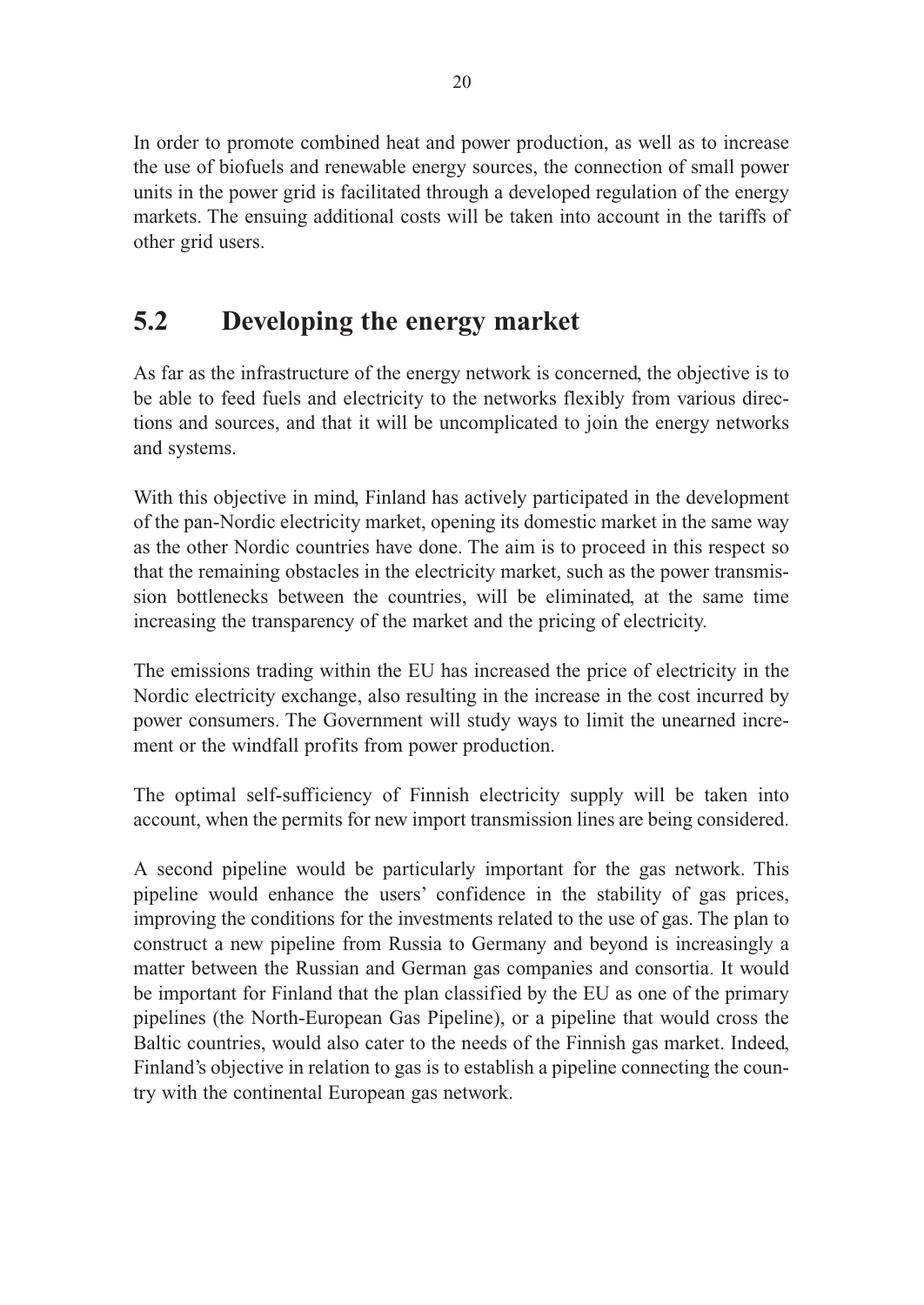### **5.3 Efficiency of energy production and use, and energy conservation**

Measures related to the efficiency of energy production and use, as well as to energy conservation, are included as competitiveness factors in various EU policy actions, such as the Lisbon strategy. The EU's joint energy policy actions are underpinned by factors such as enhanced competitiveness, secure energy supplies and greenhouse gas reduction. These objectives also constitute the focal premises of energy conservation in Finland.

According to the Council directive on energy end-use efficiency and energy services, amended in the first reading, the member states should show to have improved their energy efficiency by one percentage point annually for six years. This is an indicative target. The Commission proposed initially a binding target. However, the European Parliament proposes a binding target which is higher than the one proposed by the Commission. The directive would apply to sectors outside the emissions trading regime, and the public sector and energy companies would be objects of special obligations. Moreover, the Commission published a Green Paper on energy efficiency on 22 June 2005. In time, it will lead to new legislative projects at the community level.

The implementation of the EU emissions trading scheme will have a major impact on a more efficient use of energy. Caused by emissions trading, the increase in the market price of electricity and the increase in the cost of emission-intensive fuels will substantially improve the cost-efficiency of energy conservation, thereby contributing to the attainment of energy conservation objectives not only in the ET sector but also in the sectors outside it. Energy conservation is particularly important in the non-ET sector because the emissions there are not limited through the use of emission allowances, as is the case in the ET sector.

The energy conservation measures are underpinned by the objectives and obligations imposed by the EC directives. In the national implementation voluntary actions, such as energy conservation agreements, energy audits and sector or measure-specific programmes will be utilised. The economic subsidies targeted at the development and implementation of energy efficient technology and innovative modes of operation play a central role in this respect. These measures are complemented, as necessary, with targeted regulation, with due attention paid to cost-efficiency, as well as disseminating target group specific informations.

The preparations to extend the energy conservation agreements will proceed rapidly. Special attention will be paid to the question of how the agreement covering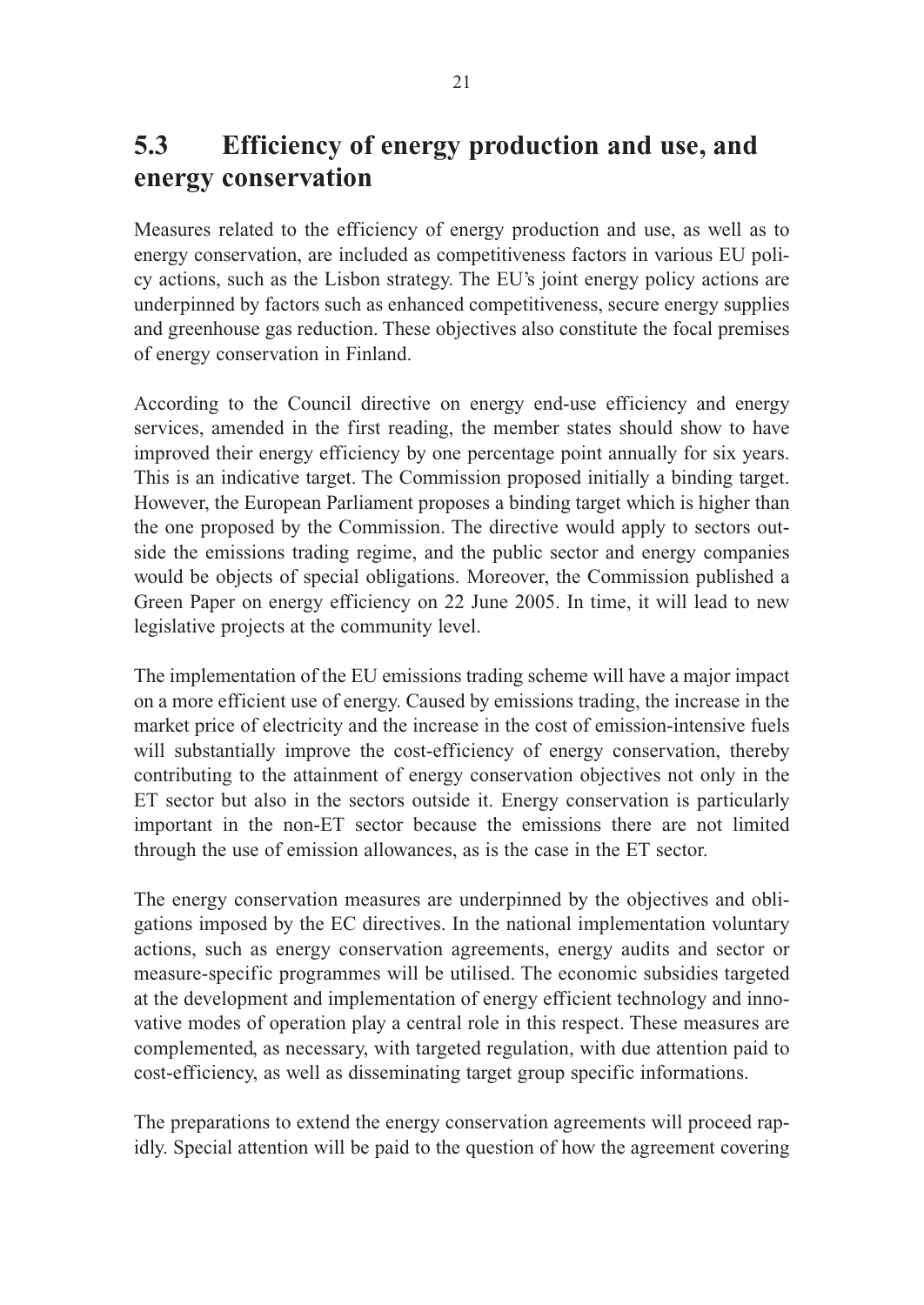the non-ET sectors could be also used for the attainment of the greenhouse gas reduction objectives. The implementation of new energy efficient technology is highlighted in the new agreements.

The measures taken to date have resulted in significant energy savings. By continuing and intensifying these operations, as well as by adopting new energy saving measures related to the implementation of EU directives, the target is to obtain 5% additional savings in energy consumption by 2015, compared to a situation with no new measures taken.

The long-term objective of the energy conservation measures is to curb the growth in the overall consumption of primary energy and to bring about a downturn in the trend.

### **5.4 Promoting the use of renewable energy**

The renewable energy sources used in Finland comprise hydropower, wind power, heat recovered from the environment and solar energy, as well as renewable bioenergy which includes wood-based fuels, field-derived biomass (energy crops), biogas and the biodegradable part of REF, or recycled energy fuels. In Finland, peat is considered to be a slowly renewable biofuel.

#### 5.4.1 Premises for promoting the use of renewable energy

The factors influencing the efforts to promote the use of renewable energy include the decisions taken and directives adopted by the EU, to be taken into account in the Finnish energy policy.

The EU target is to increase the renewable energy's share of primary energy from 5.4% in 1997 to 12% by 2010. However, the development materialised to date has not complied with the trend objective because in 2002 the renewables accounted for only about 6% of the whole.

Under the directive on the use of renewable energy in power production, the overall EU target is to increase the share of electricity generated with renewable energy from about 14% in 1997 to 22% by 2010. As is the case with the other directive, the EU is not going to reach its objectives set in this directive: electricity generated in the EU with renewables has remained at the level of the comparison year 1997, or at about 14%. In the Commission's judgement, the measures taken to date will not allow the targets to be met.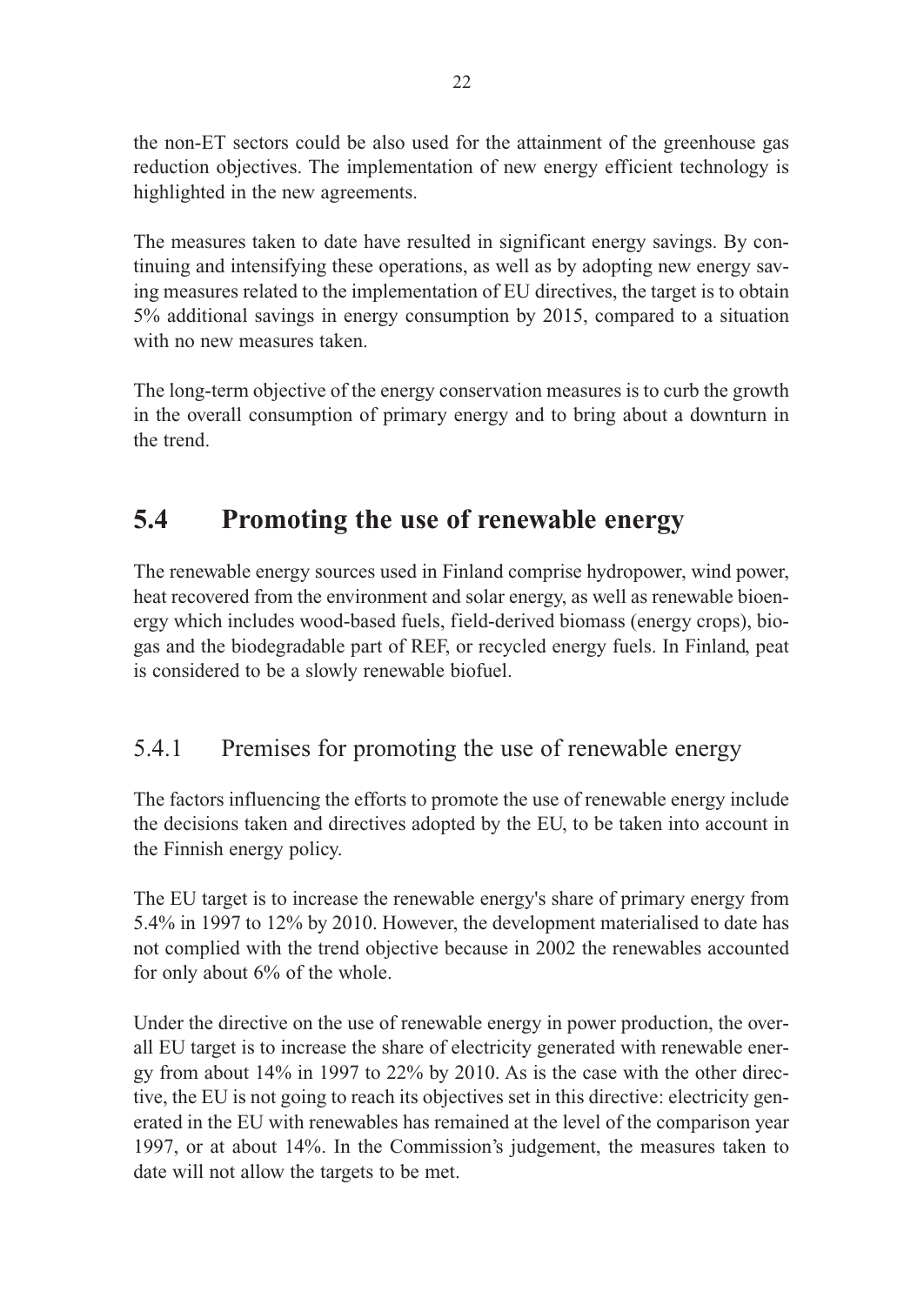The Commission is currently preparing an action plan to increase the use of bioenergy in the EU. In time, this will lead to new community legislation to be enacted.

In Finland, renewable energy has accounted for 22–25 % of primary energy in the past few years. The share of electricity generated with renewable energy sources, with the annual rainfall being average, has been about 27% of the overall consumption of electricity. According to a indicative target set with the above directive, electricity generated with renewable energy sources should account for 31.5% of the Finnish overall power consumption in 2010. This is a very demanding objective under Finnish circumstances since the most important part of domestic renewable energy sources, or hydropower, can hardly be increased without legislative amendments. Despite this, this objective is pursued through intensified measures in line with the present Strategy. Emissions trading and the ensuing influence on higher power prices will contribute to the attainment of the objective.

According to the directive on the promotion of the use of biofuels in traffic, the indicative target for the share of biofuels in all fuels in traffic is 2% in 2005 and 5.75% in 2010. For justified reasons, the national targets can differ from the EU targets. The target set by Finland for 2005 is a 0.1% share. The national target for 2010 must be set in 2007, and a working group has been instituted for the definition of the target and the preparation of the measures required by the implementation of the directive. During preparation, special attention must be paid to the opportunities to use not only economic instruments, but also norms and regulations, as well as to the means used by the other EU countries. Due to the higher price of oil, the conditions for the utilisation of biofuels have improved.

The introduction of the EU emissions trading scheme has changed the situation substantially, as far as the promotion of the use of renewable energy sources is concerned. As such, emissions trading furthers the use and competitiveness of renewable energy. Triggered by the emissions trading scheme, the increase in the market price of electricity and in the costs for the fuels causing emissions enhances the competitiveness of, for example, wood-based energy clearly more than the conventional investment subsidies and tax relieves.

The subsidies appropriated to the ET sector for the promotion of renewable energy have no impact on the attainment of the emission reduction targets. Therefore the subsidy criteria have more to do with the security and diversity of energy supply as well as on employment and regional policy aspects. From the perspective of climate policy objectives, during the Kyoto period it is advisable to use the State budget money for the procurement of emission reductions through the Kyoto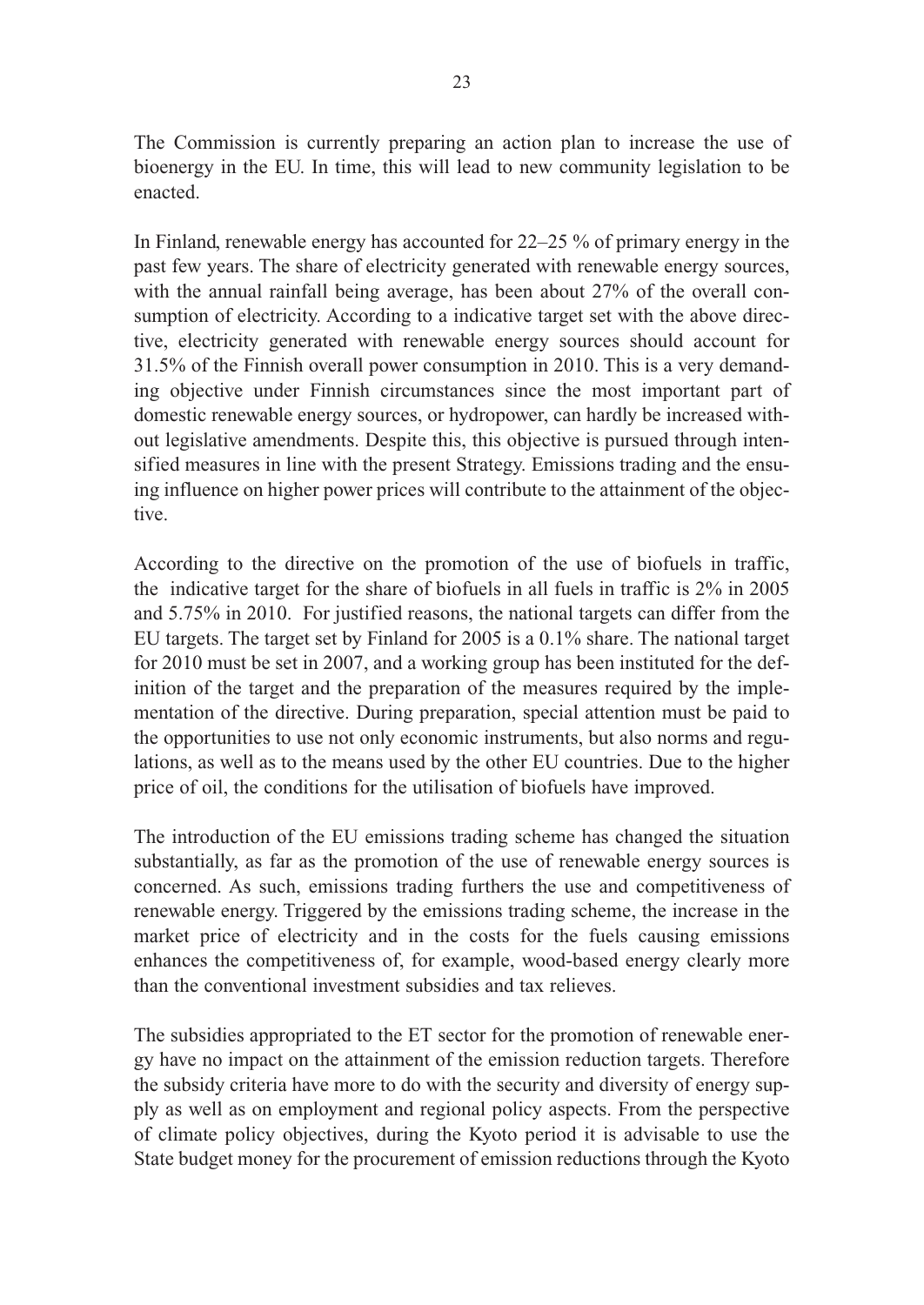mechanisms in cases in which they are more cost-efficient than subsidised domestic projects. Outside the ET sector proper, in other words in traffic, agriculture, individual heating and waste management, emission reduction continues to call for economic steering toolsinstruments.

The use of renewable fuels can be promoted through energy policy measures, mainly as far as forestry chips, energy crop-derived biomass, biogas and smallscale use of wood are concerned. The actions envisaged by the Strategy increase the use of these energy sources to a considerable extent, by 65% from 2003 to 2015, and by about 80% by 2025. The use of renewable fuels is particularly important for the small local district heating plants or those in individual buildings, typical representatives of the non-ET sector, since their emissions are not regulated through emission allowances as is the case in the ET sector proper.

The overall use of renewable energy is naturally extremely dependent on the development of the forest industry because the biofuels resulting from the production of the forest industry account for the largest share of all renewable energy in Finland. The objective of the Strategy is that the total consumption of renewable energy would grow by at least one fourth by 2015 and by at least 40% by 2025. Renewable energy could then account for almost one third of primary energy. In 2003 that share was 23%.

#### 5.4.2 Renewable bioenergy

A significant share of Finnish energy is generated with renewable bioenergy (wood-based energy, energy crops, biogas and recovered energy fuel). The Finnish objective is to remain among the leading industrial countries in the use of bioenergy. Bioenergy generation also plays a significant role in regional and rural area development in Finland.

The development of the energy-generation use of black liquors from the forest industry as well as of industrial waste wood will mainly depend on industrial production. Thus many factors outside energy policy play a role. Above all, we must work persistently to ensure that the operating conditions of the Finnish wood processing industry remain favourable. For example, the increased use of woodbased energy must not jeopardise the availability of raw materials in the forest industry.

Energy policy can be used, and has been used, to exercise significant influence on the competitiveness of forest chips and other bioenergy forms. In the evaluation report of the environmental impacts of the Strategy, the potentially adverse influ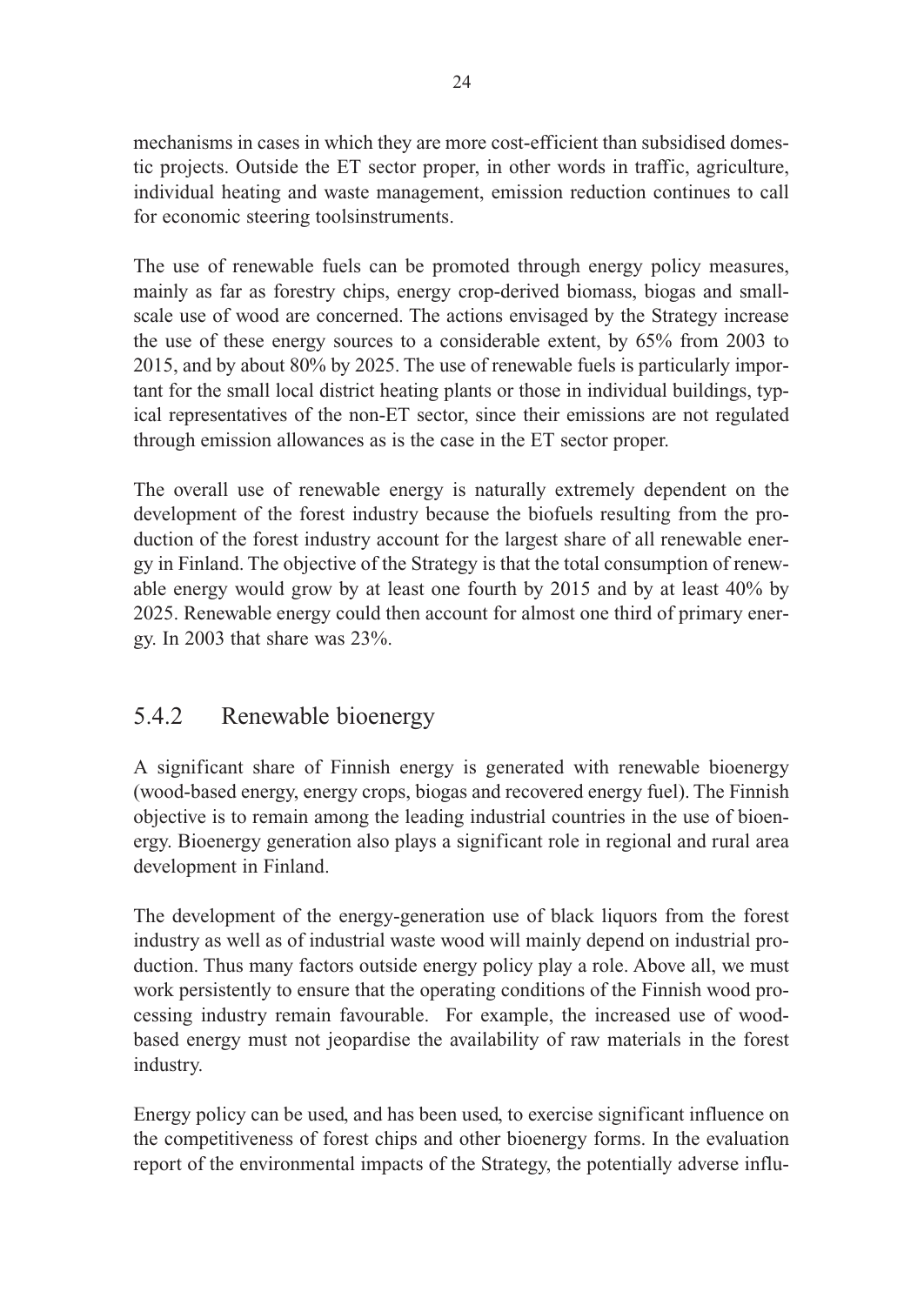ences of forest energy will be highlighted, such as the impoverishment of forest soils and the decreased biodiversity of the forests. For this reason, we will need to follow the development of forest nature in order to avoid any long-term adverse environmental impacts.

When considering the promotion of the production of power from energy crops, the agricultural policy subsidies play a central role, as such subsidies have decisively improved the profitability of energy crop use and production. When promoting the use of energy crops for the production of energy, Finland will look for solutions which minimise the separate need for the transport of the raw material. The use of power generated from energy crops will also be promoted through technology development measures.

There are significant potentials to increase the small-scale use of wood for energy production purposes in connection with new and refurbishment construction, and as a complementary form of heating together with electric heating, in particular. The small-scale use, in pellets or other form, will be promoted through support targeted at the development of equipment, economic instruments and information activities.

The use of REF, of recovered energy fuel, depends mainly on the waste management solutions. But waste management legislation sets demanding requirements for the energy use of waste. It is vital and urgent that we develop new handling and exploitation forms for biodegradable wastes, because under the EC landfill directive less and less waste can be dumped in landfills.

Generated from community waste and as a by-product of animal husbandry, the exploitation of methane as a biogas would provide considerable benefits in future decades in terms of climate policy, increase in bioenergy use, decrease in odour nuisances and restitution of nutrients in the fields. The subsidies will be targeted at equipment investments, as well as research and experimentation related to biogas, in order to increase the use of biogas at farms and other sites, both as a source of energy and in production.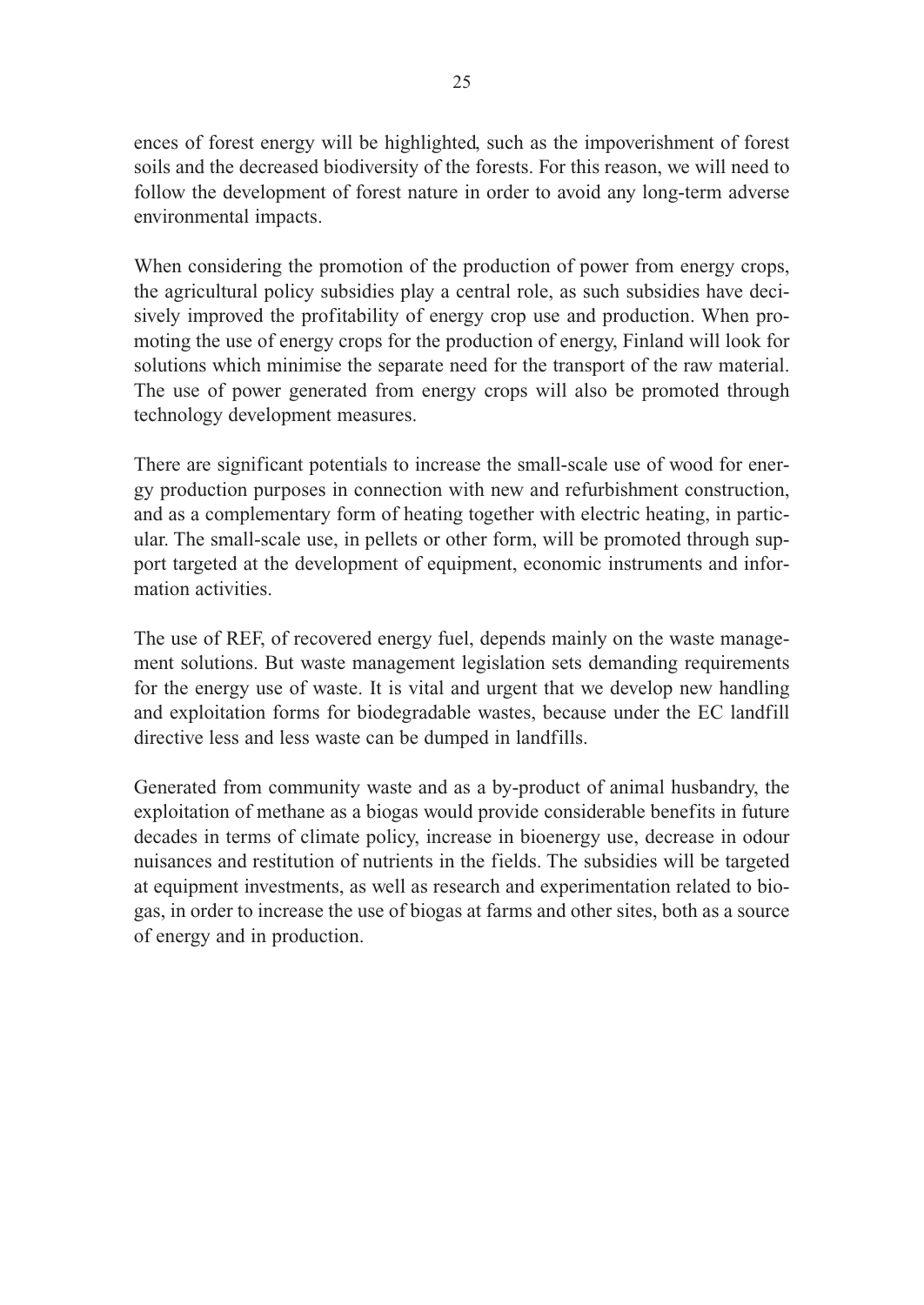### 5.4.3 Hydropower and wind power

Together with bioenergy, hydropower is the most significant renewable energy source in Finland. The potential to increase this form of energy is limited if the respective legislation is not amended. On the occasion of the reform of the Water Act, the potential for building additional domestic hydropower will be evaluated. The objective is to exploit a maximal share of the additional hydropower potential, taking the energy and climate policy objective, environmental protection considerations and regional impacts into account.

There is much unused potential in the exploitation of wind power on the Finnish coastal areas and mountains in Lapland, in particular at sea. Although wind power is characterised by weak cost-efficiency in comparison with other forms of renewable energy, we must ensure – mainly in view of the development conditions and export potential of Finnish technology – that the utilisation of wind power continues to be significantly promoted in Finland. Increased production of wind power calls for further development of wind power technology, use of subsidies, as well as an efficient management of land use planning and permit procedures. Investment subsidies will be allocated only to projects involving new technology. Emissions trading, and its upward impact on electricity prices, will further wind power production.

#### 5.4.4 Other renewable energy sources

The utilisation of heat from the environment (soil, waters and outside air) as well as exhaust air from apartments through the use of heat pumps has proceeded positively. The emphasis of the promotion measures has been on subsidising information activities. In order to achieve the objectives related to energy produced with the help of heat pumps, the support will be targeted at safeguarding the high level and reliability of the technology in this sector.

To develop the solar energy market, the related R&D and experimental operations will be supported. Moreover, the actions to promote the integration of solar energy into building materials, such as the utilisation of solar panels in external structures, will be intensified.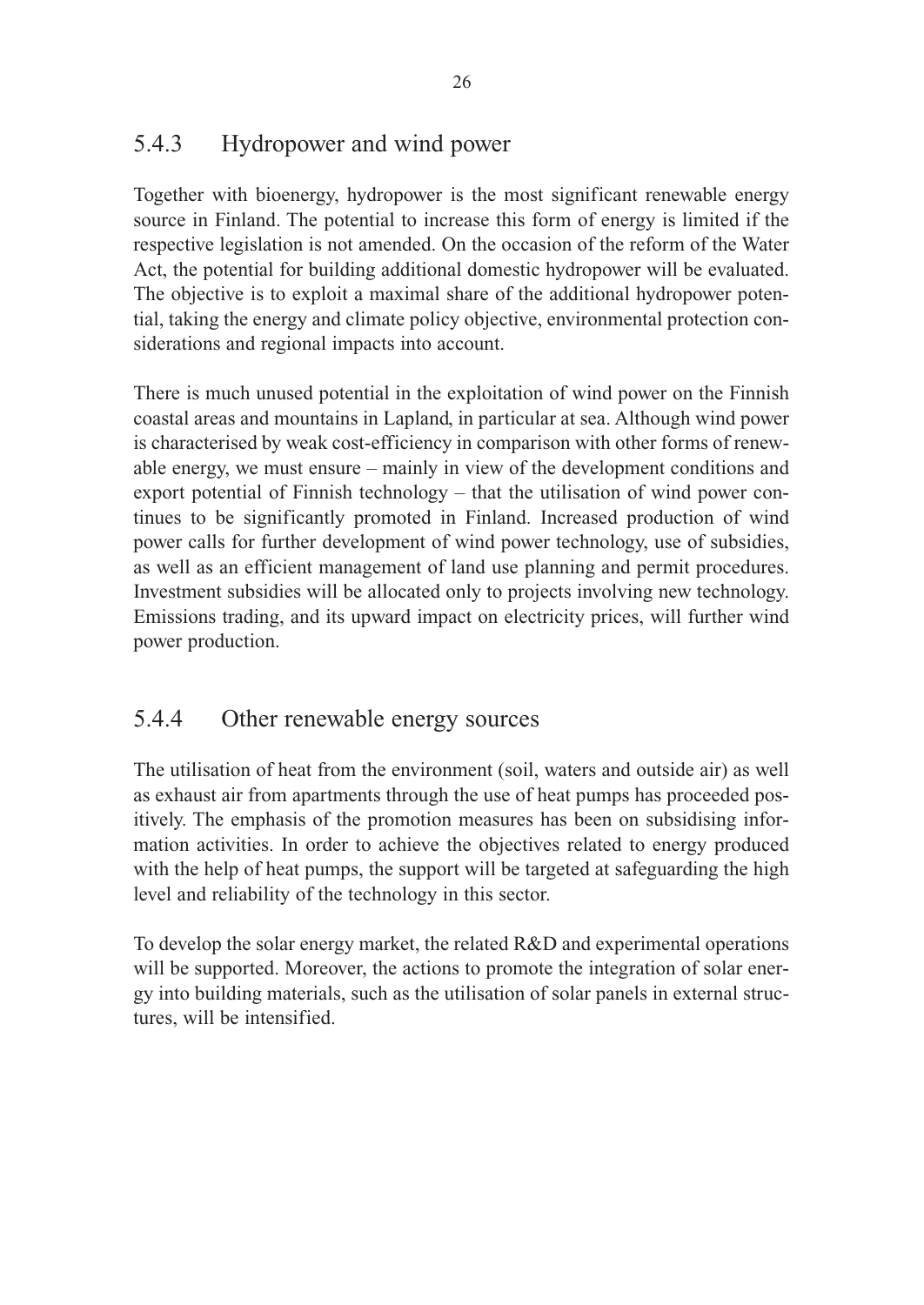### **5.5 Renewable energy sources and biofuels**

In 2003, renewable energy sources and biofuels, in other words the domestic energy sources, accounted for about 30% of the total consumption of primary energy. The Government aims at increasing this share substantially over the coming ten or fifteen years. For example, the objective is to increase the overall consumption of domestic energy sources at least by one fourth during the same period.

The Strategy envisages a particularly strong advancement of the use of chip made of forest residuals, energy crop biomasses, recovered energy fuels and biogas. In this respect, the objective is to at least triple their share of primary energy, from about 2% in 2004 to over 6 % in 15 to 20 years.

The situation of peat has become more difficult after the start of emissions trading. This is mostly due to the carbon content of peat, and the ensuing  $CO<sub>2</sub>$  emission coefficient, being defined solely on the basis of the emissions released by burning. The emission coefficient defined in this way is larger than, for example, that of charcoal. This means that it is worthwhile for the power plant units and district heating centres to replace peat by imported fossil fuels. In order to define an emission balance that would take the entire lifecycle of peat into consideration, an extensive research project has been organised to shed further light on this question by the beginning of 2006. Finland will be active in disseminating the knowledge from this research, to be used for international calculations.

The use of peat, especially for the generation of condensing power, shall remain on a lower level than in earlier years, unless new measures are taken. The objective of the Government is that the resources invested in peat production and utilisation could also be utilised in the future in a manner to further employment and regional development. The Ministry of Trade and Industry has started studies to analyse how the status of peat could be safeguarded in the competition against imported fuels in the production of condensing power.

In view of the bioenergy objectives, it is vital that the competitiveness of peat is ensured in combined heat and power generation, as well as in the separate production of district heating vis-à-vis imported fossil fuels. This will help us unblock the bottlenecks potentially caused by emissions trading as it steers the demand for wood towards energy use, instead of further processing forms. The economic instruments influencing the energy use of peat must not, however, jeopardise the development of the energy use of forest chip and biomasses from energy crops.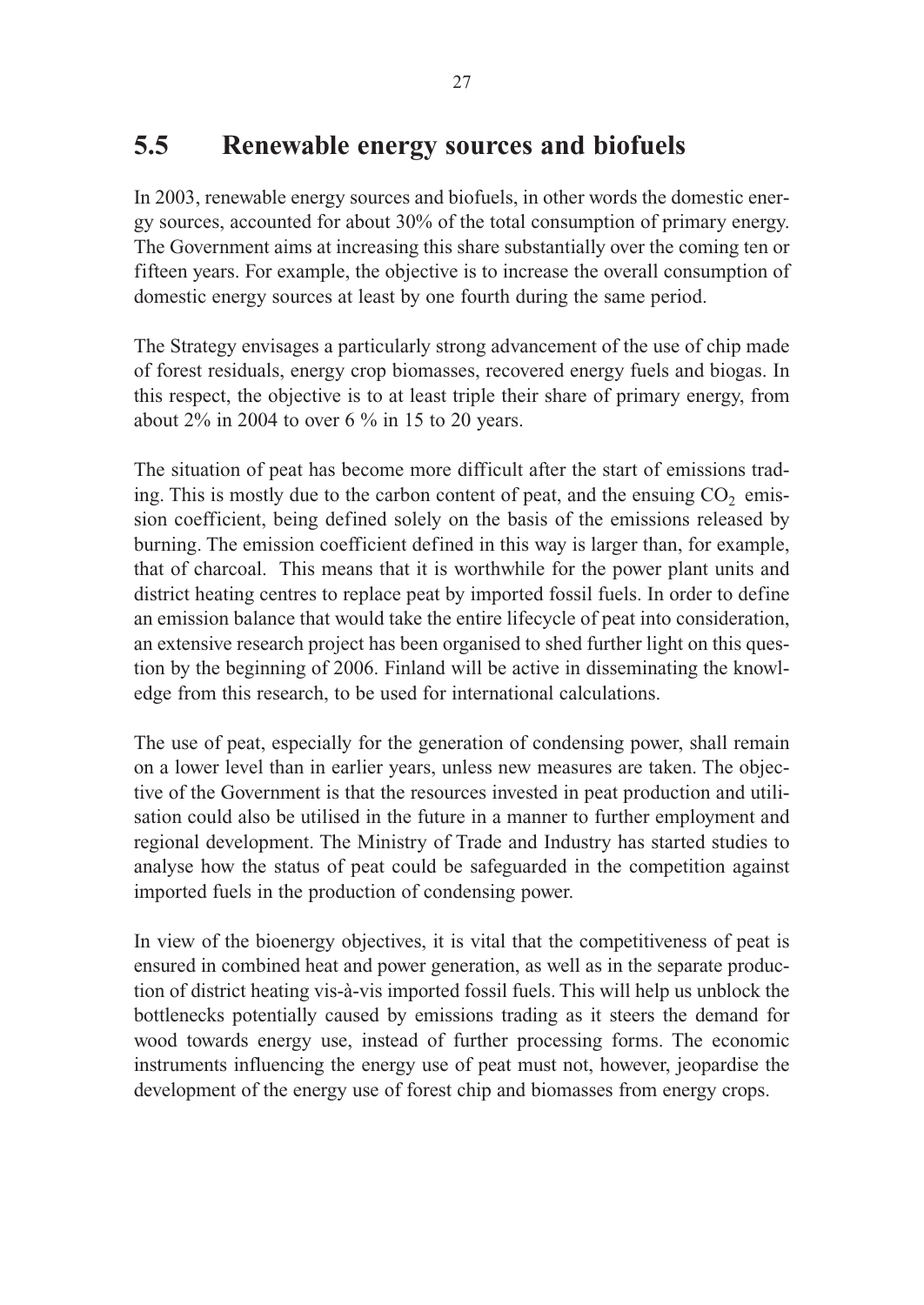# **6 The objectives related to the use of energy by communities and buildings**

The following measures regarding the use of energy by communities and buildings will be taken:

The location of new building stock is directed towards areas with existing service, traffic and energy systems. Such steering is particularly important as far as the important concentrations of workplaces and commercial services are concerned. At the same time, R&D will be promoted to find community structure solutions which would diminish greenhouse gas emissions caused by such structural factors.

The planning co-operation between the Ministries of the Environment, Trade and Industry and Transport and Communications will be activated to reconcile community development, business policy and traffic policy.

In collaboration with municipalities and the construction business, attractive forms of urban residential living as well as urban communities of small houses with efficient land use will be developed.

The objective of the energy subsidies granted for residential buildings is to improve their energy efficiency. Simultaneously, the use of renewable and lowemission energy sources will be promoted, providing indirect opportunities for product development. The current subsidies granted to energy renovations of residential buildings total about 17 million euros annually. A comprehensive analysis of the energy efficiency of energy investment subsidies, as well as of their emission reduction impact, will be performed in 2006. Based on the outcome, the level and allocation of financing will be decided. If the energy renovations of residential buildings continue to be supported, savings must be made in other forms of subsidy. The Government finds it important to speed up the introduction of non-emission and low-emission forms of heating in small houses. For this purpose, a study will be made focusing on the question whether the current subsidies could be targeted at investments aiming at heating system changes in small houses, or alternatively, if the tax deduction granted for household services could be extended to cover these investments. This study will be completed by the end of January 2006.

Energy savings will also be promoted through real estate management tools, such as the development of user and maintenance instructions. Moreover, follow-up of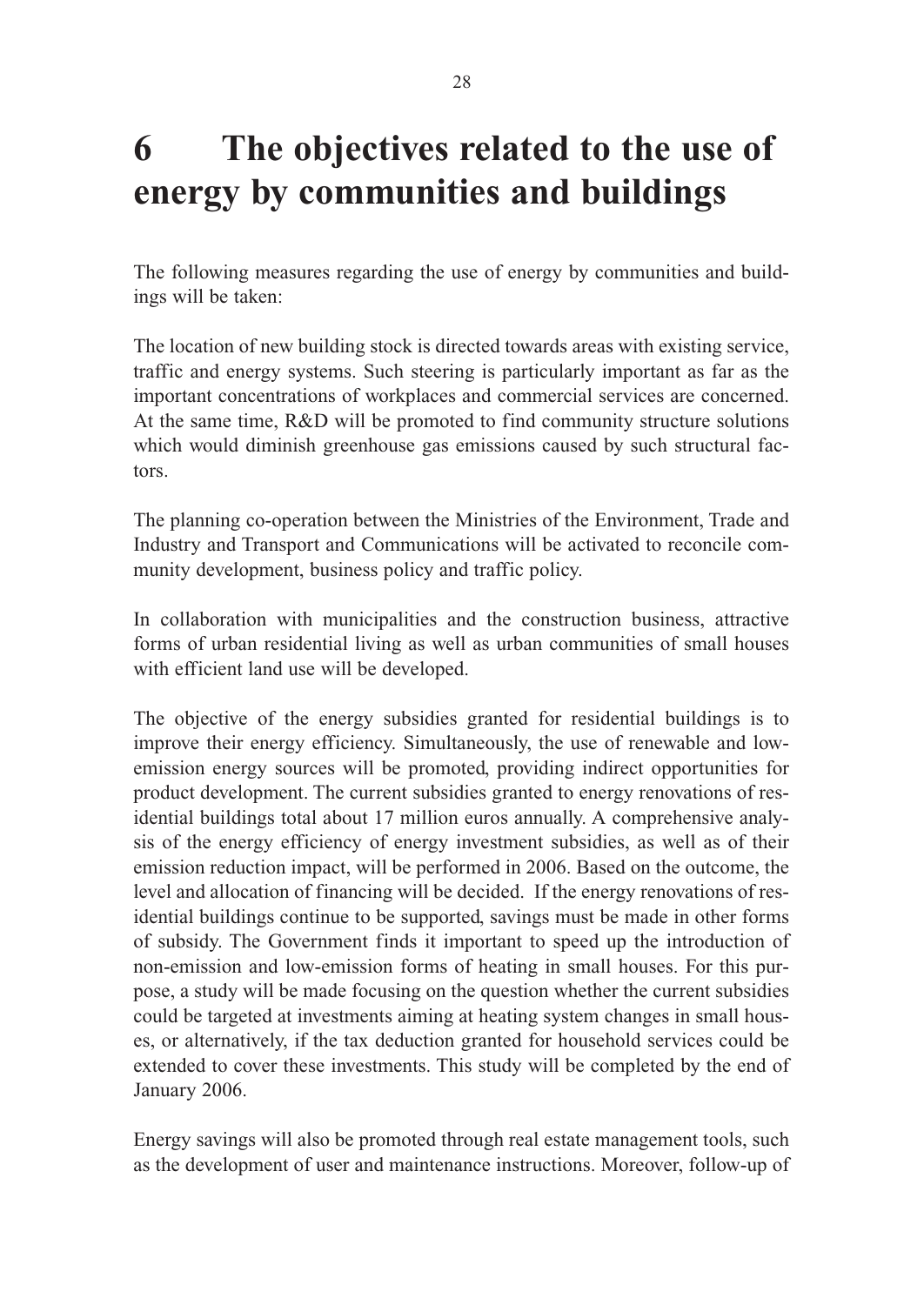energy consumption will be improved with the help of various methods, including better consumption measurements.

In the construction of new buildings, energy efficient and low-energy building is promoted through information and R&D activities, including the support allocated to experimental building in residential areas with small houses.

The environmental impact report related to this Strategy will address the adverse health impacts related to methane and small particles from the small-scale burning of wood. Information-based steering to the residents and municipal authorities will be increased to diminish such adverse effects. Moreover, the emission requirements for new solid fuel burners and fireplaces, applicable to individual houses or their consortia, will be both studied and set.

The founding of commercially operating heating plants fired by forest chips and small-scale wood will be promoted in the small house areas in the population centres, at the same time guaranteeing that the air has no harmful health impacts.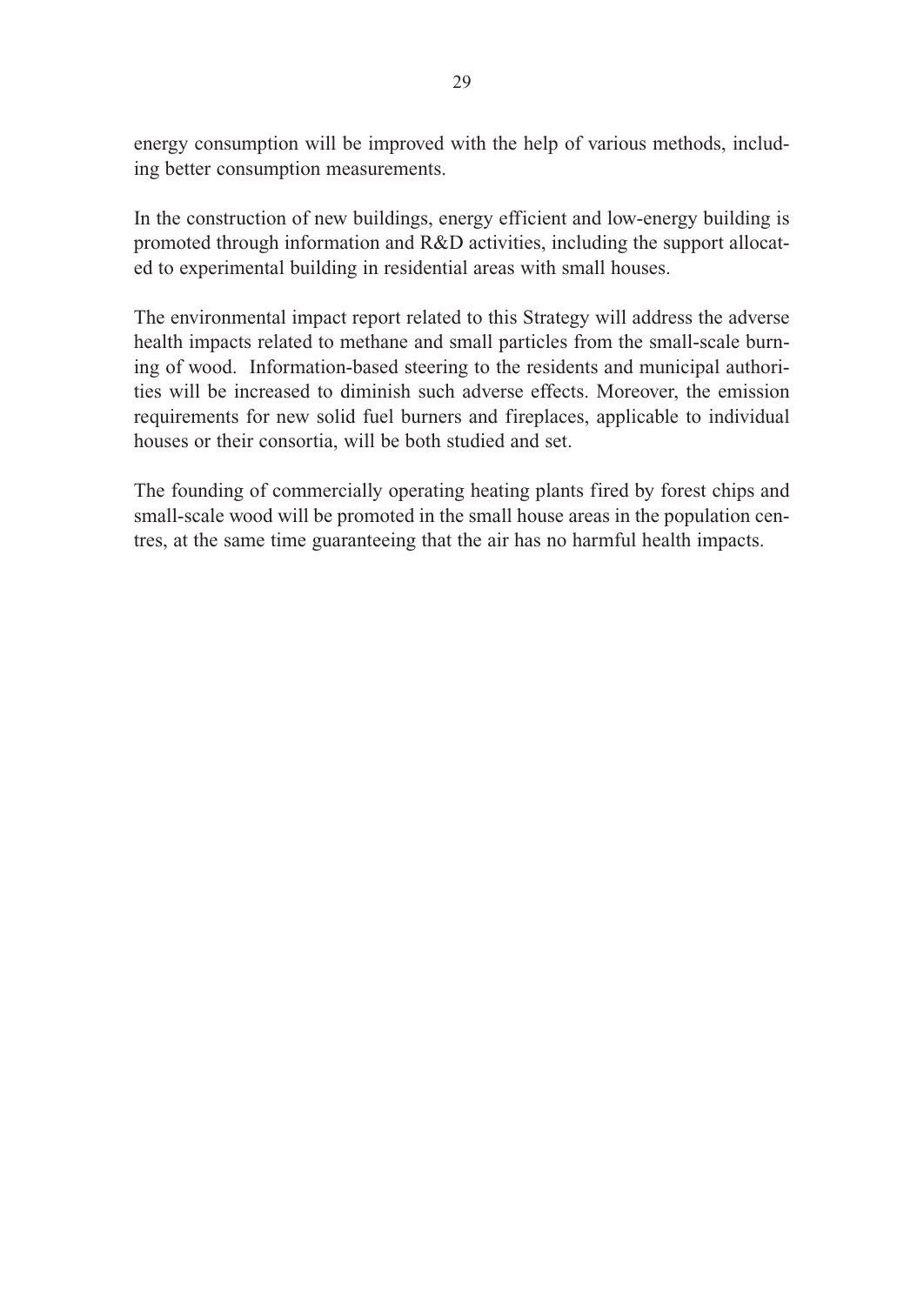## **7 Objectives related to traffic**

To reduce greenhouse gas emissions from traffic, the essential measures include more efficient traffic systems, improved competitiveness of energy efficient forms of traffic and utilising technologies that cause minor  $CO<sub>2</sub>$  emissions.

Combined with land use planning, the planning of traffic systems will be further developed to make the systems more efficient. The co-operation between the State and municipalities in planning and implementation will be increased. In land use planning, the expansion of growth centres is directed at areas with a well-functioning public transport system. The commitment of the parties to the implementation of the traffic system as a whole, and public transportation investments, in particular, will be supported with the help of a system constituted by memoranda of understanding, because the improved energy efficiency of passenger traffic in urban areas calls for an attractive and competitive public transportation system and sufficient investments in public transportation.

The attractiveness of public transportation is further improved through the introduction of a season ticket for public transportation offered as an employee benefit, as well as through government participation in the development of passenger information services and travel centres. In the Helsinki metropolitan area, the Government will promote a uniform season ticket for the commuter area. The public transportation in rural areas as well as the basic train services will be ensured.

The studies to develop the vehicle tax imposed on private cars will continue, with the objective of account for the  $CO<sub>2</sub>$  emissions. The objective is to implement this reform as soon as possible.

Part of the general transportation logistics development task, the energy efficiency of goods traffic will be improved based on a logistics action plan. Conditions will be created to transfer an increasing volume of heavy transport to the railways. The priority will be on investments improving the competitiveness of energy efficient transportation forms, such as the railways and shipping.

The development and implementation of various issues, such as training in energy-saving driving, the savings programmes in goods and public transportation, will continue and the respective follow-up will be increased in order to support the savings measures.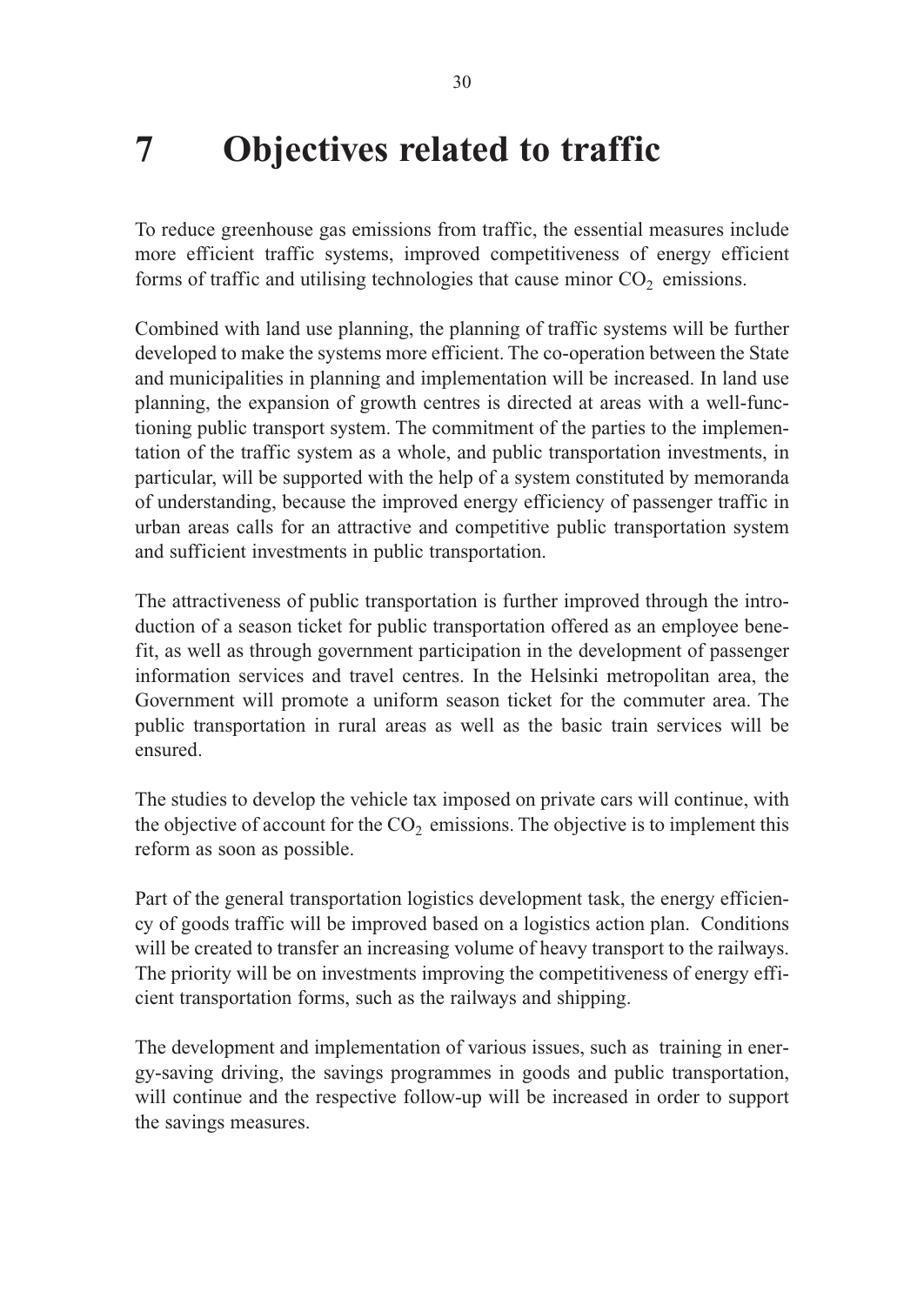High costs and the requirements related to the distribution systems and the use of biofuels complicate their use in traffic. Despite this, the creation of an EU biofuel market based on cost-efficiency is actively and consistently promoted. A working group has been instituted to promote the use of biofuels, with the task of analysing the various technological alternatives for production and use of these fuels. The working group must also study the eventual normative instruments regarding the obligation to make the fuels available to the markets, as well as other promotion measures. The working group must make their proposal on the national objective and necessary measures under the directive on the promotion of biofuels in traffic use. The working group must also address the conditions that are necessary for Finland to reach the objective set by the directive, or 5.75% of road traffic fuel consumption in 2010.

In its own procurements, the State will promote and prioritise more energy efficient vehicles as well as those run on biofuels.

The feasibility of vehicle user charges as an instrument to steer its use will be analysed as the possibilities offered by the new communications technology evolve.

The EC emission directive will be used to steer development of the working machine motor technology. As applicable, the experience gained in road traffic will be utilised in the preparation of the regulations related to the motors and fuels of working machines. Moreover, the information and logistics will be developed to limit the emissions resulting from the use of working machines, and the possibility to use biofuels will be analysed. Voluntary energy saving agreements will also be utilised, and the initiatives to control the greenhouse gas emissions from working machines will be supported at the EU level.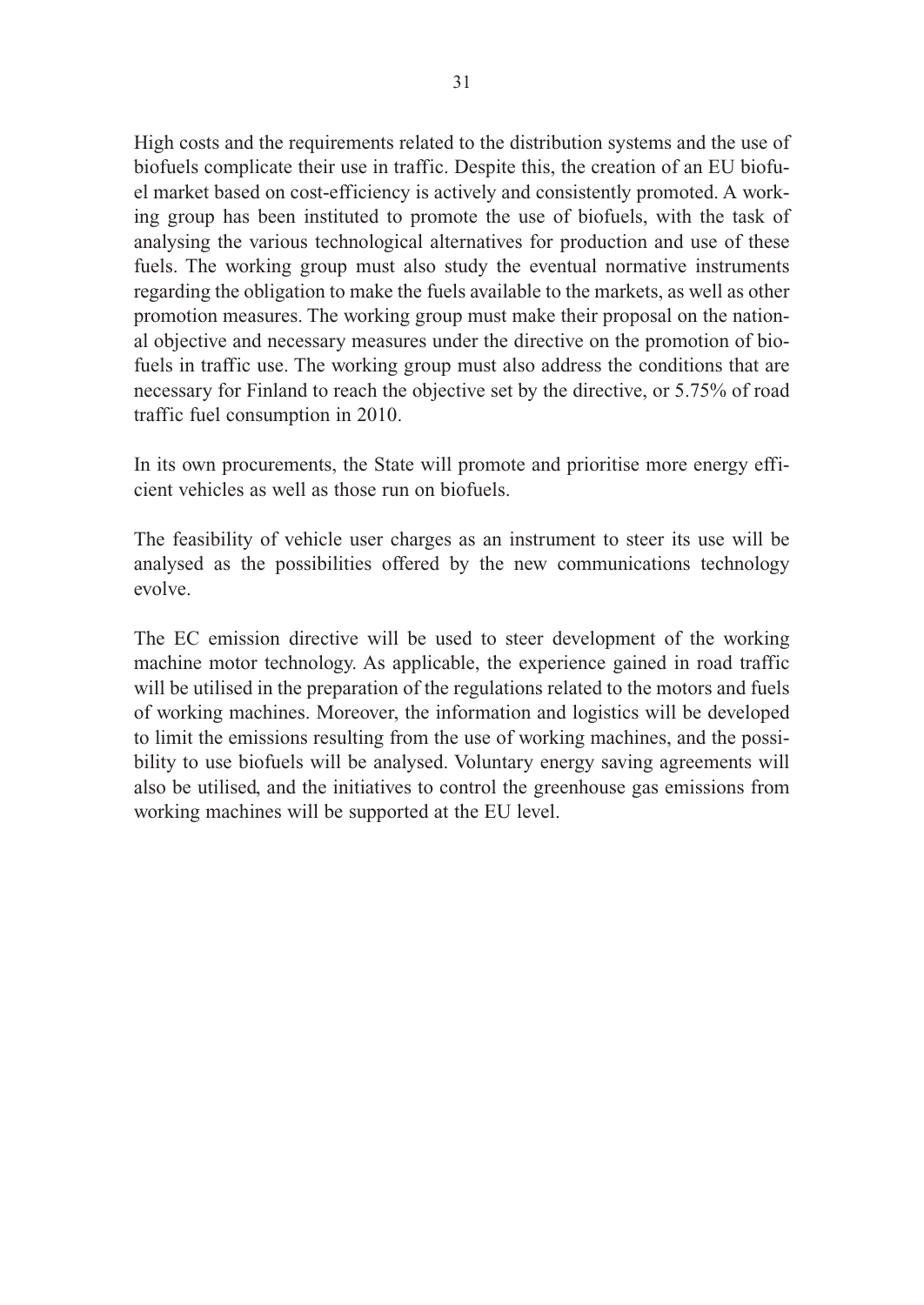# **8 Municipalities and the climate change**

From the climate policy perspective, municipalities are both energy producers and users. The municipalities are also responsible for community waste management. They could best cater for the climate issues in the planning, construction and refurbishment of new community structures, building stock and infrastructure. The environmental impact report included in the Strategy highlights the role played by the municipalities in the transition towards a community structure utilising energy and other natural resources in a more efficient manner. According to the report, the municipalities can significantly influence the environmental impacts related to community structure. According to the report, the objectives will probably call for stronger steering than in the past.

It is important to continue the co-operation between the State and the municipalities to save energy and promote the use of renewable energy sources. By summer 2005, 70 municipalities and 15 joint municipal authorities had signed an energy saving agreement with the Ministry of Trade and Industry. This agreement procedure aiming at energy savings and use of renewable energy sources will be further developed. Besides the Ministry of Trade and Industry, the Government will study the feasibility of prospective agreements to be concluded with other Ministries.

In order to improve the energy efficiency and use of renewable energy by the municipalities, the following measures are also proposed, with the municipalities carrying the main responsibility for their implementation:

The operating model of the municipal climate protection campaign is continued and further developed.

Through administrative and community planning means, we will promote the creation of a sound community structure characterised by energy economy and generating little traffic. New areas will be planned so that they are easily accessible with public transportation. Energy efficient local and district heating operations will be promoted in areas still in the zoning planning phase.

The co-operation between urban areas will continue and be developed in order to create energy efficient solutions both in planning and provision of services.

The use of renewable energy sources will be promoted.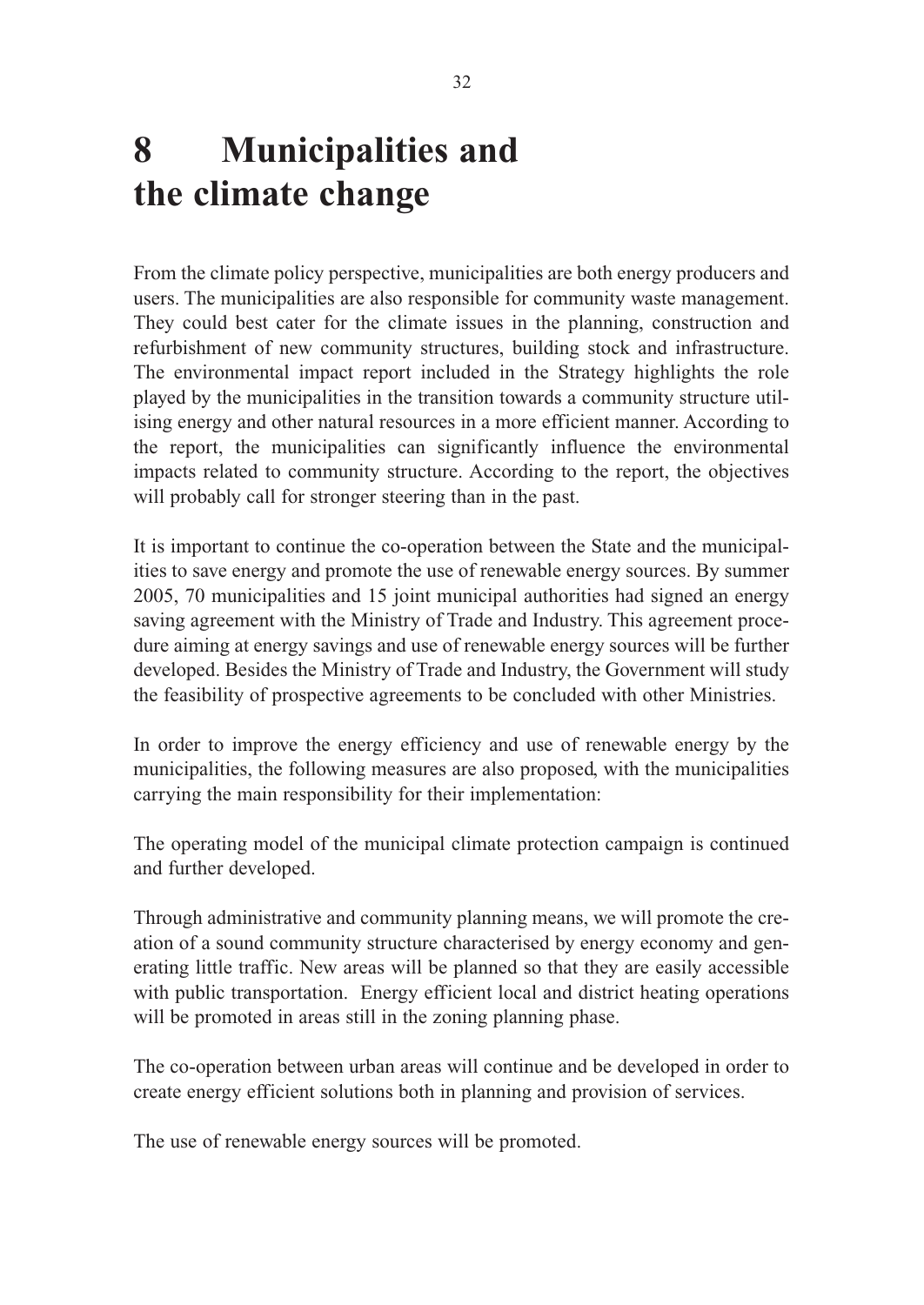Energy conservation will be furthered by encouraging municipalities to undertake energy efficient solutions in both goods and service procurement, as well as by including energy savings as an item in the development of local industry and business and the various municipal administrations. The co-operation between municipalities in climate change mitigation is encouraged, also as concerns the planning and service production related to the adaptation to such issues.

The coordination of climate policy measures at regional and municipal levels is developed so that they would efficiently further the objectives of the national Energy and Climate Strategy, while taking the diversity of the municipalities into account. Adapting to climate change will be taken into account in the operation and interaction of the various municipal administrations.

To implement the Strategy, local expertise and competence related to energy and climate issues is particularly needed, and such expertise must be introduced and strengthened through counselling, training and communications.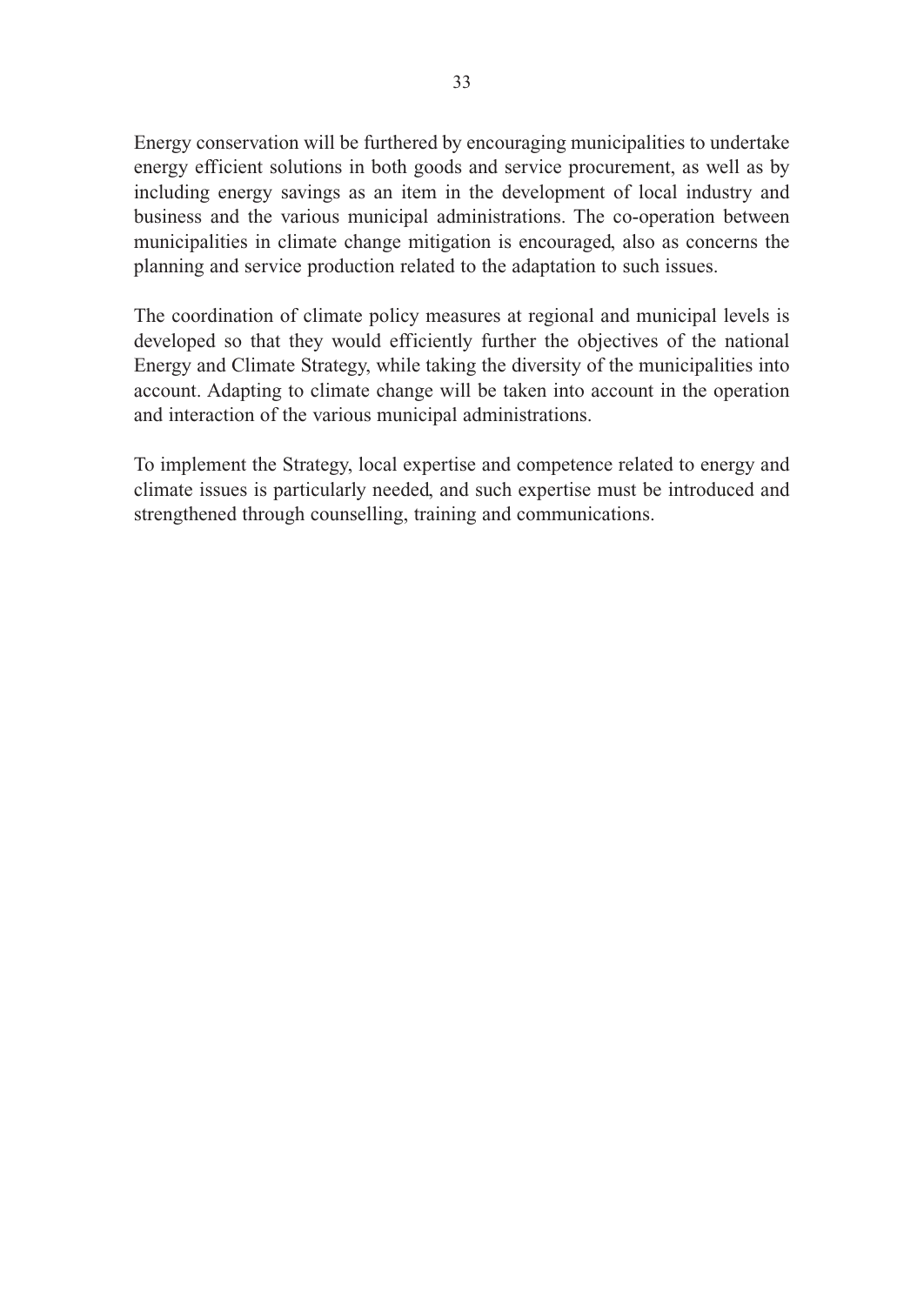# **9 Use of energy and climate policy steering tools**

The EU emissions trading scheme is the main climate policy instrument in the ET sector. The use of the traditional energy policy steering tools must be re-considered in the new reality created by emissions trading. This is particularly true for the ET sector and the related State subsidies and energy taxes.

### **9.1 Energy technology development**

The Government finds that technology development and respective financing remain the major tool towards the attainment of energy and climate policy objectives. A strong investment will be made in innovations mitigating climate changes, with a special focus on competence areas that are strong from the Finnish point of view. The public funding appropriated to business-driven projects will be maintained at least at the previous years' level.

In the long term, the development of climate-friendly technologies and innovations will produce the most sustainable and efficient results for the Finnish economy. By investing in a persistent development of technology, we will create opportunities to face and react to the potentially tightening future obligations to reduce greenhouse gas emissions. Besides technology, the development focuses on the entire operating, implementation and business chains. The renewable energy and energy efficiency technologies remain the important sectors.

Intensive and persistent investments in R&D will generate and introduce to the markets new solutions related, in particular, to power and heat cogeneration, industrial energy production, decentralised energy production and efficient use of energy. These solutions could, for example, be based on the efficient and costeffective utilisation of biofuels, either with the current or new technologies or through new product concepts, including the production of biofuels for traffic use. In view of these objectives, the possible establishment of a special biofuel technology forum will be investigated, to promote the demonstration and commercialisation of new technology, in particular. In addition to the above, the conditions for the export of new energy technology will be enhanced.

Technology development is supported in the framework of the comprehensive technology programmes conducted by the National Technology Agency of Finland, TEKES in which the governmental research organisations and universi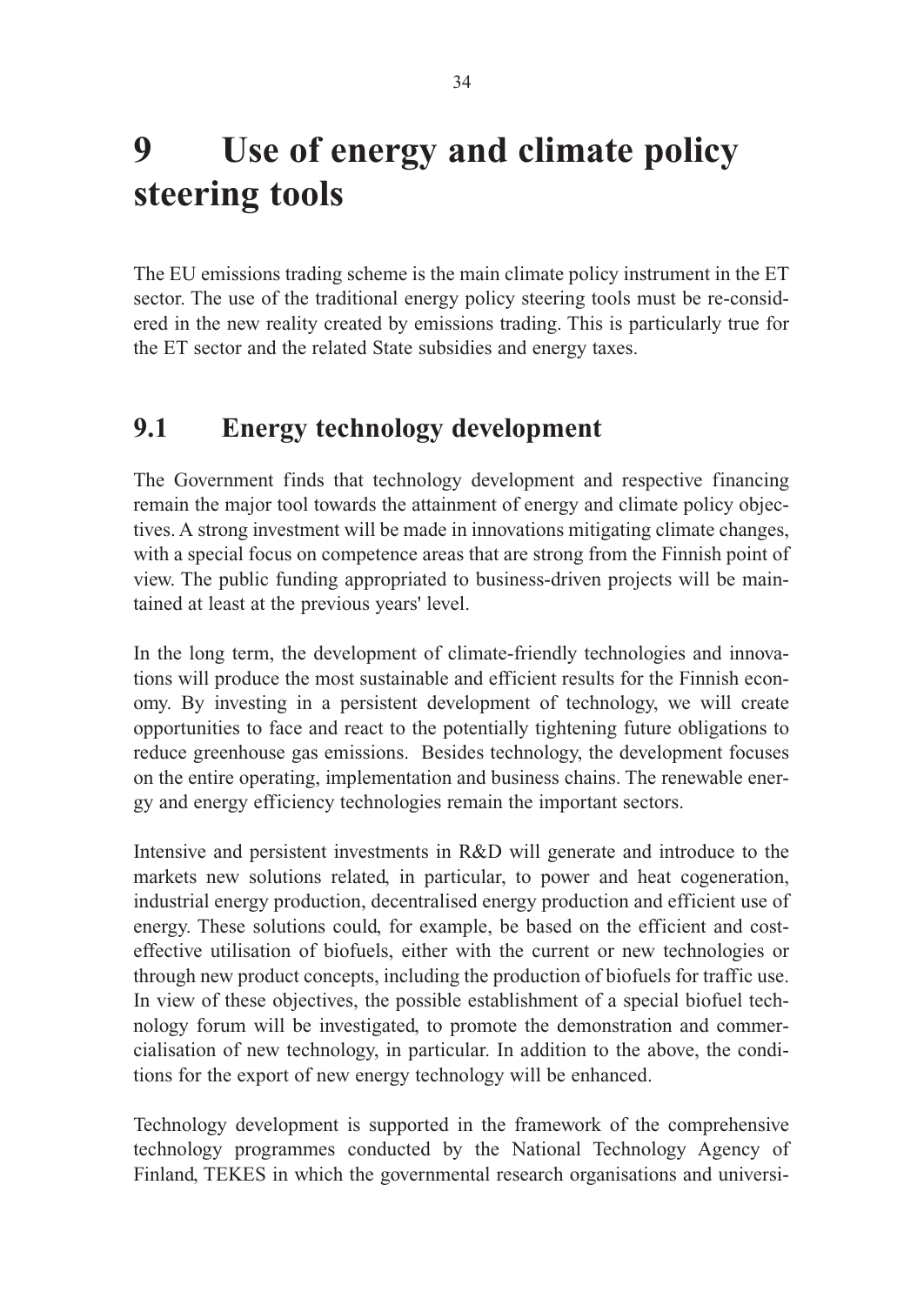ties work in close co-operation with the relevant industry. With virtually the same level of financing, the second TEKES form of operation is selective project financing which is allocated either to projects performed by research centres and universities or to industrial product development projects. Moreover, the Ministry of Trade and Industry will finance demonstration and commercialisation projects related to new technology.

Investments related to energy production and use have been supported on both energy and climate policy grounds. It is no longer justified to apply these investment subsidies to ET sector projects, to the same extent as in the past, because the attainment of climate policy objectives can be ensured through emissions trading. Therefore the available funds will be targeted mainly at projects aiming at the introduction of new energy technology on the one hand, and, on the other, at projects associated with an exceptional technological risk, due to the demonstration character of the projects.

### **9.2 Energy taxes and subsidies**

In the ET sector, energy taxes are economic instruments that overlap with emissions trading. According to studies made, emissions trading will have an increasing effect on the price of electricity and the energy bill paid by users and consumers. At the same time, the competitiveness of the production of power based on renewable energy sources improves, while the competitiveness of electric power over other forms of energy, especially in the heating of small houses, weakens.

Considering the climate and energy policy objectives, and the competitiveness of industry, in particular, the Government has reached the following conclusions regarding energy taxes and subsidies:

- The energy subsidies paid to the ET sector, other than those paid to technology and experimental projects, will be abolished. New technology refers in this context to both pilot technologies and progressive technologies already in the market. Outside the ET sector, the traditional technology projects can still obtain State support.
- In order to ensure the competitiveness of fuel peat and the self-sufficiency of energy supplies, the tax and tax support related to peat was abolished as of 1 July 2005.
- The electricity tax imposed on industry and greenhouses will be lowered.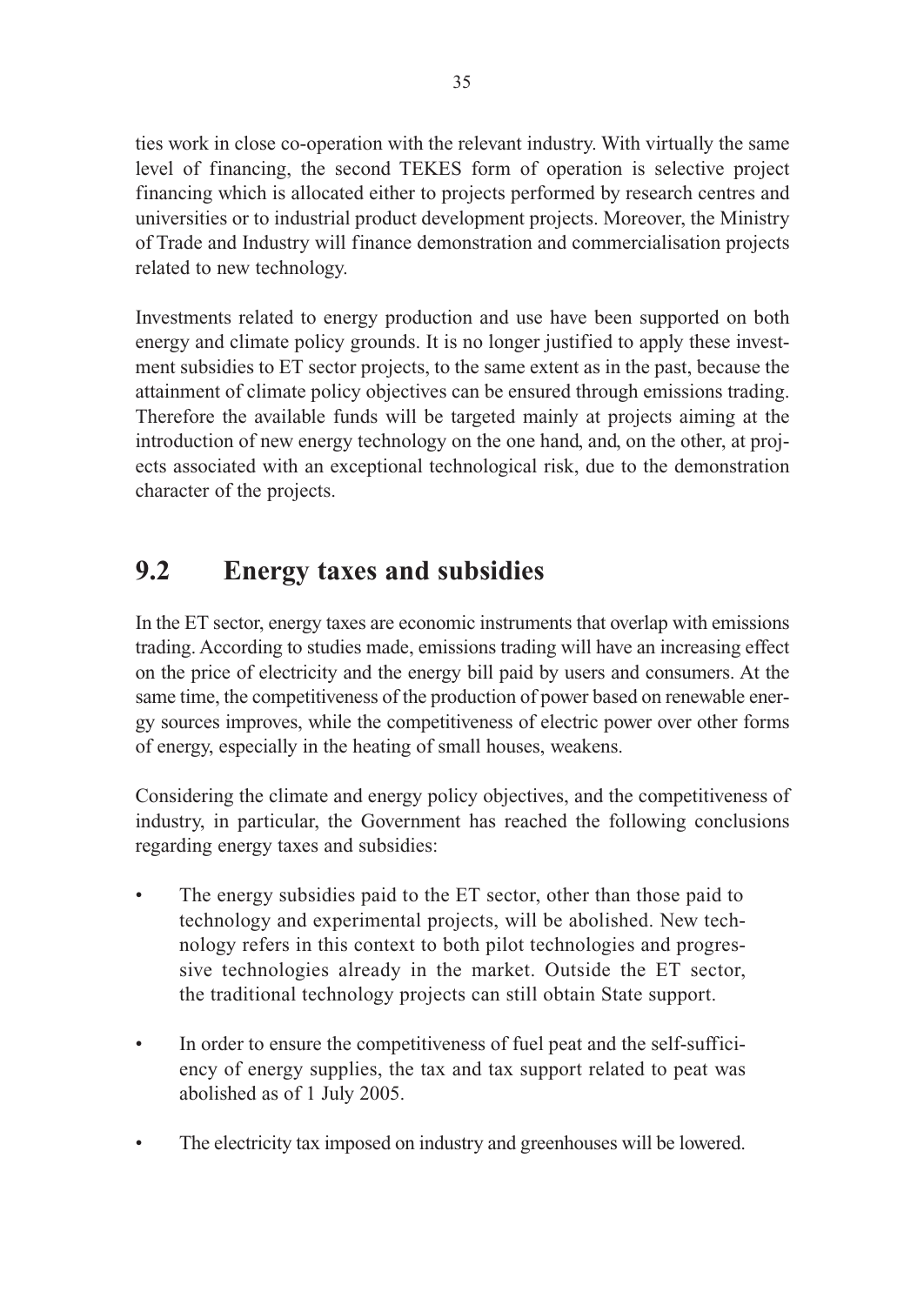- The tax support granted to electricity production will be abolished as regards electric power generated by black liquors and other industrial wastes and by-products. The tax support granted to electricity produced by other renewable energy sources will remain in force.
- Investments to increase the use of forest chips and small-scale wood will be promoted.
- Ways to promote the introduction of reed canary grass on the markets will be investigated.
- The radical increase in the market prices of liquid traffic fuels and light fuel in autumn 2005 will have a significant impact on the  $CO<sub>2</sub>$  emissions from fossil fuels. The increase in the price of liquid fuels will curb the emissions from traffic while the higher price of light fuel will increase the use of renewable fuels in individual heating systems, improving the competitiveness of district heating in residential areas with small houses. In the household sector, the considerable increase in power prices will particularly affect the houses with electric heating. This will enhance the position of heating solutions based on renewable energy as well as that of low-energy construction.
- The Government aims at controlled and persistent reduction in the use of fossil fuels, as well as at the improved energy efficiency of heating solutions and heating based on renewable energy. The Government will follow the materialisation of these objectives in the long term, and if necessary, will increase the taxes on oil products and electricity in tax category I (household, services, etc.), if the objectives are not reached.
- Due to the increase in electricity prices resulting from emissions trading, there is no need to introduce a new separate tax on electric heating. On the basis of studies made, the introduction of such a tax would also involve considerable fiscal problems of a technical nature.
- In order to promote the use of forest fuel, evaluations have been made on the budgetary appropriation need related to the direct subsidies payable to the harvesting of forest fuel, based on the proposal by the workgroup on the forest financing legislation. During the Kyoto period from 2008 to 2012, the appropriation need for forest fuel harvesting and chipping is about 6 million euros annually. With the help of this subsidy, the wood that is not usable as industrial raw materi-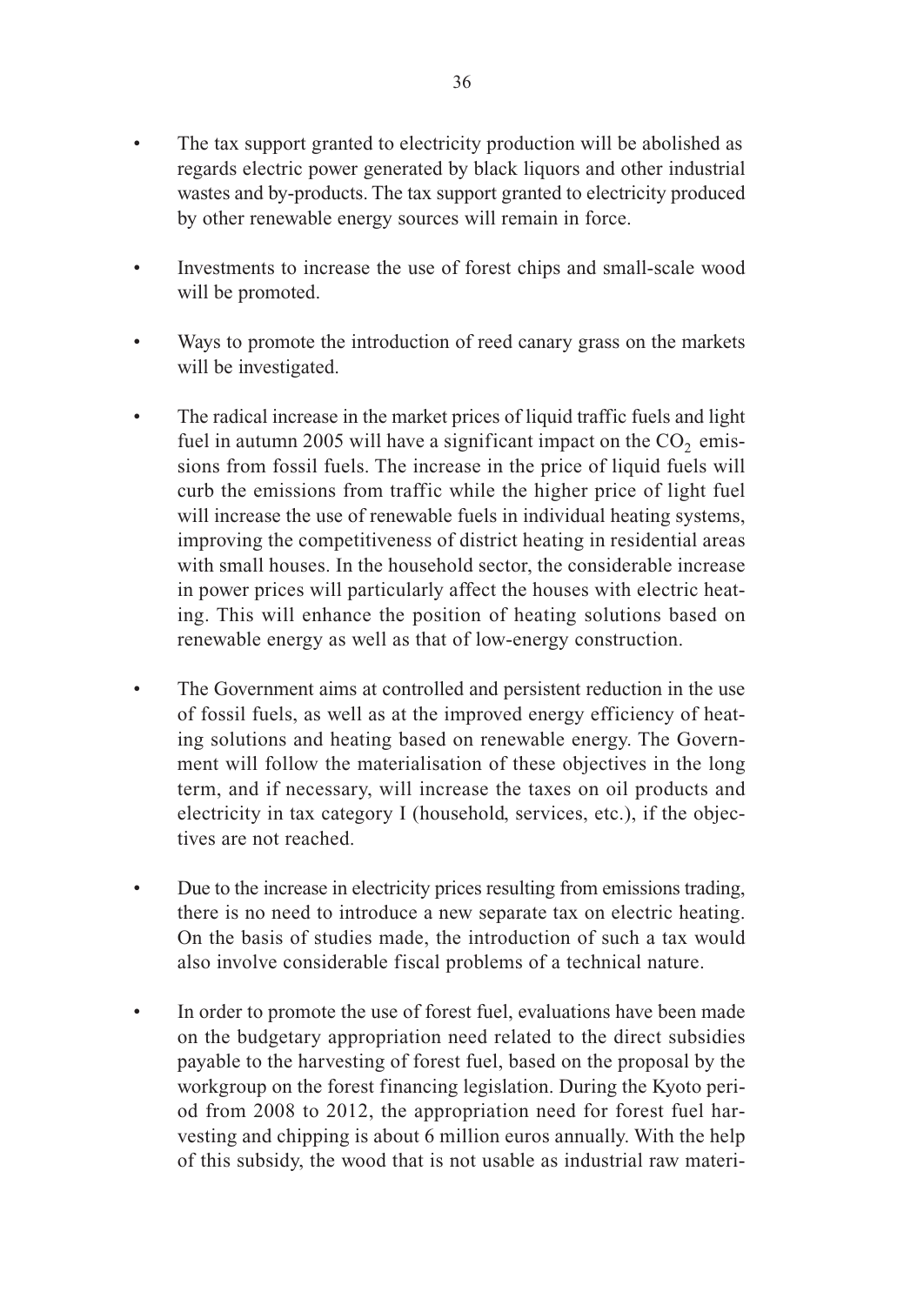al or does not end in energy use through market mechanisms, will be directed for energy production.

### **9.3 Feed-in tariffs and green certificates**

Some EU countries promote the use of electricity generated with renewable energy sources by feed-in tariffs based on forced purchases, or by green certificates. The introduction of the two systems is also being investigated in Finland, taking the international experiences and especially the progress of the joint Swedish-Norwegian certificate system into account. There are, however, several problems related to the practical implementation of the systems, both from the Finnish and the Nordic electricity market point of view.

The introduction of green certificates is still under consideration if the incentives generated through the emission trading scheme and the current system based on investment and tax support fail to promote renewable energy to a sufficient degree.

### **9.4 Energy conservation agreements, training and communications**

The preparations to extend the energy conservation agreements, the bulk of which will terminate at the end of 2005, will proceed rapidly. In the sectors where the actors commit themselves to target-oriented and efficient energy conservation agreements, the new agreements will be taken into consideration when the eventual new instruments are dimensioned. Special attention will be paid to the question of how the agreement covering the non-ET sectors could be also used for the attainment of the greenhouse gas reduction target. The support to energy audits and analysis operations will continue to constitute a central element of the agreement system. The implementation of new energy-efficient technology and energy use innovations is highlighted in the new agreements. The objectives related to the use of renewable energy sources will also be linked to the agreements, as applicable in the sectors in question. The follow-up system focusing on the results of the energy conservation agreements will be used for the reports required by the upcoming energy services directive.

Instituted by the Ministry of Education, the energy training committee will inform and support the education administration so that the teaching at various levels could pay sufficient attention to the development needs of the knowledge related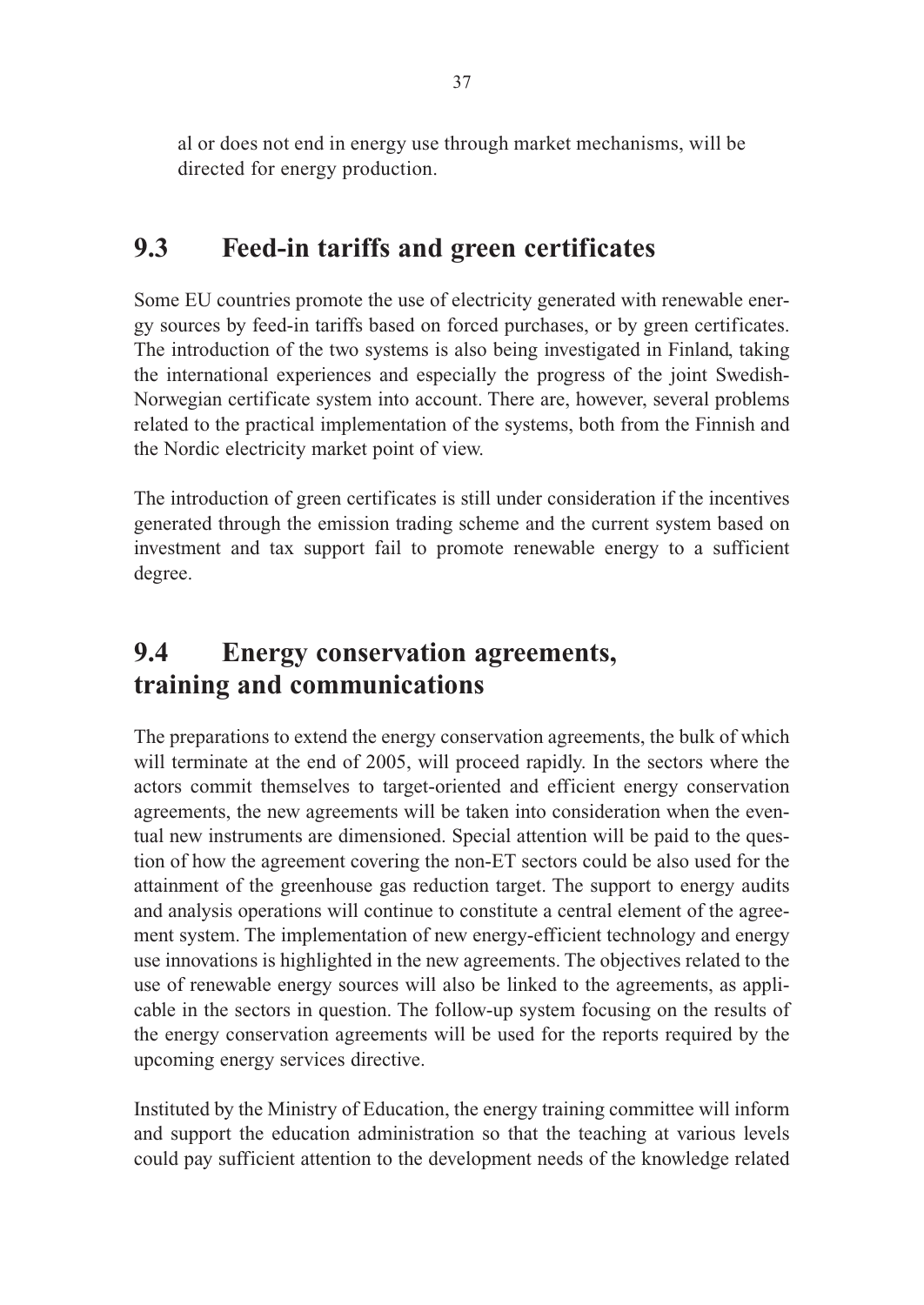to climate change and the energy sector, for example in the teaching objectives and curricular planning of various levels. Targeted at vast user groups, the instruction and information related to energy conservation and use of renewable energy sources will take place in close co-operation with expert organisations as well as regional and local actors.

### **9.5 EU emissions trading as economic instrument**

A market-oriented procedure, the EU emissions trading system is a cost-efficient climate policy economic instrument. However, it works at the EU level, and therefore Finnish domestic policy cannot be used to impact its key influence channel, or the price of emission allowances. The steering influence exercised by emissions trading cannot be dimensioned in advance to meet the energy and climate policy needs. Therefore, the traditional economic instruments are still needed, even under the ET regime, due to the energy policy objectives, in particular.

Emissions trading has some unfavourable consequences for society, which have to be remedied through domestic measures. Thus emissions trading used as a economic instrument also imposes certain costs on the Finnish economy. The most significant unfavourable impacts include the ET leverage on the price of electricity, and thereby also on the international competitiveness of Finnish industry. According to studies made, the price of electricity on the Nordic electricity market would potentially go up by 7.5 euros/MWh if the cost of one emission allowance were 10 euros/tCO<sub>2</sub>, or by as much as 15 euros/MWh at the emission allowance price of 20 euros/ $tCO<sub>2</sub>$ . Before the start of emissions trading, the quoted exchange price of electricity was about 20 euros/MWh. We are thus faced with very significant impacts.

Emissions trading combined with the operating mechanisms of the electricity market thus cause significant transfers of income from electricity consumers to its producers. Based on some examples, the following is a description of the dimension of the problem.

According to studies made, the estimated additional benefit gained by the electricity producers who provide their clients with market price power, would be about 450 million euros annually at the emission allowance price of 10 euros/tCO<sub>2</sub>, if the producers would get all emission allowance free of charge. The calculation does not include the industry's own production or the production for power company shareholders. If the price of emission allowance is higher, the benefits grow accordingly. The annual need for emission allowances for the production of market-based elec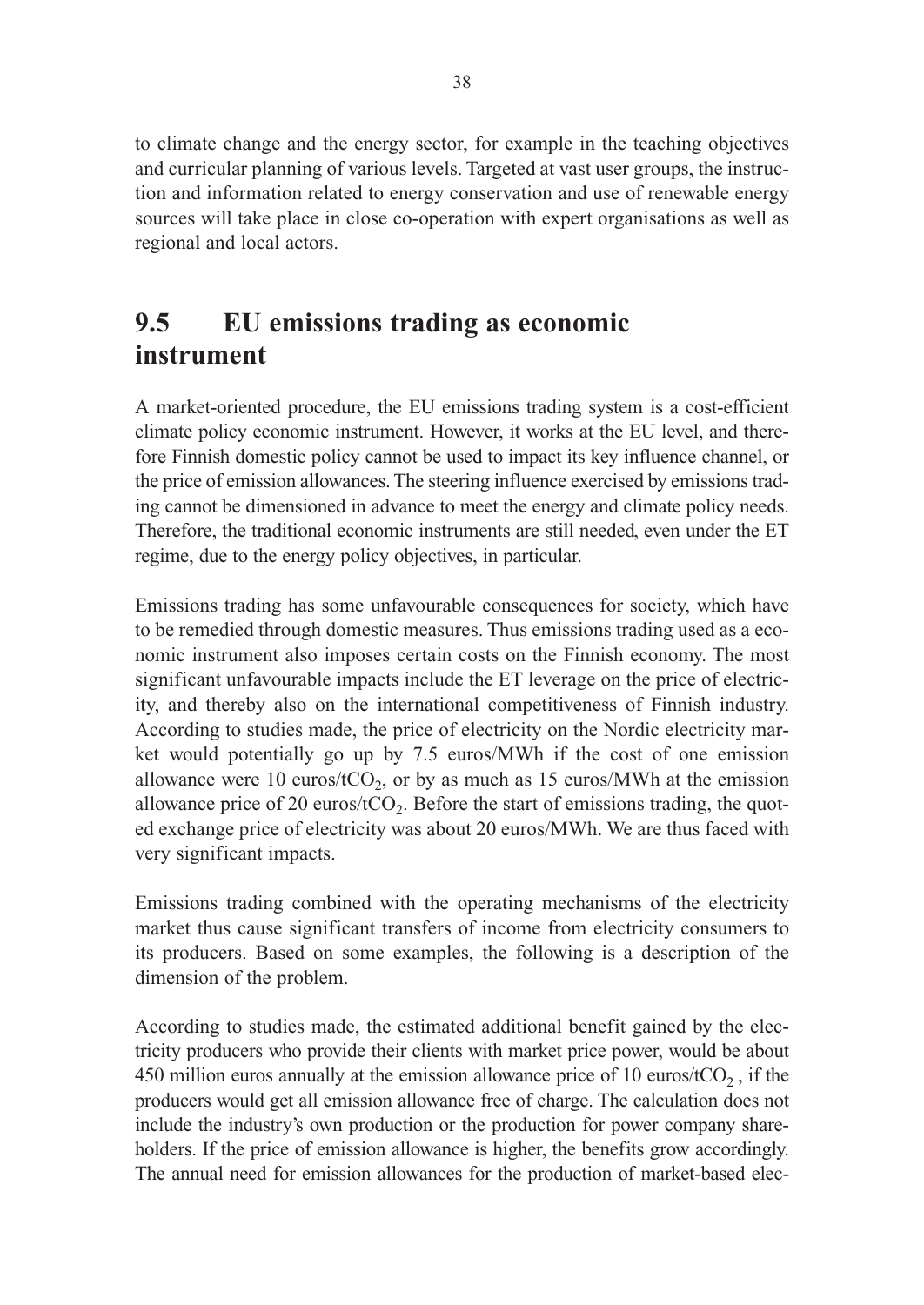tricity is estimated to be about 14 million tonnes on average during the Kyoto commitment period. At the emission allowance price of 10 euros/ $tCO<sub>2</sub>$ , this would correspond to 140 million euros. Even if the producers of market electricity had to buy all the necessary emission allowances on the open market, the impact of emissions trading on their financial performance would still be extremely positive.

The district heating sector also draws significant benefits from the electricity market impact of emissions trading, if the sector sells the power to its clients at market price.

The electricity market impact of emissions trading does not affect in full the cost of the electricity produced by the industry for its own uses, nor are there any such additional profits to be gained as is the case in the production of market electricity. This also applies to the production purchased by the industrial companies at cost from the power plantunits in which they are shareholders.

Electricity production is thus the only sector that draws considerable benefits from climate policy. The benefits are gained both by separate production and by cogeneration. The extra benefits gained by power producers are paid by its consumers. Industry cannot transfer the increase in electricity prices to the prices of its end products, but the higher power price is reflected as weaker competitiveness. The strongest eroding effect of the power price on competitiveness is seen in energy-intensive export industries with little electricity production of their own. Such sectors include, in particular, metal processing and certain chemical industry sectors. The forest industry also suffers from the increase in the market price of electricity, although its situation is facilitated by the considerable share of electricity produced by the proprietary power plants. The losses of competitiveness can be alleviated by lowering the electricity tax imposed on industry.

The cost impact of electricity prices also hits the service sector and households. If the price of electricity goes up by 15 euros/MWh, the annual combined power bill paid by households would be 400 million euros higher, and that of the service sectors 200 million euros. In agriculture and forestry as well as in construction, the electricity costs would in that case go up by over 20 million euros per year.

National measures are needed as tools for the energy policy objectives, as well as for climate policy, in the non-ET sectors. The current energy taxes and tax support systems promote not only renewable energy sources, but also the competitiveness of domestic fuels at a more general level. The measures continue to be needed, especially in view of energy-related self-sufficiency and regional considerations. Although the ET system as such supports the competitiveness of renewable energy sources, the intensity of the support is not known, because the price of an emission allowance is determined by the international markets. National measures thus ensure the continuity of competitiveness.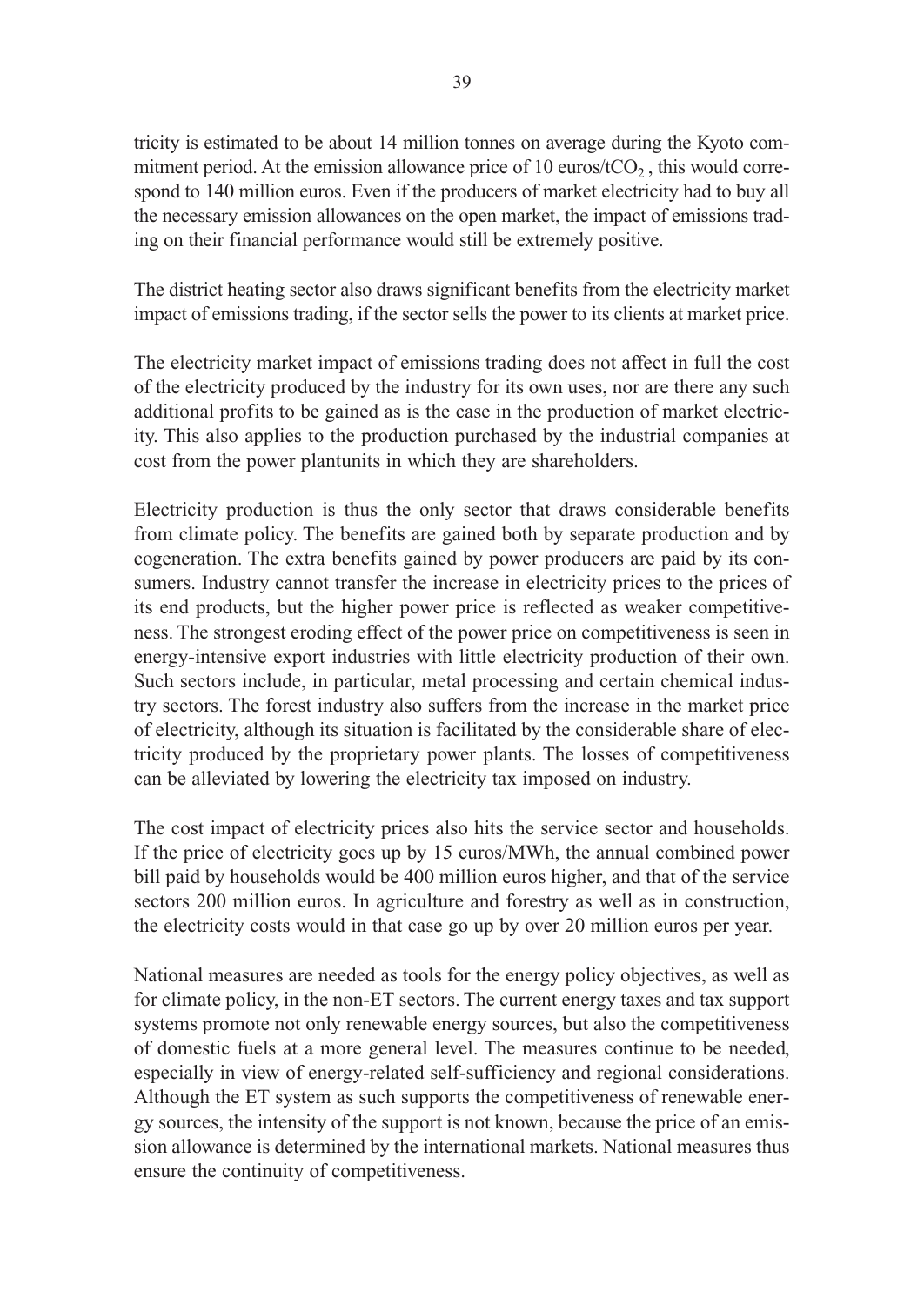# 10 Sectors outside energy **production and use**

In order to reduce greenhouse gases from the waste management sector, we have to limit the growth in waste volumes and landfill handling, use waste more efficiently and intensify the recovery and use of the methane emissions from landfills through material and fiscal regulatory amendments, including the following measures:

- The landfill handling of biodegradable waste will be limited by issuing provisions on the acceptance procedures related to biodegradable community waste received by the landfills so that the volumes of such waste decrease gradually in line with the EU directive on landfills.
- The handling of landfill gases will be increased by extending the recovery and handling of these gases not only to new landfills but also to the old landfills which were founded before the enactment of the gas recovery obligation, still in active use and, possibly, also to old landfills which are no longer in use.
- The impacts of the waste policy steering tools will be studied. Based on the results, the national waste management plan, to be prepared in 2006, will envisage intensified steering related to, for example, biodegradable wastes, the economic instruments included.

The use of F gases will be controlled through an EU regulation which will limit their use in certain processes and uses, and will impose a regular checking obligation related to certain equipment containing F gases, in order to prevent and repair eventual leaks. The use of F gas as a cooler in the air conditioning of vehicles will be limited through a directive.

The containment of greenhouse gas emissions from agriculture will continue with the help of the promotion of sustainable agriculture and the implementation of comprehensive environmental measures, such as environmental subsidies to agriculture, the environmental conditions of other support forms and the nitrate directive. Moreover, the good management of agricultural land is promoted.

Finnish forests are managed, used and protected in a sustainable manner. In line with the national forest programme and the measures to promote renewable energy sources, the use of wood-based energy, use of wood in construction and increased use of wooden products will be promoted. The role of forests for the mitigation of climate change must be estimated by a span of several years.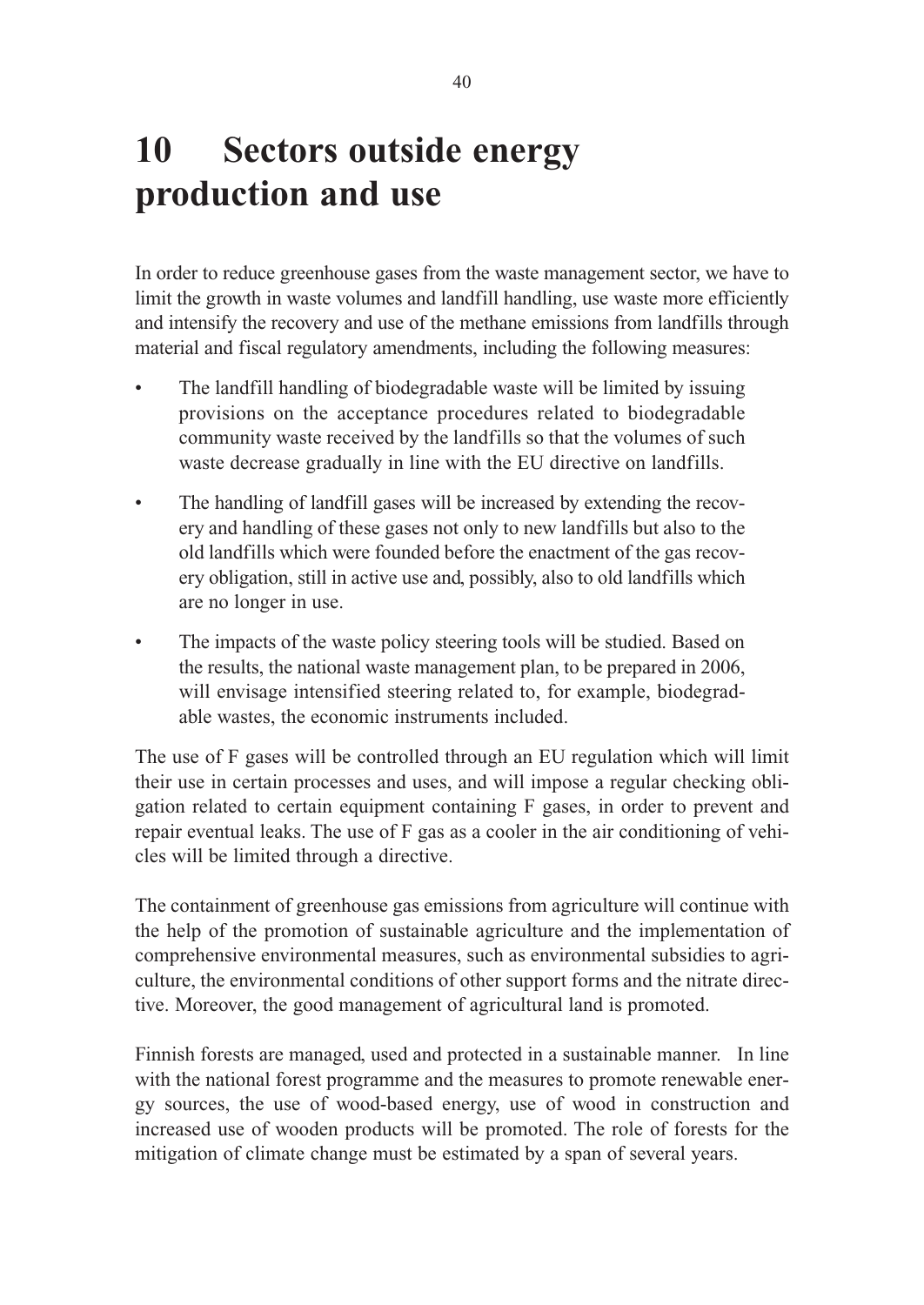### **11 Carbon sinks**

Article 3.3 of the Kyoto Protocol obliges the countries in Appendix I (mostly industrialised countries) to consider the emissions and carbon sinks resulting from forestation, reforestation and deforestation in view of the attainment of the Kyoto obligations. The calculations will include measures taken after 1 January 1990. The impact of the measures will be calculated in terms of change in the carbon stock between 1 January 2008 and 31 December 2012. The impact of other greenhouse gases emitting from the soil during the commitment period must also be taken into account. In order to minimise the emission, small-scale forestation of arable fields will be continued to a small extent in suitable areas. Clearing new fields will no longer be promoted through agricultural subsidies. Ways to decrease the clearing of forests for construction, traffic arteries and energy networks will be studied.

Article 3.4 of the Kyoto Protocol provides the countries with the chance to choose additional measures with the resulting carbon sinks included in the calculations. Since the forest management measure is associated with several uncertainties and risks, Finland will not apply the forest management measure under Article 3.4 during the first Kyoto Protocol commitment period.

Agricultural and grazing land management and revegetation are among the other optional measures under Article 3.4 of the Kyoto Protocol. Increasing the carbon stock of agricultural land is a measure with temporary impacts, because the sequestered carbon stock will be released back into the atmosphere when the soil is tilled. Due to the uncertainties related to this issue, Finland will not apply the agricultural and grazing land management or the revegetation measures under Article 3.4 during the first commitment of the Kyoto Protocol.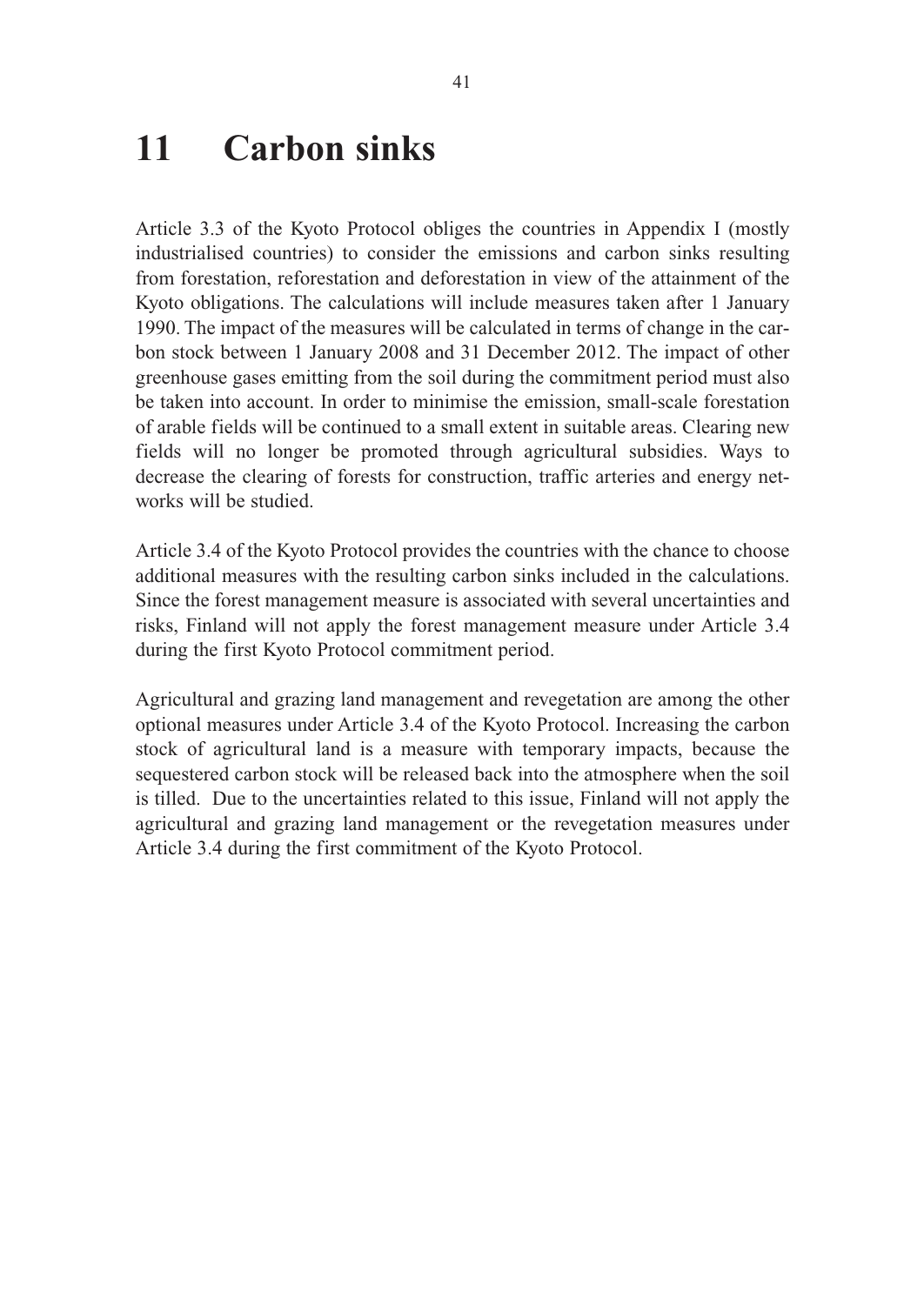## **12 Adaptation strategy**

In order to adapt to climate change, special resources are already now needed in various climate-sensitive industries. The premise of Finland's national adaptation strategy to climate change is that the country's economic and social welfare is maintained and that we prepare ourselves in view of the climate change in time. The key in this respect is to increase our national preparedness and adaptability at a sufficiently early stage so that we can face the threats and utilise the potentials of climate change.

The following actions to be taken in 2006–2015 will enhance Finland's national preparedness in adapting to climate change:

- Analysis of the impacts of climate change and the definition of adaptation measures will be included in the usual planning, implementation and follow-up operations performed in various sectors.
- Different sectors will prepare for more frequently occurring and increasingly extreme climatic phenomena, including the evaluation of climate change impacts in long-term investment plans.
- In order to improve adaptability, we will develop existing and new observation and alarm systems, engaging in international co-operation if necessary, ensuring that the systems and operations are internationally compatible.
- A research programme on the adaptation to climate change for 2006– 2010 will be prepared in 2005.
- Finland will prepare itself in view of the changes in the international operating environment brought about by climate change, highlighting the adaptation to climate change as one of the core issues in Finnish development co-operation work, and integrating adaptation as an integral part of the country's national sustainable development programmes.

No special budget appropriations are proposed for the financing of the adaptation strategy measures at this point but the increase in preparedness is implemented in accordance with the mainstreaming procedures.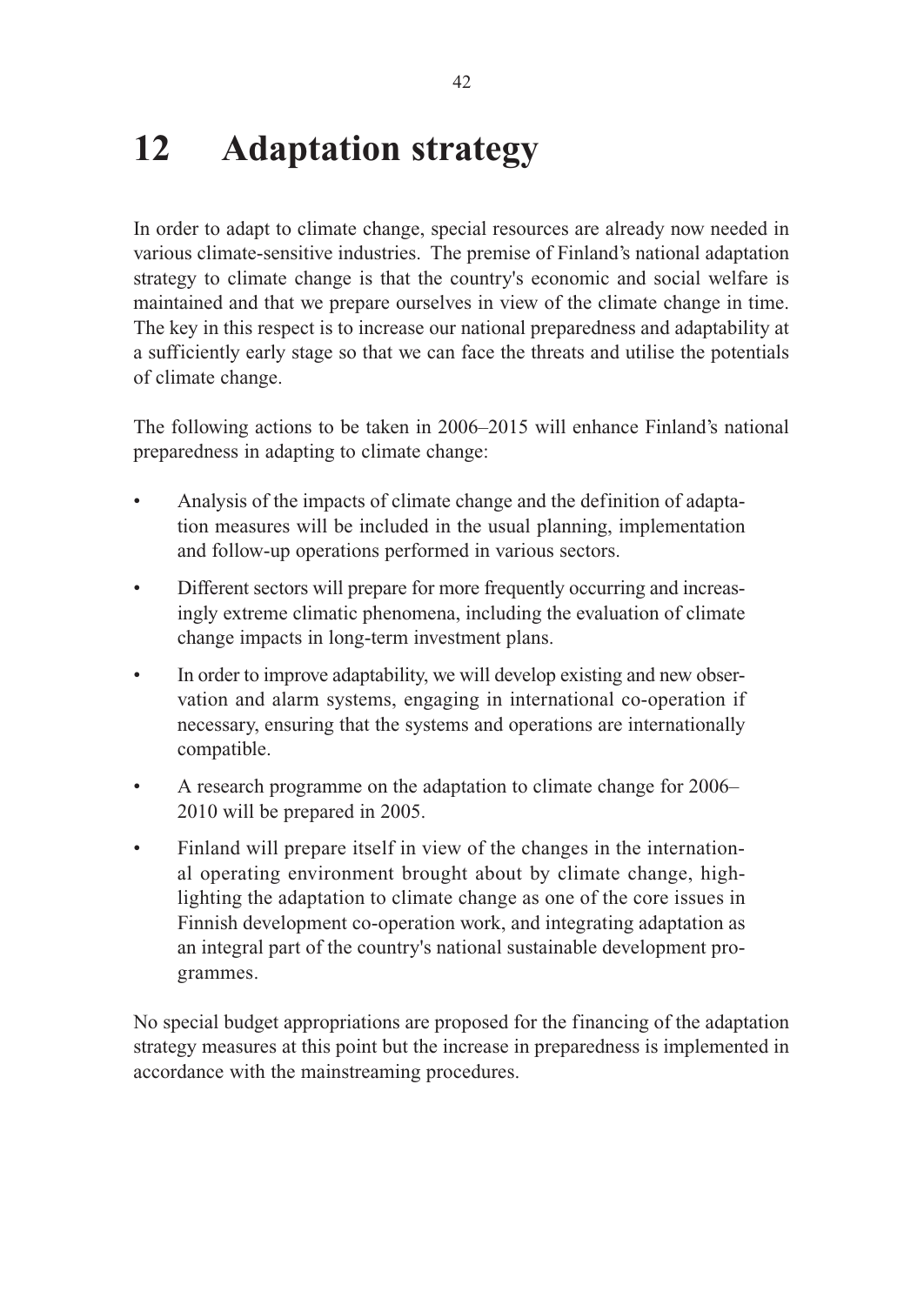# **13 Impacts of the Strategy**

### **13.1 Structure of energy procurement and consumption**

The development in line with the Energy and Climate Strategy will increase the number of domestic energy sources, as well as their share of the total consumption of energy in 2005–2025 in comparison to the current situation. The share of renewable energy sources will grow substantially, and bioenergy will also account for a larger share of the whole. The decrease in imported energy is due to the marked drop in the share of coal and oil. However, the share of natural gas is increasing.

The trend in renewable energy sources will vary considerably between the various energy forms. Among the wood-based fuels, the production volumes of black liquor, bark and industrial chip are dependent on the forest industry production, and therefore the utilisation of these energy forms is growing very slowly. The volumes of bark and industrial chip are decreasing as a result of the expected decline of saw industry production. Hydropower production cannot be increased materially under the current legislation which protects natural rapids. The increase in small-scale use of wood is a consequence of the growing use of pellets and briquettes in small houses.

The use of the energy sources which can be influenced through the Energy and Climate Strategy measures is radically increasing. Such renewable energy sources include forest chip, wind power, energy crop biomass, recycled energy fuels, biogases as well as the recovery of heat from the soil. The objective of the Strategy is to create conditions for these energy forms to grow by an average of 10% annually between 2005 and 2015. Through persistent and target-oriented energy policy, the positive growth rate can also be maintained on a longer term.

### **13.2 Impacts on the Finnish economy**

From the perspective of the Finnish economy, the management of the emission reduction commitment has some adverse effects on the activity of the economy compared to a situation without such obligations. The outlines of the Strategy minimise the adverse effects resulting from the compliance with the obligations; although the EU emissions trading system causes problems, such as those discussed above, the costs incurred for the emission target are, however, smaller under the ET regime, compared to a situation in which only national measures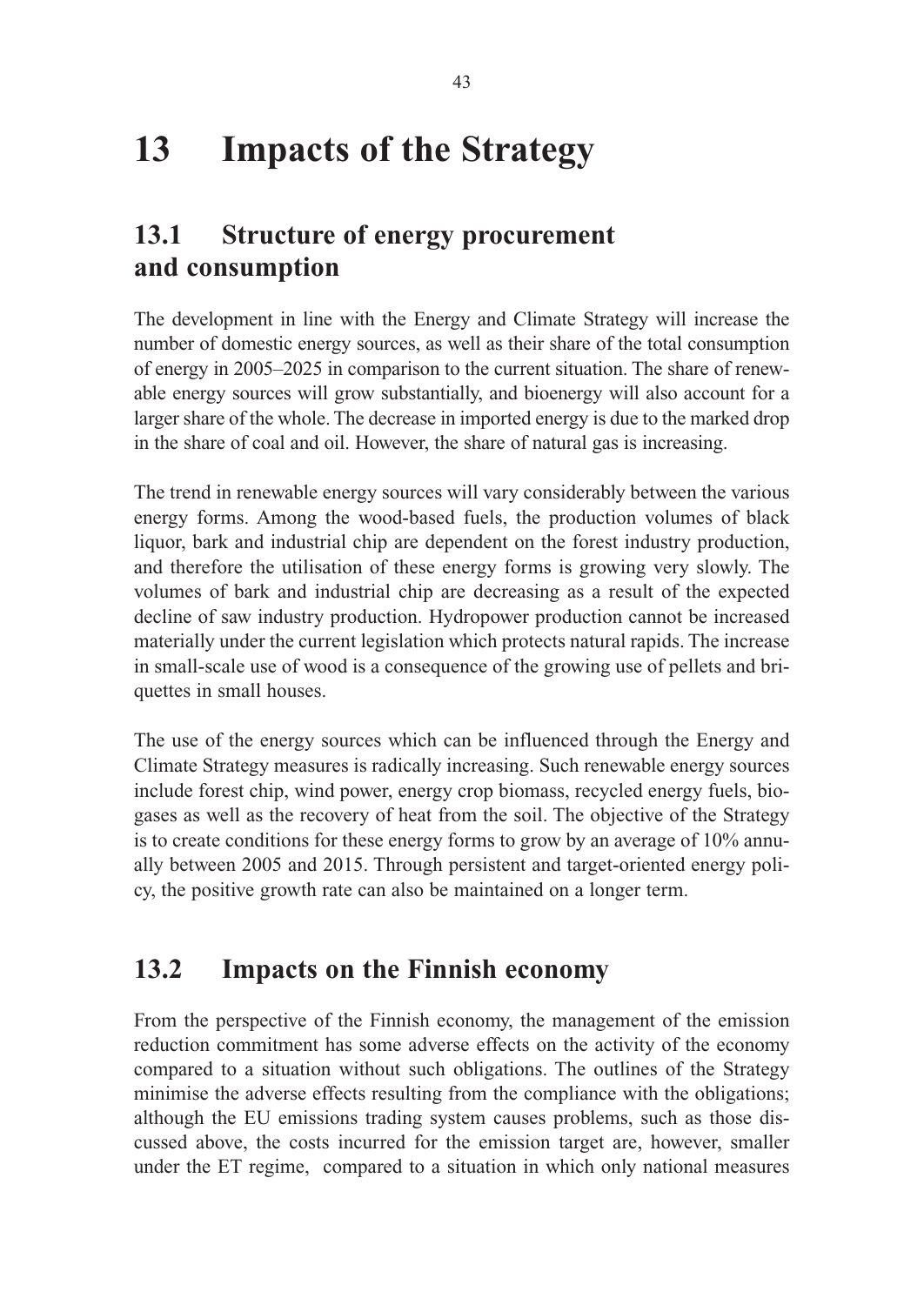would be taken. The use of the Kyoto mechanisms also decreases the costs of emission reduction management.

The following Table shows the assessed impacts of the management of Finland's emission reduction commitment on certain key economic parameters, at two alternative prices of emission allowances. The comparison is made against the situation with no commitment.

*Table 1. Economic impacts of the emission commitment in the Kyoto commitment period 2008–2012. Change from situation (level) with no target, in percentage.*

| Price of emission allowance | 10 euros/t $CO2$ | 20 euros/tCO <sub>2</sub> |
|-----------------------------|------------------|---------------------------|
| <b>GNP</b>                  | $-0.6$           | $-0.9$                    |
| Private consumption         | $-1.4$           | $-2.2$                    |
| <b>II</b> nvestments        | $-0.1$           | $-0.3$                    |
| Employment                  | 0,0              | 0.1                       |

Source: Government Institute for Economic Research (VATT)

The studies underpinning the Strategy (VATT) also showed that the State's participation in the management of the emission target through the Kyoto mechanisms will lower the costs incurred by the economy. The impacts will not yet become evident during the Kyoto commitment period, but would start to show clearly in the future, if the State correspondingly increases the purchases of emission reductions along with the tightening of emission reduction commitment.

The regional impacts of the Strategy are most clearly shown in the changes of the competitive situations between peat and energy wood. Some of the peat production jobs will be transferred to forest chip procurement. The total net change in jobs in the production of domestic fuels will be minimal. The losses will be most marked in areas with peat used for condensing power production.

### **13.3 Impacts on public finances**

From the perspective of finances, the Strategy will result in minor amendments in the energy tax system, as well as the criteria for granting energy subsidies. The following tables show estimates of the impacts of the Strategy on goverment revenues and expenditure during the Kyoto commitment period, using the calculation premises indicated below.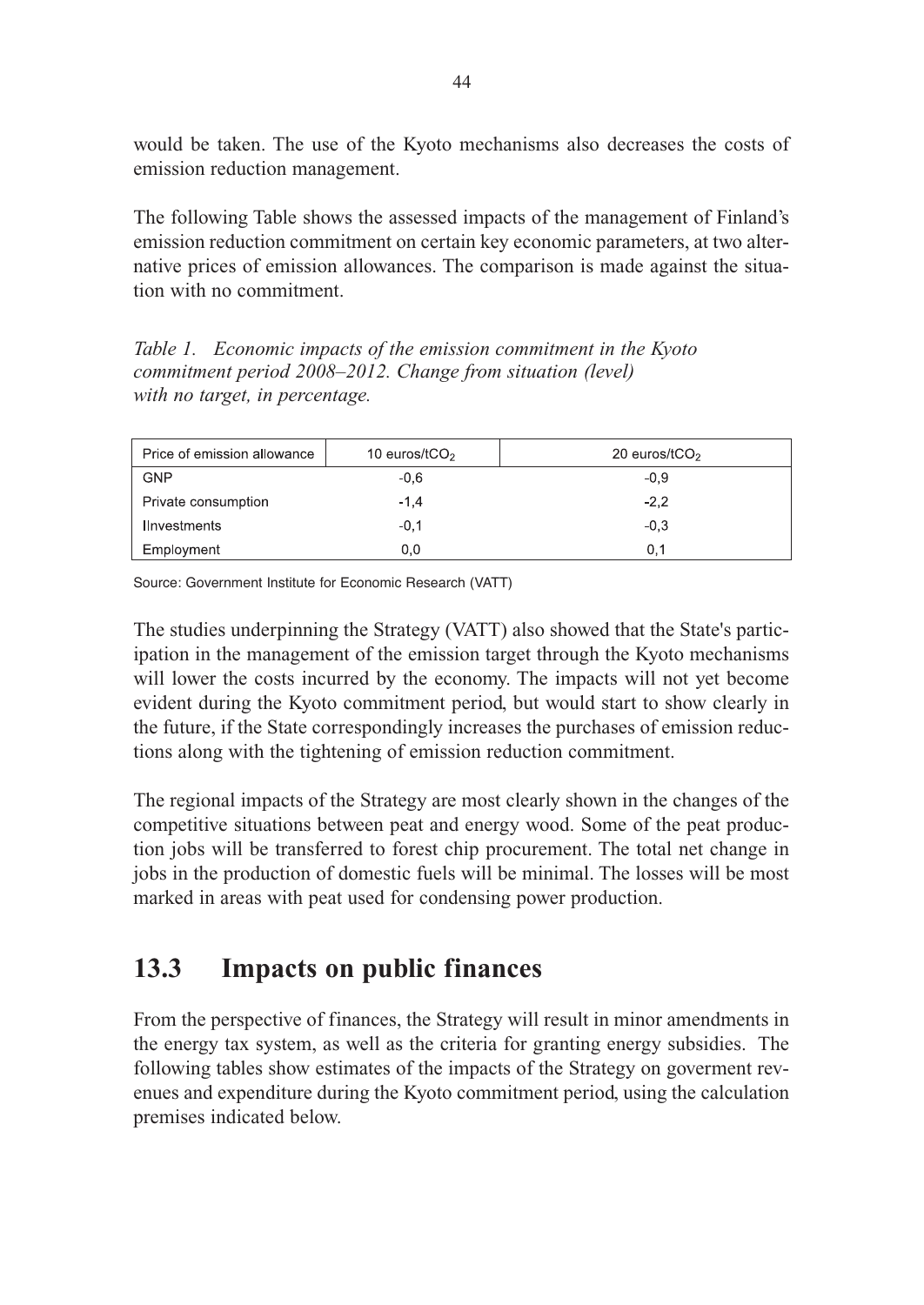Table 2 shows an estimate of the average annual energy tax revenue broken down by energy sources during the Kyoto obligation commitment period 2008–2012. In line with the Strategy, the unit tax imposed on electricity consumed by industry and greenhouses (electricity tax category II) has been reduced by 50 % in the example calculations. A reduction of this magnitude in the electricity tax would lead to an annual decrease of about 100 million euros in the State tax revenues. In the calculations under Table 2, the unit taxes are assumed to remain at the current level. According to the estimates, the energy tax yield during the Kyoto commitment period would fall somewhat short of the tax yield in 2004. This Strategy does not include any decisions regarding tax levels, and thus the changes in the calculations are only examples.

| Table 2. Estimate of energy tax revenue in 2004 and during the Kyoto period  |  |  |
|------------------------------------------------------------------------------|--|--|
| $2008 - 2012$ , annual average, million euros (year $2004 =$ current prices, |  |  |
| Kyoto period = $2005$ prices).                                               |  |  |

|                                                         | Estimated tax<br>revenue<br>by type of fuel<br>in 2004 <sup>1)</sup> | Average tax<br>revenue in line<br>with Strategy<br>in 2008-2012 |
|---------------------------------------------------------|----------------------------------------------------------------------|-----------------------------------------------------------------|
| Fuel excise taxes                                       | 2565                                                                 | 2415                                                            |
| - Motor petrol                                          | 1450                                                                 | 1310                                                            |
| - Diesel oil                                            | 750                                                                  | 790                                                             |
| - Light oil                                             | 190                                                                  | 170                                                             |
| - Heavy fuel                                            | 60                                                                   | 50                                                              |
| - Coal                                                  | 50                                                                   | 40                                                              |
| - Natural gas                                           | 50                                                                   | 55                                                              |
| - Peat                                                  | 15                                                                   | $\Omega$                                                        |
| <b>Electricity taxes</b>                                | 470                                                                  | 390                                                             |
| - Tax category I (including households, services)       | 260                                                                  | 280                                                             |
| - Tax category II (industry, greenhouses) <sup>2)</sup> | 210                                                                  | 110                                                             |
| Total                                                   | 3035                                                                 | 2805                                                            |

1) Sources: Advance energy information 2004 and estimates by the Ministry of Trade and Industry

2) When estimating the tax revenue of electricity tax category II for 2008–2012, the unit tax has been reduced by 50% as an example only.

In this Strategy, the tax support included in the energy tax system would change so that the support for electricity produced with industrial black liquor, waste and byproducts would be abolished. At the same time, we should prepare for increasing tax support granted for other renewable energy sources, such as forest chip, wind power and recovered energy fuels, in particular. The energy tax refund system applied to energy-intensive industry would remain unaltered in the Strategy but the financing need would be markedly smaller when the electricity tax unit of indus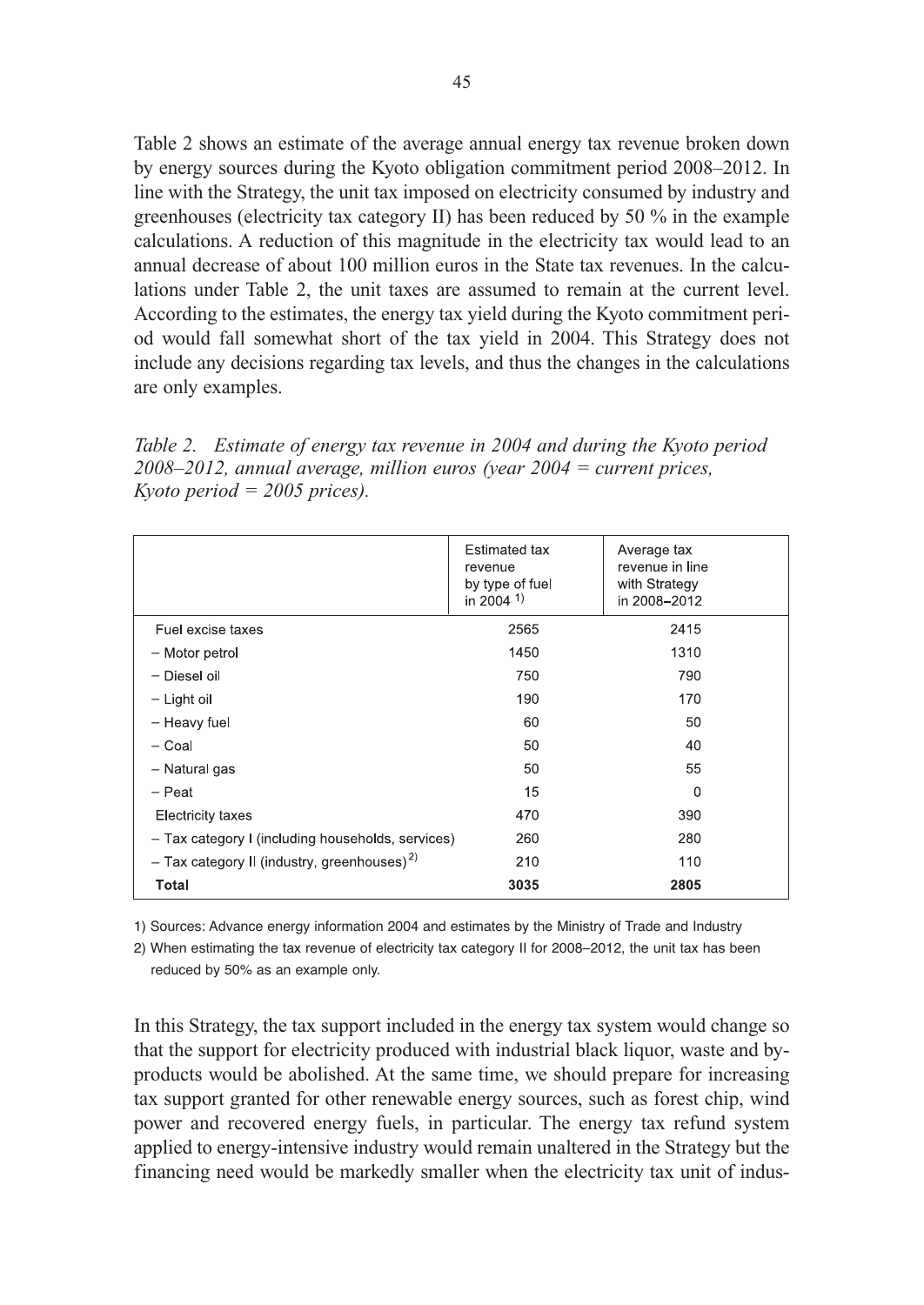try is lowered. As a result of the above measures, the tax supports envisaged by the Strategy would amount to some 20 million euros less than in 2004.

*Table 3. Estimate of the energy tax system expenses under the Strategy in 2004 and during the Kyoto period 2008–2012, annual average, million euros (year 2004 = current prices, Kyoto period = 2005 prices).*

|                                                                | Year<br>2004 | Tax support<br>under the Strategy<br>in 2008-2012<br>average |
|----------------------------------------------------------------|--------------|--------------------------------------------------------------|
| Tax support to production of electricity                       | 39           | 22                                                           |
| Electricity produced with wood                                 | 31           | 14                                                           |
| - Waste sludge and by-products                                 | 26           | 0                                                            |
| - Forest chip                                                  | 5            | 14                                                           |
| Metallurgic gases                                              | 3            | 0                                                            |
| Other tax support to electricity production (incl. wind power) | 5            | 8                                                            |
| Tax refund to energy-intensive industry 1)                     | 20           | 4                                                            |
| <b>Total</b>                                                   | 59           | 26                                                           |

1) When estimating the tax refund to the energy-intensive industry for 2008–2012, the unit tax of electricity category II has been reduced by 50% as an example only.

Today, the State finances technological R&D, energy investments, energy sector information and training, energy wood harvesting and chipping as well as energy renovations of residential buildings. The financing of the emission reductions obtained through the Kyoto mechanisms will be a new financing item.

The most important current financing category is constituted by the subsidies to energy technology R&D, about 60 million euros annually. This funding is part of the technology financing managed by the National Technology Agency of Finland, TEKES, and it varies from year to year according to the demand of technology financing by the companies and TEKES's allocable financing resources. The technology R&D financing granted by TEKES is further supported by the energy subsidies appropriated by the Ministry of Trade and Industry.

During the past few years, the Ministry has granted about 30 million euros annually in terms of this subsidy. The support to renewable energy and energy efficiency investments will continue. The subsidies will remain as close to the current amounts as possible, even though the use of the Kyoto mechanisms calls for new, considerable State financing. In the future, energy subsidies will be targeted increasingly at the introduction of new technology. New technology refers in this context to both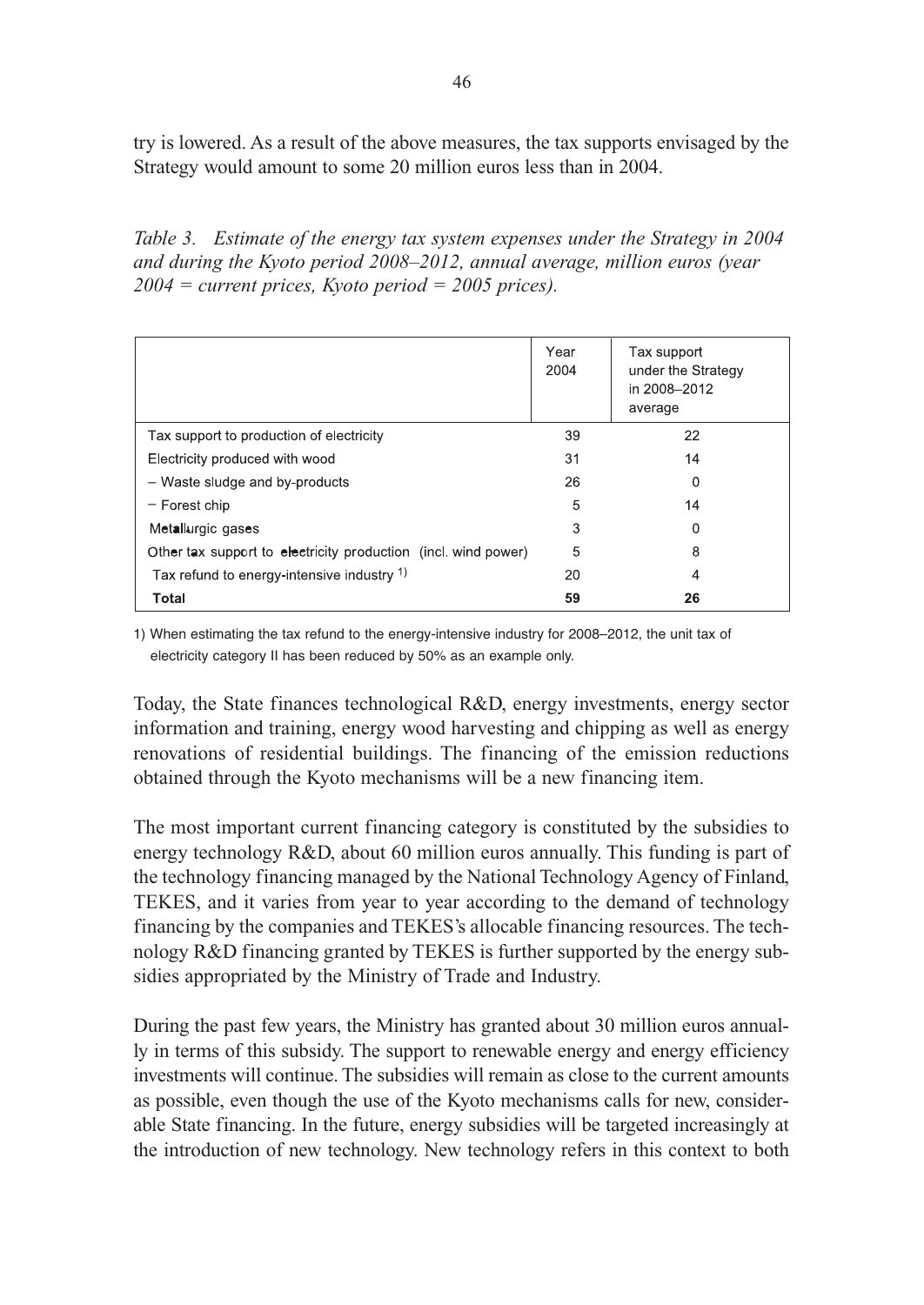pilot technologies and progressive technologies already on the market. Energy subsidies will also be used to support energy audits at companies and institutions. Table 4 shows the suggested investments in energy subsidies, information and training, as well as in the energy wood harvesting and chipping support.

The Government intends to start acting rapidly in the acquisition of the Kyoto mechanisms, thereby procuring them at the best possible price. This would make it possible to spend the resources saved on the promotion of new technology. In practice, the costs incurred for the use of the mechanisms can either increase or decrease the energy subsidies itemised in the State budget under the Ministry of Trade and Industry.

With the help of the subsidy for the energy wood harvesting and chipping, the wood that is not usable as industrial raw material or does not end in energy use through market mechanisms, will be directed for energy production. This appropriation will be used for the harvesting and chipping of waste from the management of young forests. At present, only one fifth of such waste is recovered. The support system calls for development based on the evaluation of its impacts.

The current subsidies granted to energy renovations of residential buildings total about 17 million euros annually. A comprehensive analysis of the energy efficiency of energy investment subsidies, as well as of their emission reduction impact will be performed in 2006. Based on the outcome, the level and allocation of the financing will be decided. If the energy renovations of residential buildings continue to be supported, conservation must be made in other forms of subsidy. The Government finds it important to speed up the introduction of non-emission and low-emission forms of heating in small houses. For this purpose, a study will be made focusing on the question of whether the current subsidies could be targeted at investments aiming at heating system changes in small houses, or alternatively, if the tax deduction granted for household services could be extended to cover these investments. This study will be completed by the end of January 2006.

The UN Convention on Climate Change and the implementation and follow-up of the Kyoto Protocol, as well as the further development of the convention system, entail costs incurred for the operation of the Secretariat of the Climate Convention, which will be funded by membership fees payable by all parties. The entry into force of the Kyoto Protocol will increase these fees. The work performed by the Kyoto mechanism administration bodies and the Kyoto Protocol control committee, as well as the founding of an international emission register entail other financing needs. Besides the participation fee, voluntary financing is used to fund the preparatory and implementation measures, as well as the participation of developing countries in the meeting of the Convention bodies.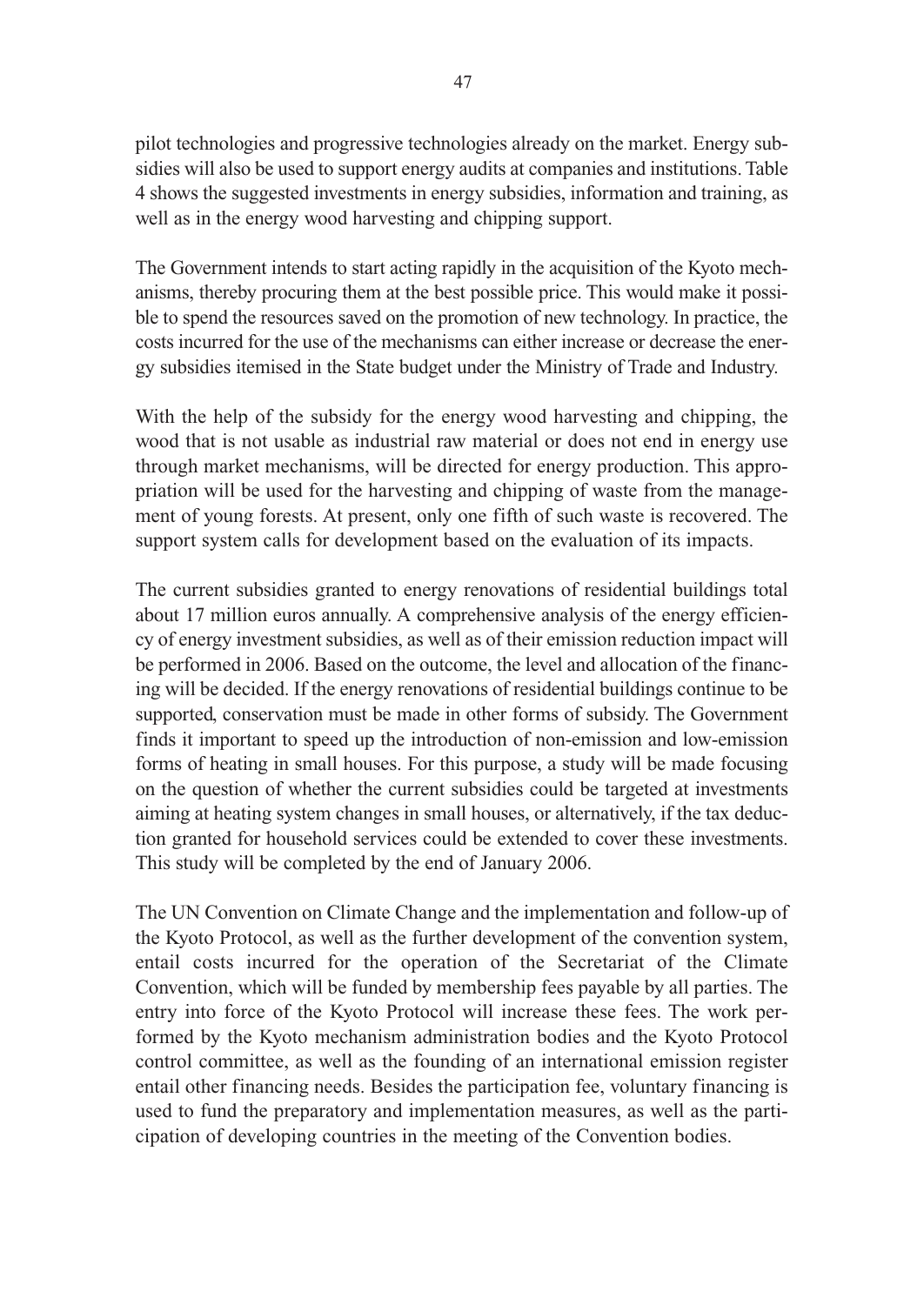Moreover, the Convention and the Protocol impose several obligations on industrial countries to support developing countries in the implementation of the Convention, mitigation of and adaptation to climate change. In the framework of current climate co-operation, the support to developing countries is appropriated mainly through the public development co-operation funds.

In order to meet the Finnish climate commitments, we must utilise the JI and CDM projects under the Kyoto Protocol, intended to be used for the procurement of emission reductions, which would increase assigned amount for Finland in 2008–2012 by a total of 10 million tonnes. The order of magnitude of the appropriation for this purpose cannot be estimated accurately because the price of the emission reductions is determined in the marketplace. If the estimated price is 10 euros/tonne, the Kyoto mechanism procurement would require 100 million euros. Under the ongoing pilot programme, the price has been relatively low but it can be expected to increase in the future. The use of the mechanisms will start promptly and the related financing will be already included in the 2005 and 2006 supplementary budgets.

The Strategy will allow Finland to reach its greenhouse gas commitment in a costefficient manner during the Kyoto commitment period, and it seems that it will be possible to contemporaneously safeguard the operating security and diversity of Finland's current energy system. The implementation of the Strategy will result in the need to increase certain State appropriations. The appropriation-related outlines will be taken under new consideration if the compliance with budgetary frames so requires. The Government will decide on the amounts of the appropriation and the respective time schedule at the Government's annual framework and budget talks, also considering the price trends in the energy and emission reduction markets.

|                                           | Suggested financing<br>in 2008-2012.<br>annual average<br>(in 2006 prices) |
|-------------------------------------------|----------------------------------------------------------------------------|
| Ministry of Trade and Industry:           |                                                                            |
| - Technological R&D                       | 60                                                                         |
| - Kyoto mechanisms (incl. administration) | 12                                                                         |
| - Energy subsidies                        | 26                                                                         |
| - Information and training                | 2,5                                                                        |
| Ministry of Agriculture and Forestry      |                                                                            |
| - Energy wood harvesting and chipping     | 6                                                                          |

| Table 4. Estimate of the financing volume in line with the Strategy |  |
|---------------------------------------------------------------------|--|
| in 2008–2012, million euros (in 2006 money).                        |  |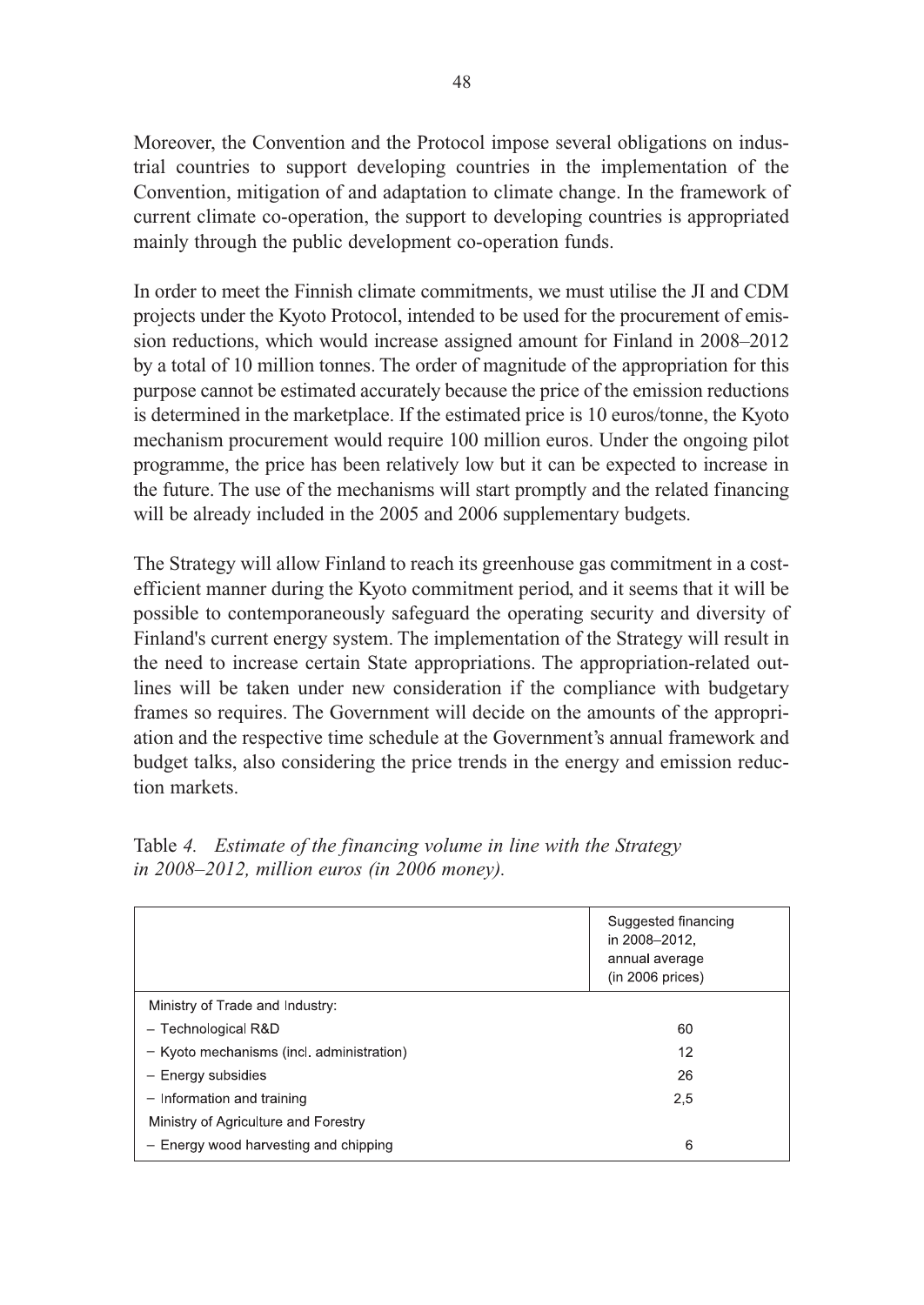# **14 Economic aspects related to later commitments**

There are no international emission commitments related to the post-Kyoto period. However, the mitigation of climate change will call for both more extensive involvement and larger emission reduction, and this is the basis on which the EU has outlined the emission reduction policy on a longer term. The conclusion of the European Council in March 2005 pointed out that when studying their emission reduction strategies, the developed countries should focus on emission reduction paths of the order of 15–30% by 2020, compared to the Kyoto Protocol basis level, or the emissions in 1990.

Tighter emission targets mean that the states would have a continuously decreasing number of assigned amount units (AAU) to divide. Finland's average annual obligation during the Kyoto obligation period is  $70.5$  tonnes of  $CO<sub>2</sub>$  equivalents. The tightening of this obligation by 30% would mean that in 2020 there would be only 49 million tonnes worth of AAUs available, compared to the need of about 84 million tonnes. The 35 million discrepancy between the need and availability of the AAUs would have to be covered by national measures and flexible mechanisms.

The allowed emission amount must be divided among the ET sectors and non-ET sectors. The State must retain on its own account an amount of AAUs corresponding to the emissions from the non-ET sectors. The rest would be distributed among the ET sector companies and institutions. As the emission targets tightens, those included in the ET regime will have decreasing amounts to divide among themselves, unless the emissions from the non-ET sector cannot be reduced in a cost-efficient manner. Of course, the State can increase the number of AAUs through flexible mechanisms, but as the obligation is tightened, this alternative becomes burdensome from the public finances point of view.

Besides the costs incurred for emission reduction, the Finnish climate policy costs also include those from adaptation to and control of the damages caused by climate change. The latter costs will increase in proportion to the magnitude of climate change. Any avoided cost for adaptation or damage control can be considered climate policy benefits. Benefits are also created by the export potentials related to climate-friendly technologies.

The post-Kyoto commitments should cover the various countries as comprehensively as possible. Besides influencing climate change, extensive participation is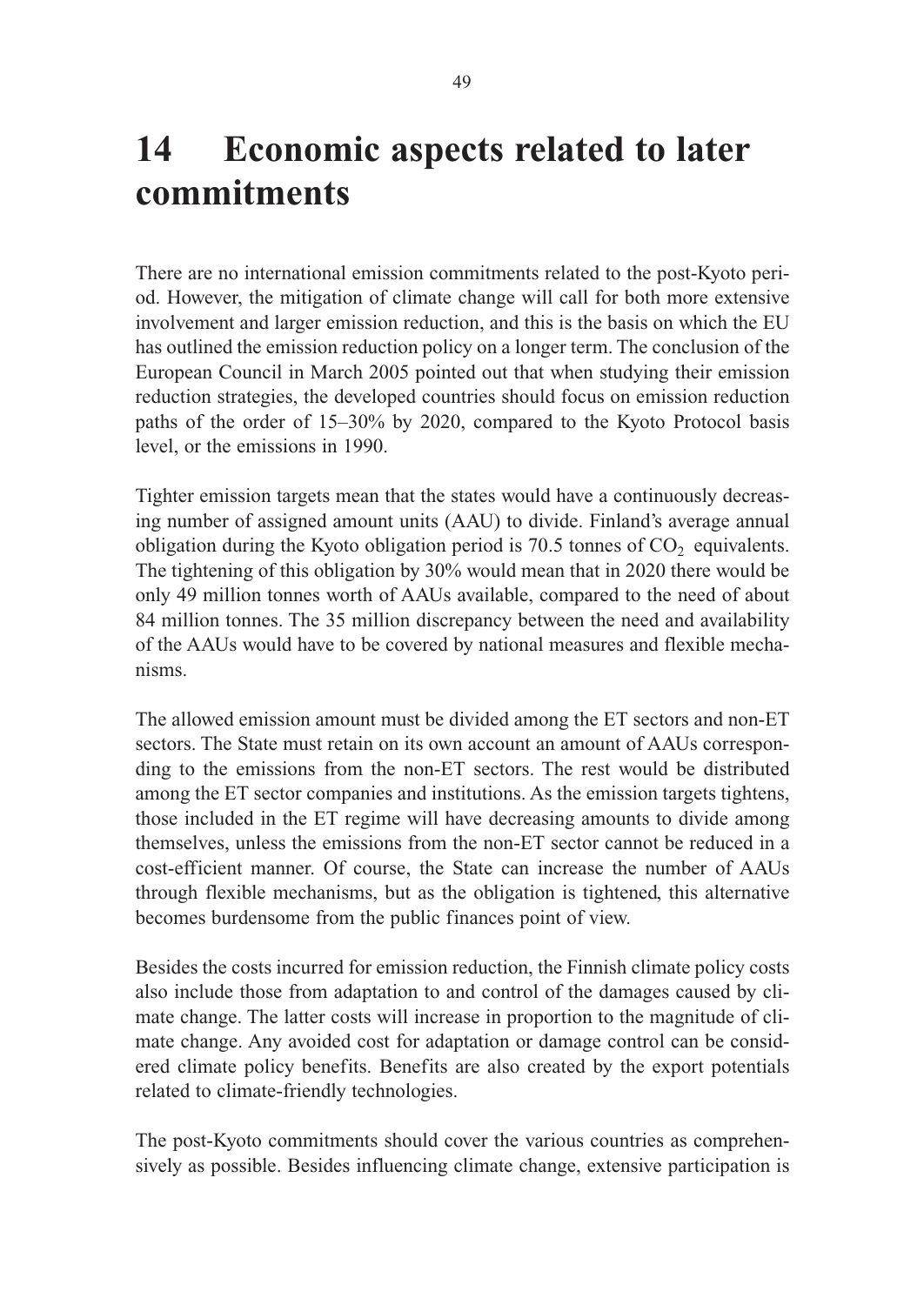important from the perspective of competitiveness. The additional costs caused by emission target may lead to distortions in competition and transfers of production towards other industrialised countries or important developing countries, if the obligations do not cover these countries comprehensively. Extensive involvement is also deemed to press down the emission allowance price.

In addition to the toughness of our own target, the costs incurred for emission reduction are also influenced by the severity of the overall EU objective as well as the comprehensiveness of the convention system and the means envisaged in it. The link is created through the EU emissions trading scheme and the price of the emission allowances, in particular. The less emission allowances are allocated within the Union to the ET sectors, the higher the price of emission allowances will be. The price of emission allowances, in turn, will influence the costs of emission target management in the entire EU, Finland included. The price of the emission allowances distributed within the EU is also influenced by the EU emissions trading links to other corresponding systems and the Kyoto mechanisms, possibly already during the Kyoto period. After 2012 the price level will depend, for example, on the potential scope of the international emissions trading in the framework of the convention system valid at that time.

The combined impact of the longer-term objectives, flexible mechanisms and national measures is not currently known. More research in these issues should be promptly carried out in Finland.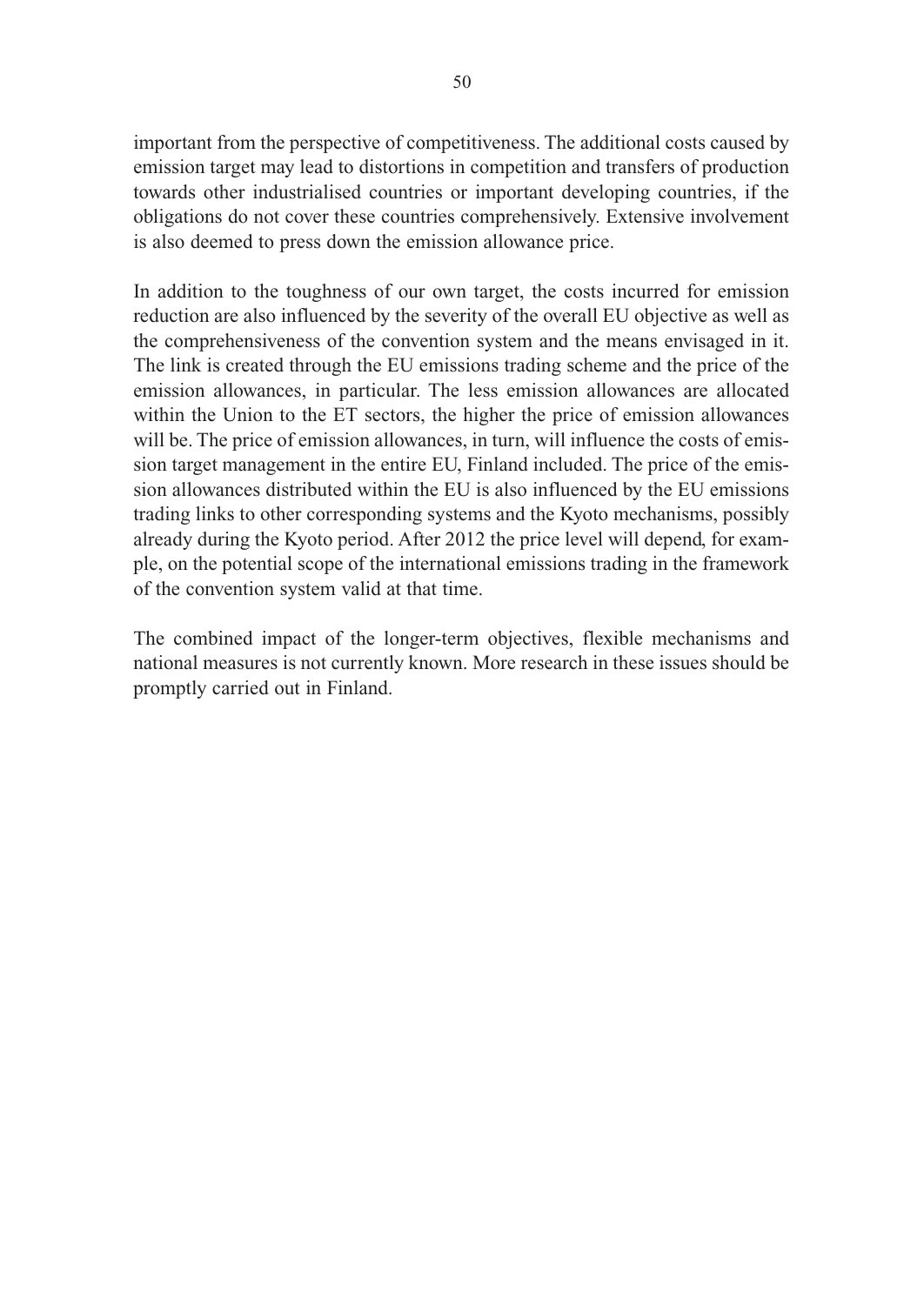# **15 Environmental impact analysis related to the Strategy**

The national Energy and Climate Strategy has significant environmental impacts as referred to in the Act on the Assessment of the Authorities' Plans and Programmes on the Environment. However, the measures envisaged by the Strategy will cause relatively few changes in current production and consumption. According to the report on the environmental impact evaluation, the measures are relatively small and will not lead to significant changes in production or consumption. Furthermore, the Strategy should not envisage great changes in the post-Kyoto period. Thus the environmental impacts of production and consumption do not change radically but gradually.

Models made on the trend in acidifying and particle emissions shows that the scenarios of the Energy and Climate Strategy can be adapted to the emission reduction objectives of climate protection. Finland will be able to comply with the current international obligations to reduce acidifying emissions, although new emission units were procured through the Kyoto mechanisms. Under extreme circumstances, NOx emissions might become a limiting factor, calling for new technical measures. About half of all small particles originate from long-range transportation of airborne pollutants, and thus the national Energy and Climate Strategy has only a minimal impact on these emissions.

Many of the probable changes in environmental impacts are in harmony with other environmental objectives, but not all. The Kyoto mechanisms may also help us find cost-efficient solutions for the reduction of greenhouse gases, and promote energy conservation and use of renewable energy resources. The increase of emission units within the economy by the State will, however, partly weaken the steering impact of emissions trading in the EU, in view of the measures targeted at production and consumption that save energy and minimise the use of natural resources.

Conflicts may also be created between the utilisation of renewable energy sources and the objective to ensure biodiversity. It is possible to control or totally prevent these problems by including sufficiently diversified environmental analyses in the plans for the measures.

Peat production causes adverse environmental impacts, especially as regards water systems and biodiversity. Although such impacts have been diminished through developed production technologies and control of the location of the operation, local conflicts remain frequent.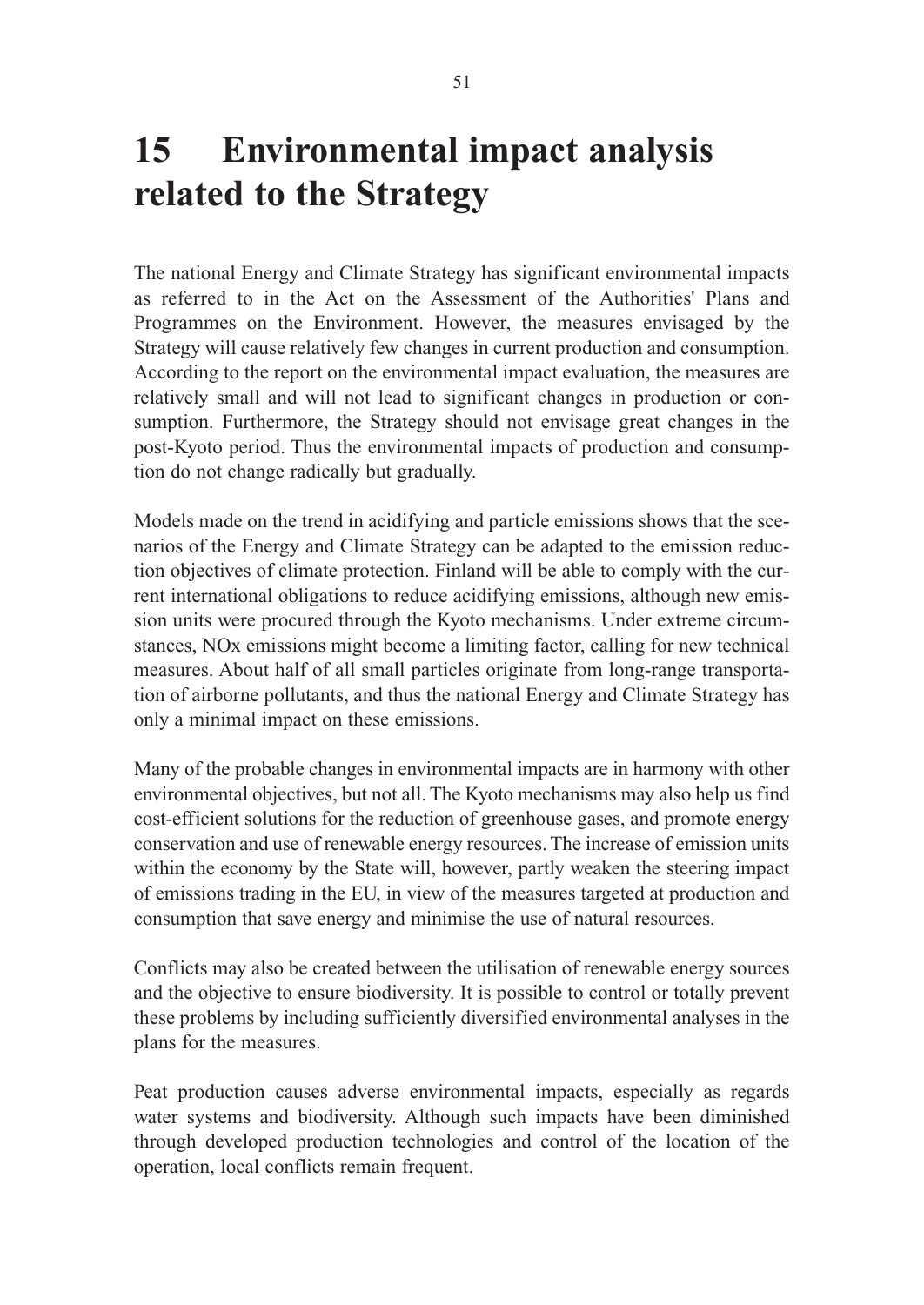The outlines related to communities and construction are largely in harmony with the more comprehensive objectives aiming at an ecologically efficient society. Efforts to reintegrate communities can also support an economical use of natural resources and the objectives to reduce emissions. The cultural heritage, as well as the safeguarding of recreational and green areas and their diversity, may set limits on the rate of concentration of the structures. Small-scale burning of wood causes small particle emissions but actions to develop more efficient burning techniques may reduce the problem.

Outlines regarding traffic and transportation are in line with the objectives to create more unified and integrated communities, as well as resource-saving infrastructures and traffic. Follow-ups have, however, shown that it is very difficult to influence the increase in traffic. Efficient actions call for closer co-operation between various sectors both in planning and in implementation.

The municipal sector plays an important role in the transition towards a community structure with a more efficient use of energy and other natural resources, and it may have a significant influence on the environmental impacts related to community structures. Reaching the objectives will probably call for stronger steering than in the past.

Economic and other instruments related to waste management promotes the utilisation of biodegradable material and energy, which in turn reduces the need for landfill space and diminishes the adverse environmental impacts of waste management.

In agriculture, the important measures are related to the production of renewable energy, waste utilisation and reduction of emissions from animal husbandry. To date, the development has been relatively slow.

Forestry plays a central role for the production of renewable energy sources. The use of forest chips is estimated to be the most rapidly growing renewable. The use of forest chips is estimated to grow over 5% annually by 2025. It is vital to follow the development and to steer it to avoid adverse environmental impacts in the long term.

The Finnish adaptation strategy is comprehensive by international standards, and sets a good basis for concrete adaptation measures. Some of the adaptation measures also support other environmental objectives but at the same time, adaptation may also cause new environmental impacts. Therefore the environmental impacts of adaptation need to be addressed when the measures are evaluated before their comprehensive application.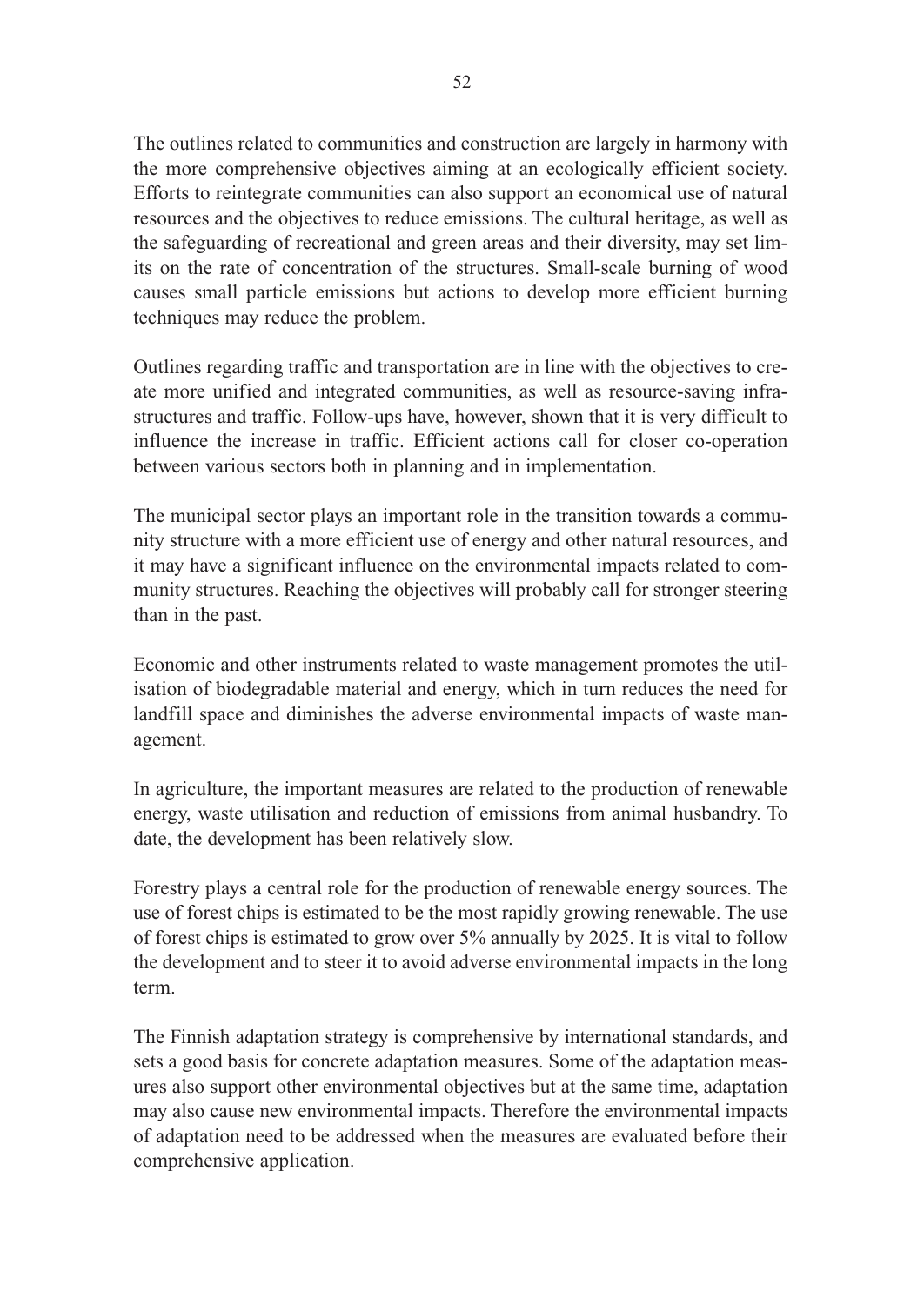The views of businesses and private citizens regarding the Climate Strategy show that climate change is a problem people are aware of, but some of the concrete measures are, nevertheless, opposed by many. Businesses are concerned that Finland needs to invest proportionally more in greenhouse gas emission control than other countries do. Some people are prepared to change their own consumption habits in favour of the environment but counter-reactions are also to be expected if the prices of electricity and fuels, in particular, increase considerably.

Important economic instruments for the implementation of the strategy include energy subsidies, taxes, support to R&D and innovations as well as counselling and training. Details of subsidy and taxation systems, in particular, may influence the ensuing environmental impacts considerably. The probable environmental impacts of the subsidies and taxes related to renewable energy sources must be estimated in detail before their application. It would also be justified to test the support system on a small scale before their comprehensive introduction. For example, the history of swamp drainage shows that a subsidy system may cause significant and extensive adverse effects, hard to fix once the system is in place.

Some of the objectives set in the Strategy can be reached through the Kyoto mechanisms. Their use for the reduction of the emission has proven to be very cost-efficient, particularly as concerns CDM and JI. The CDM projects, in particular, can be implemented with minor costs, and they often contribute to solving the environmental problems of developing countries, as well as to the sustainable development of their infrastructure.

R&D and innovation operations can be furthered through the subsidy systems, but the generation of positive environmental impacts, in particular, also requires that other sectors of policy send clear and systematic signals about the desired development trend. The inclusion of environmental conditions and criteria in financing systems helps to pay increased attention in other environmental impacts. They also help to avoid undesired side effects of the solutions that focus on the reduction of greenhouse gas emissions.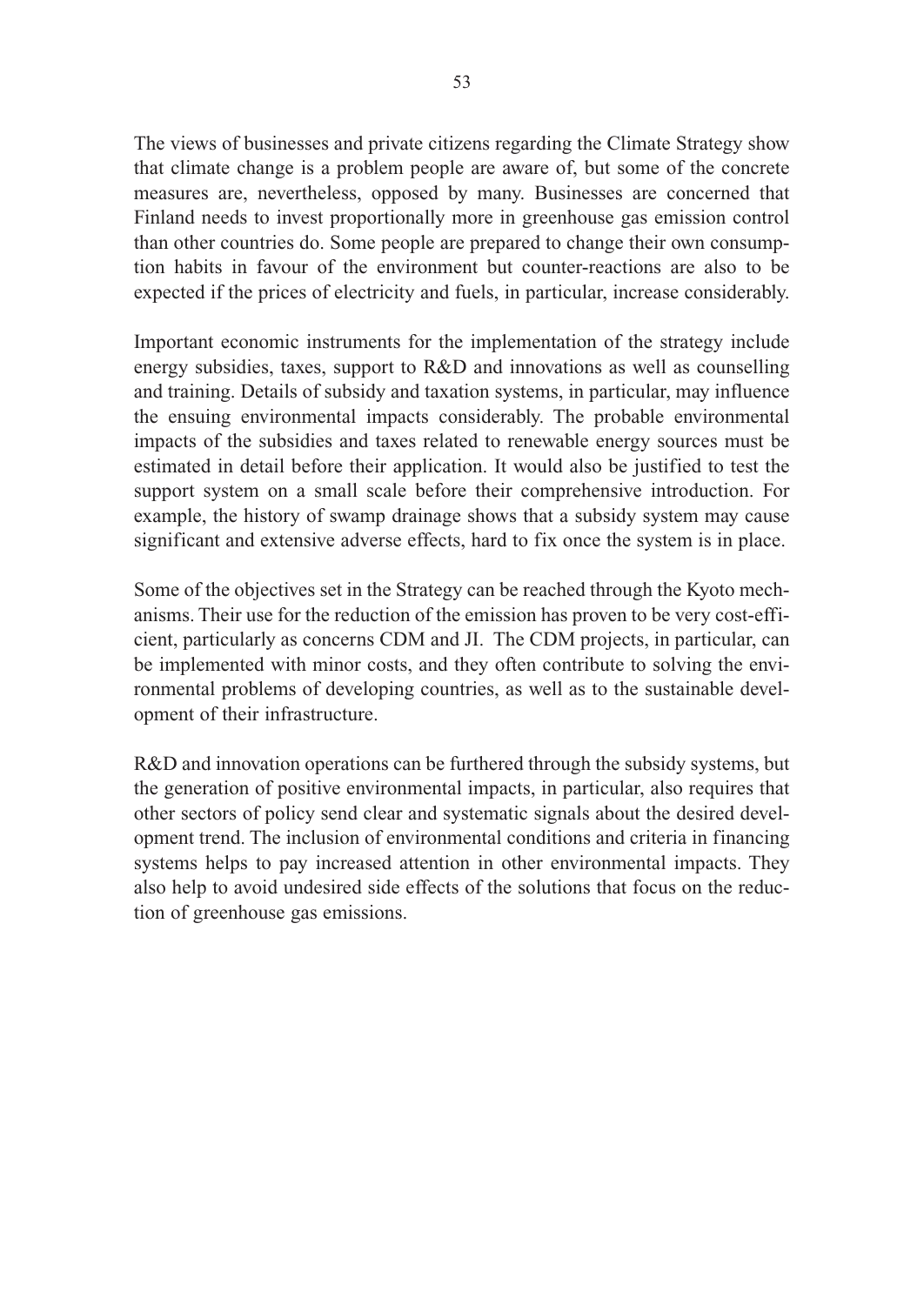

Aleksanterinkatu 4 00170 HELSINKI

PL 32 00023 VALTIONEUVOSTO Telekopio (09) 1606 3666 27/2005 Puhelin (09) 16001

Julkaisusarjan nimi ja tunnus

Käyntiosoite Postiosoite Postiosoite KTM Julkaisuja

| Tekijät (toimielimestä: nimi, puheenjohtaja, sihteeri)                                                           | Julkaisuaika                    |  |  |
|------------------------------------------------------------------------------------------------------------------|---------------------------------|--|--|
|                                                                                                                  | Maaliskuu 2006                  |  |  |
| Kauppa- ja teollisuusministeriö                                                                                  |                                 |  |  |
| Energiaosasto                                                                                                    | Toimeksiantaja(t)               |  |  |
|                                                                                                                  | Kauppa- ja teollisuusministeriö |  |  |
|                                                                                                                  |                                 |  |  |
|                                                                                                                  | Toimielimen asettamispäivä      |  |  |
|                                                                                                                  |                                 |  |  |
|                                                                                                                  |                                 |  |  |
| Julkaisun nimi                                                                                                   |                                 |  |  |
| Lähiajan energia- ja ilmastopolitiikan linjauksia – kansallinen strategia Kioton pöytäkirjan toimeenpanemiseksi. |                                 |  |  |

Valtioneuvoston selonteko eduskunnalle 24. päivänä marraskuuta 2005

#### **Tiivistelmä**

Viime vuosina harjoitettu energia- ja ilmastopolitiikka on perustunut hallituksen vuonna 2001 hyväksymään ja eduskunnalle selontekona annettuun kansalliseen ilmastostrategiaan. Strategian laadinnan jälkeen energia- ja ilmastopolitiikan toimintaympäristö on kuitenkin muuttunut siinä määrin, että kesällä 2003 pääministeri Matti Vanhasen hallituksen ohjelmaan kirjattiin kanta, jonka mukaan hallitus toteuttaa kansallisen ilmastostrategian ja uudistaa sen ottaen huomioon EU:n päästökauppadirektiivin sisällön ja Kioton mekanismit. Uudistettu strategia, joka on esitetty asiakirjassa "Lähiajan energia- ja ilmastopolitiikan linjauksia – kansallinen strategia Kioton pöytäkirjan toimeenpanemiseksi", annetaan eduskunnalle valtioneuvoston selontekona.

Selonteko on valmisteltu hallituksen ilmasto- ja energiapolitiikan ministerityöryhmän ohjauksessa. Ministerityöryhmän valmisteluelimenä on toiminut eri ministeriöiden edustajista koostuva Ilmasto- ja energiapoliittinen yhdysverkko, jossa ovat mukana kauppa- ja teollisuusministeriön, liikenne- ja viestintäministeriön, maa- ja metsätalousministeriön, ulkoasiainministeriön, valtiovarainministeriön ja ympäristöministeriön edustajat.

Selonteko koostuu linjaus- ja strategiateksteistä taustoineen ja kannanottoineen sekä neljästä liitteestä. Varsinaisessa strategiassa kuvataan kansainvälisessä toimintaympäristössä tapahtuneita muutoksia sekä esitetään valtioneuvoston linjaukset tulevien vuosien energia- ja ilmastopolitiikalle sekä näiden linjausten edellyttämät toimenpiteet. Suomen kansallinen päästövelvoite Kioton sitoumuskaudella voidaan strategian mukaisilla toimilla saavuttaa.

Strategian mukaisessa kehityksessä energiajärjestelmämme monipuolisuus ja energianhankinnan varmuus säilyy ja paraneekin nykytilaan verrattuna. Kotimaisten energialähteiden määrä ja osuus energian kokonaiskulutuksesta kasvaa vuosien 2005 – 2025 aikana nykytasoon verrattuna. Uusiutuvien energialähteiden osuus kasvaa selvästi ja myös bioenergian osuus kokonaisuudessaan on kasvussa. Tuontienergian osuus alenee, mikä johtuu pääasiassa kivihiilen ja öljyn osuuden selvästä laskusta. Maakaasun osuus sen sijaan kasvaa.

Strategiassa on arvioitu toimenpidekokonaisuuksien vaikutuksia energiankäyttäjien energiakustannuksiin, valtiontalouteen ja kansantaloudellisiin kokonaistekijöihin, kuten bruttokansantuotteeseen, kotitalouksien kulutusmenoihin ja työllisyyteen. Selonteon tavoitteiden toteuttaminen, varsinkin päästövelvoitteen hoitaminen, aiheuttaa kustannuksia energiankäyttäjille ja kansantaloudelle. Myös valtiontaloudelle strategian toimenpiteet aiheuttavat lisämenoja, vaikka eräiltä osin menot vähenevät.

Liitteet sisältävät selvityksen siitä, minkälaisiin toimiin valtioneuvosto on ryhtynyt niiden lausumien johdosta, joita eduskunta on esittänyt viime vuosina sille annettujen selontekojen ja lakiesitysten hyväksymisten yhteydessä. Liitteissä kerrotaan myös yksityiskohtaisemmin vuoteen 2025 ulottuvien skenaarioiden laadinnasta, niiden lähtökohdista ja tuloksista sekä esitetään lyhennelmä erikseen laaditusta ilmastonmuutoksen sopeutumisstrategiasta. Liitteissä esitellään myös käytetyt lähteet, työn yhteydessä teetetyt selvitykset sekä työn valmisteluun osallistuneet tahot ja henkilöt.

Valtioneuvosto ei ole käsitellyt liitteitä, vaan ne on laadittu virkatyönä kauppa- ja teollisuusministeriössä ja muissa asianomaisissa ministeriöissä.

KTM:n yhdyshenkilöt: Energiaosasto/Taisto Turunen, puh. (09) 1606 4700 ja Petteri Kuuva, puh. (09) 1606 4819.

Asiasanat

energia- ja ilmastostrategia, kasvihuonekaasupäästöt, Kioton pöytäkirja

| <b>ISSN</b><br>1459-9376        |          | <b>ISBN</b><br>951-739-981-2 |
|---------------------------------|----------|------------------------------|
| Kokonaissivumäärä               | Kieli    | Hinta                        |
| 55                              | Englanti | $20 \in$                     |
| Julkaisija                      |          | Kustantaja                   |
| Kauppa- ja teollisuusministeriö |          | Edita Publishing Oy          |